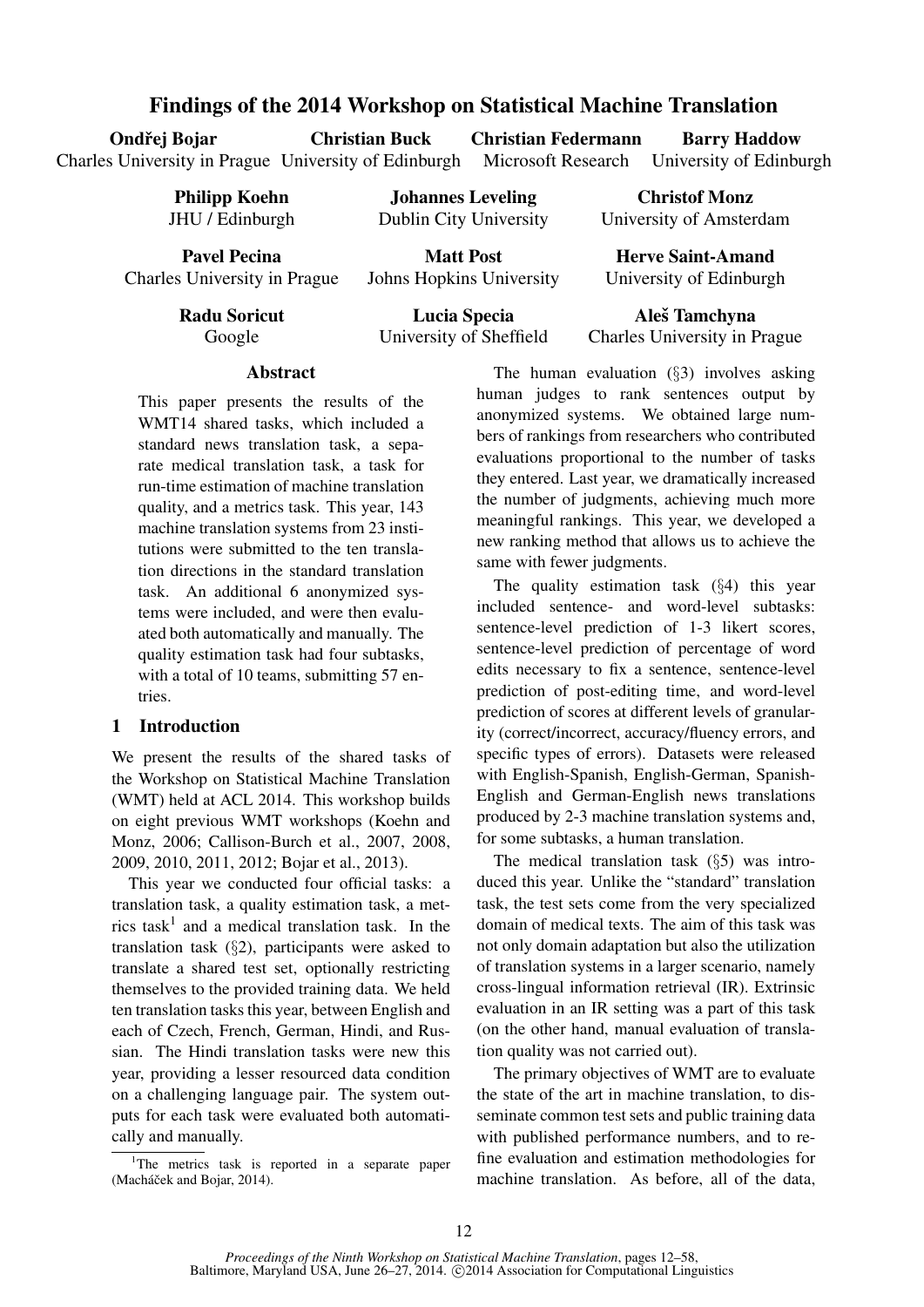translations, and collected human judgments are publicly available.<sup>2</sup> We hope these datasets serve as a valuable resource for research into statistical machine translation and automatic evaluation or prediction of translation quality.

## 2 Overview of the Translation Task

The recurring task of the workshop examines translation between English and other languages. As in the previous years, the other languages include German, French, Czech and Russian.

We dropped Spanish and added Hindi this year. From a linguistic point of view, Spanish poses similar problems as French, making its prior inclusion less valuable. Hindi is not only interesting since it is a more distant language than the European languages we include, but also because we have much less training data, thus forcing researchers to deal with low resource conditions, but also providing them with a language pair that does not suffer from the computational complexities of having to deal with massive amounts of training data.

We created a test set for each language pair by translating newspaper articles and provided training data.

### 2.1 Test data

The test data for this year's task was selected from news stories from online sources, as before. However, we changed our method to create the test sets.

In previous years, we took equal amounts of source sentences from all six languages involved (around 500 sentences each), and translated them into all other languages. While this produced a multi-parallel test corpus that could be also used for language pairs (such as Czech-Russian) that we did not include in the evaluation, it did suffer from artifacts from the larger distance between source and target sentences. Most test sentences involved the translation a source sentence that was translated from a their language into a target sentence (which was compared against a translation from that third language as well). Questions have been raised, if the evaluation of, say, French-English translation is best served when testing on sentences that have been originally written in, say, Czech. For discussions about *translationese* please for instance refer to Koppel and Ordan (2011).

 $^{2}$ http://statmt.org/wmt14/results.html

This year, we took about 1500 English sentences and translated them into the other 5 languages, and then additional 1500 sentences from each of the other languages and translated them into English. This gave us test sets of about 3000 sentences for our English-X language pairs, which have been either written originally written in English and translated into X, or vice versa.

The composition of the test documents is shown in Table 1. The stories were translated by the professional translation agency Capita, funded by the EU Framework Programme 7 project MosesCore, and by Yandex, a Russian search engine company.<sup>3</sup> All of the translations were done directly, and not via an intermediate language.

### 2.2 Training data

As in past years we provided parallel corpora to train translation models, monolingual corpora to train language models, and development sets to tune system parameters. Some training corpora were identical from last year (Europarl<sup>4</sup>, United Nations, French-English 10<sup>9</sup> corpus, CzEng, Common Crawl, Russian-English Wikipedia Headlines provided by CMU), some were updated (Russian-English parallel data provided by Yandex, News Commentary, monolingual data), and a new corpus was added (Hindi-English corpus, Bojar et al. (2014)), Hindi-English Wikipedia Headline corpus).

Some statistics about the training materials are given in Figure 1.

### 2.3 Submitted systems

We received 143 submissions from 23 institutions. The participating institutions and their entry names are listed in Table 2; each system did not necessarily appear in all translation tasks. We also included four commercial off-the-shelf MT systems and four online statistical MT systems, which we anonymized.

For presentation of the results, systems are treated as either *constrained* or *unconstrained*, depending on whether their models were trained only on the provided data. Since we do not know how they were built, these online and commercial systems are treated as unconstrained during the automatic and human evaluations.

<sup>3</sup> http://www.yandex.com/

<sup>4</sup>As of Fall 2011, the proceedings of the European Parliament are no longer translated into all official languages.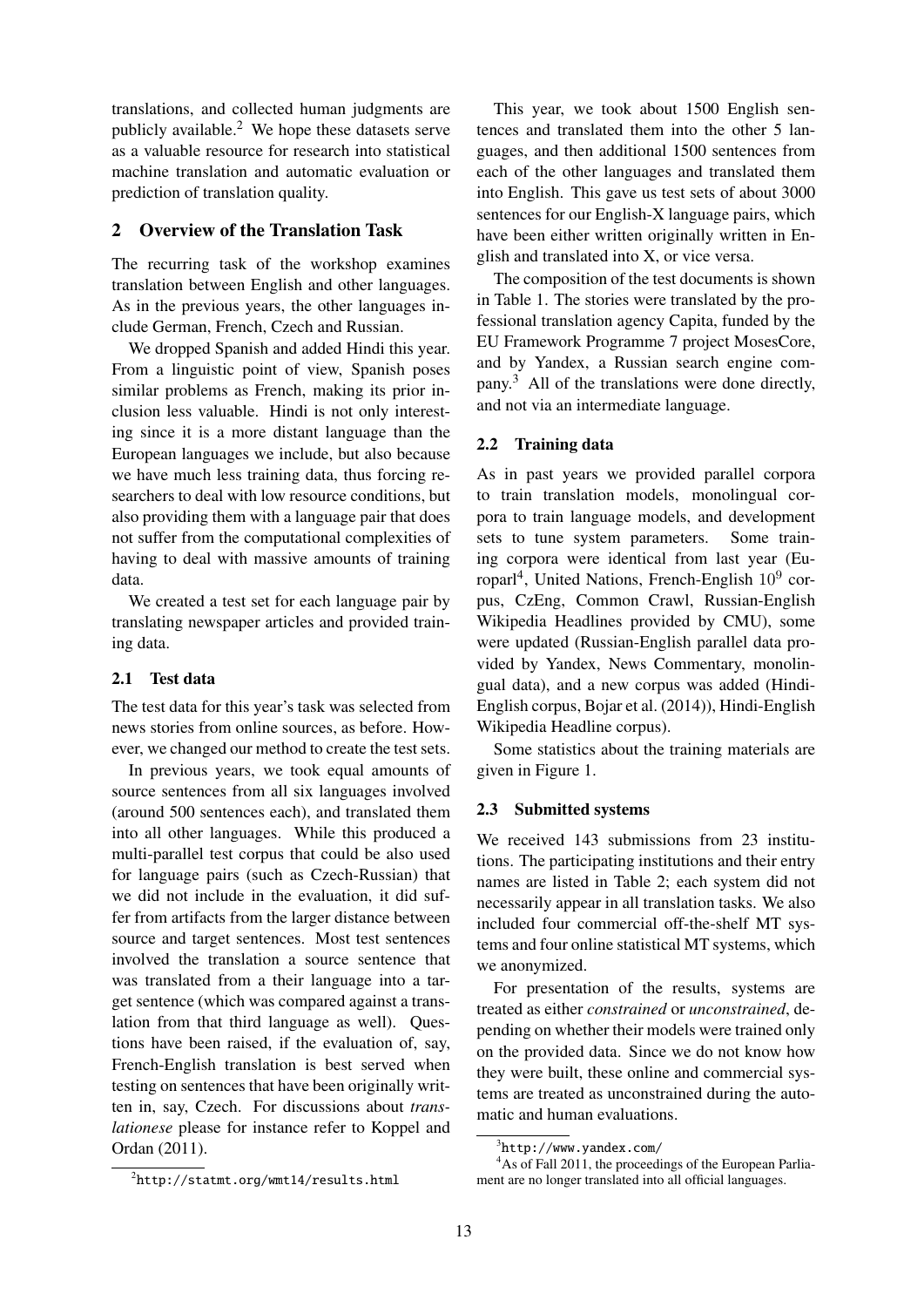# Europarl Parallel Corpus

|                       |            | French $\leftrightarrow$ English |            | German $\leftrightarrow$ English | $Czech \leftrightarrow English$ |            |  |
|-----------------------|------------|----------------------------------|------------|----------------------------------|---------------------------------|------------|--|
| <b>Sentences</b>      | 2.007.723  |                                  |            | 1.920.209                        | 646.605                         |            |  |
| Words                 | 60.125.563 | 55.642.101                       | 50.486.398 | 53,008,851                       | 14.946.399                      | 17.376.433 |  |
| <b>Distinct words</b> | 140.915    | 118.404                          | 381.583    | 115,966                          | 172.461                         | 63,039     |  |

## News Commentary Parallel Corpus

|                  | French $\leftrightarrow$ English |                                                                                               | German $\leftrightarrow$ English |        | $C$ zech $\leftrightarrow$ English |        | Russian $\leftrightarrow$ English |        |  |
|------------------|----------------------------------|-----------------------------------------------------------------------------------------------|----------------------------------|--------|------------------------------------|--------|-----------------------------------|--------|--|
| <b>Sentences</b> | 183.251                          |                                                                                               | 201.288                          |        | 146.549                            |        | 165.602                           |        |  |
| Words            |                                  | 5,688,656   4,659,619   5,105,101   5,046,157   3,288,645   3,590,287   4,153,847   4,339,974 |                                  |        |                                    |        |                                   |        |  |
| Distinct words   | 72,863                           | 62.673                                                                                        | 150.760                          | 65.520 | 139.477                            | 55.547 | 151.101                           | 60.801 |  |

## Common Crawl Parallel Corpus

|                  | French $\leftrightarrow$ English                                                            |         | German $\leftrightarrow$ English |         | $C$ zech $\leftrightarrow$ English |                               | Russian $\leftrightarrow$ English |         |
|------------------|---------------------------------------------------------------------------------------------|---------|----------------------------------|---------|------------------------------------|-------------------------------|-----------------------------------|---------|
| <b>Sentences</b> | 3.244.152                                                                                   |         | 2.399.123                        |         | 161.838                            |                               | 878.386                           |         |
| Words            | $(91,328,790)81,096,306)54,575,405)58,870,638)3,529,783)3,927,378$ $(21,018,793)21,535,122$ |         |                                  |         |                                    |                               |                                   |         |
| Distinct words   | 889.291                                                                                     | 859.017 | 1.640.835                        | 823.480 |                                    | $\frac{1}{210.170}$   128.212 | 764,203                           | 432,062 |

# United Nations Parallel Corpus

|                       | French $\leftrightarrow$ English |               |  |  |  |  |
|-----------------------|----------------------------------|---------------|--|--|--|--|
| <b>Sentences</b>      | 12,886,831                       |               |  |  |  |  |
| Words                 | 411,916,781                      | 360, 341, 450 |  |  |  |  |
| <b>Distinct words</b> | 565,553                          | 666,077       |  |  |  |  |

# 10<sup>9</sup> Word Parallel Corpus

|                       | French $\leftrightarrow$ English |             |  |  |  |  |
|-----------------------|----------------------------------|-------------|--|--|--|--|
| <b>Sentences</b>      | 22,520,400                       |             |  |  |  |  |
| Words                 | 811,203,407                      | 668,412,817 |  |  |  |  |
| <b>Distinct words</b> | 2,738,882                        | 2,861,836   |  |  |  |  |

## CzEng Parallel Corpus

|                       | Czech $\leftrightarrow$ English |             |  |  |  |  |
|-----------------------|---------------------------------|-------------|--|--|--|--|
| <b>Sentences</b>      | 14,833,358                      |             |  |  |  |  |
| Words                 | 200,658,857                     | 228,040,794 |  |  |  |  |
| <b>Distinct words</b> | 1,389,803                       | 920,824     |  |  |  |  |

# Hindi-English Parallel Corpus

|                       | Hindi $\leftrightarrow$ English |           |  |  |  |
|-----------------------|---------------------------------|-----------|--|--|--|
| <b>Sentences</b>      | 287,202                         |           |  |  |  |
| Words                 | 6,002,418                       | 3,953,851 |  |  |  |
| <b>Distinct words</b> | 121.236                         | 105,330   |  |  |  |

### Yandex 1M Parallel Corpus

|                       | Russian $\leftrightarrow$ English |              |  |  |  |
|-----------------------|-----------------------------------|--------------|--|--|--|
| <b>Sentences</b>      | 1,000,000                         |              |  |  |  |
| Words                 | 24,121,459                        | 26, 107, 293 |  |  |  |
| <b>Distinct words</b> | 701,809                           | 387,646      |  |  |  |

## Wiki Headlines Parallel Corpus

|                       |           | Russian $\leftrightarrow$ English | Hindi $\leftrightarrow$ English |        |  |
|-----------------------|-----------|-----------------------------------|---------------------------------|--------|--|
| <b>Sentences</b>      |           | 514.859                           | 32,863                          |        |  |
| Words                 | 1.191.474 | 1.230.644                         | 141,042                         | 70,075 |  |
| <b>Distinct words</b> | 282,989   | 251,328                           | 25,678                          | 26,989 |  |

## Europarl Language Model Data

|                       | English    | French     | German     | Czech      |
|-----------------------|------------|------------|------------|------------|
| <b>Sentence</b>       | 2.218.201  | 2.190.579  | 2.176.537  | 668.595    |
| Words                 | 59.848,044 | 63.439.791 | 53.534.167 | 14,946,399 |
| <b>Distinct words</b> | 123,059    | 145.496    | 394,781    | 172.461    |

### News Language Model Data

|                | English       |             | German       | Czech       | <b>Russian</b> | Hindi      |
|----------------|---------------|-------------|--------------|-------------|----------------|------------|
| Sentence       | 90.209.983    | 30.451.749  | 89.634.193   | 36,426,900  | 32,245,651     | 1.275.921  |
| Words          | 2.109.603.244 | 748.852.739 | .606.506.785 | 602,950,410 | 575.423.682    | 36.297.394 |
| Distinct words | 4.089.792     | .906.470    | 10.248.707   | 3.101.846   | 2,860,837      | 258,759    |

## News Test Set

|                       | German $\leftrightarrow$ English<br>French $\leftrightarrow$ English |        |        | $\mathcal{C}$ zech $\leftrightarrow$ English |        | Russian $\leftrightarrow$ English   Hindi $\leftrightarrow$ English |        |        |        |        |  |
|-----------------------|----------------------------------------------------------------------|--------|--------|----------------------------------------------|--------|---------------------------------------------------------------------|--------|--------|--------|--------|--|
| Sentences             |                                                                      | 3003   |        | 3003                                         |        | 3003                                                                |        | 3003   |        | 2507   |  |
| Words                 | 81.194                                                               | 71.147 | 63.078 | 67.624                                       | 60.240 | 68.866                                                              | 62.107 | 69.329 | 86.974 | 55,822 |  |
| <b>Distinct words</b> | 11.715                                                               | 10.610 | 13.930 | 10.458                                       | 16.774 | 9.893                                                               | 17.009 | 9.938  | 8.292  | 9.217  |  |

Figure 1: Statistics for the training and test sets used in the translation task. The number of words and the number of distinct words (case-insensitive) is based on the provided tokenizer.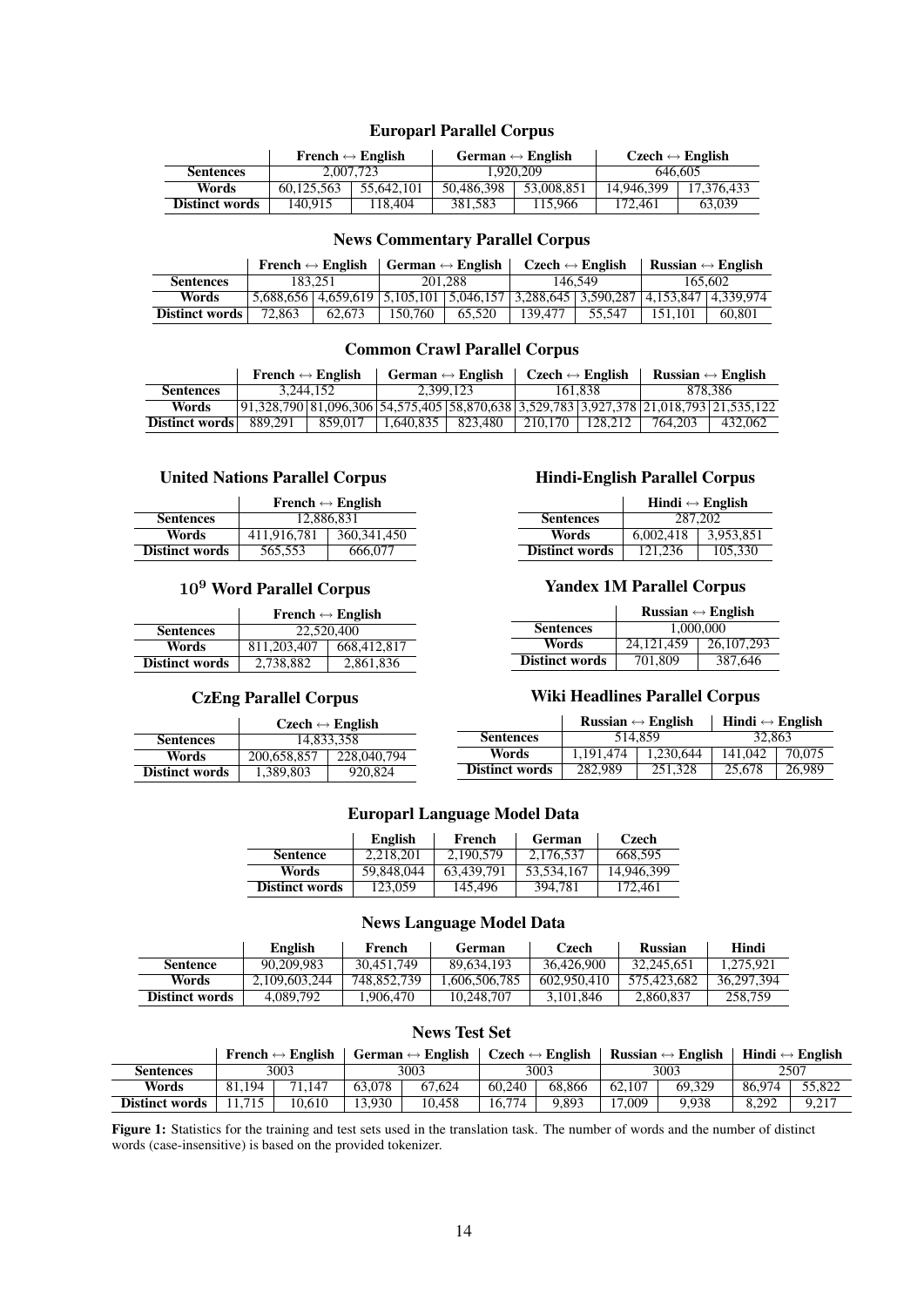| Language       | <b>Sources (Number of Documents)</b>                                                                                                                         |
|----------------|--------------------------------------------------------------------------------------------------------------------------------------------------------------|
| Czech          | aktuálně.cz (2), blesk.cz (3), blisty.cz (1), deník.cz (9), e15.cz (1), iDNES.cz (17), ihned.cz (14), lidovky.cz (8), medi-                                  |
|                | afax.cz $(2)$ , metro.cz $(1)$ , Novinky.cz $(5)$ , pravo.novinky.cz $(6)$ , reflex.cz $(2)$ , tyden.cz $(1)$ , zdn.cz $(1)$ .                               |
| French         | BBC French Africa (1), Canoe (9), Croix (4), Cyber Presse (12), Dernieres Nouvelles (1), dhnet.be (5), Equipe (1),                                           |
|                | Euronews (6), Journal Metro.com (1), La Libre.be (2), La Meuse.be (2), Le Devoir (3), Le Figaro (8), Le Monde (3),                                           |
|                | Les Echos (15), Lexpress.fr (3), Liberation (1), L'independant (2), Metro France (1), Nice-Matin (6), Le Nouvel Ob-                                          |
|                | servateur (3), Radio Canada (6), Reuters (7).                                                                                                                |
| English        | ABC News (5), BBC (5), CBS News (5), CNN (5), Daily Mail (5), Financial Times (5), Fox News (2), Globe and                                                   |
|                | Mail (1), Independent (1), Los Angeles Times (1), New Yorker (1), News.com Australia (16), Reuters (3), Scotsman (2),                                        |
|                | smh.com.au $(2)$ , stv.tv $(1)$ , Telegraph $(6)$ , UPI $(2)$ .                                                                                              |
| <b>German</b>  | Abendzeitung Nürnberg (1), all-in.de (2), Augsburger Allgemeine (1), AZ Online (1), Börsenzeitung (1), come-                                                 |
|                | on.de (1), Der Westen (2), DZ Online (1), Reutlinger General-Anzeiger (1), Generalanzeiger Bonn (1), Giessener                                               |
|                | Anzeiger (1), Goslarsche Zeitung (1), Hersfelder Zeitung (1), Jüdische Allgemeine (1), Kreisanzeiger (2),                                                    |
|                | Kreiszeitung (2), Krone (1), Lampertheimer Zeitung (2), Lausitzer Rundschau (1), Mittelbayerische (1), Morgen-                                               |
|                | post (1), nachrichten.at (1), Neue Presse (1), OP Online (1), Potsdamer Neueste Nachrichten (1), Passauer Neue                                               |
|                | Presse (1), Recklinghäuser Zeitung (1), Rhein Zeitung (1), salzburg.com (1), Schwarzwälder Bote (29), Segeberger                                             |
|                | Zeitung (1), Soester Anzeiger (1), Südkurier (17), svz.de (1), Tagesspiegel (1), Usinger Anzeiger (3), Volksblatt.li (1),                                    |
|                | Westfälischen Anzeiger (3), Wiener Zeitung (1), Wiesbadener Kurier (1), Westdeutsche Zeitung (1), Wilhelmshavener                                            |
|                | Zeitung (1), Yahoo Deutschland (1).                                                                                                                          |
| Hindi          | Bhaskar (24), Jagran (61), Navbharat Times / India Times (4), ndtv (2).                                                                                      |
| <b>Russian</b> | 168.ru (1), aif (3), altapress.ru (2), argumenti.ru (2), BBC Russian (3), belta.by (2), communa.ru (1), dp.ru (1), eg-                                       |
|                | online.ru (1), Euronews (2), fakty.ua (2), gazeta.ru (1), inoty.rt.com (1), interfax (1), Izvestiya (1), Kommersant (7),                                     |
|                | kp (2), lenta.ru (4), lgng (1), litrossia.ru (1), mirnov.ru (5), mk (8), mn.ru (2), newizv (2), nov-pravda.ru (1), no-                                       |
|                | vayagazeta $(1)$ , nr2.ru $(8)$ , pnp.ru $(1)$ , rbc.ru $(3)$ , ria.ru $(4)$ , rosbalt.ru $(1)$ , sovsport.ru $(6)$ , Sport Express $(10)$ , trud.ru $(4)$ , |
|                | tumentoday.ru $(1)$ , vesti.ru $(10)$ , zr.ru $(1)$ .                                                                                                        |

Table 1: Composition of the test set. For more details see the XML test files. The docid tag gives the source and the date for each document in the test set, and the origlang tag indicates the original source language.

## 3 Human Evaluation

As with past workshops, we contend that automatic measures of machine translation quality are an imperfect substitute for human assessments. We therefore conduct a manual evaluation of the system outputs and define its results to be the principal ranking of the workshop. In this section, we describe how we collected this data and compute the results, and then present the official results of the ranking.

This year's evaluation was conducted a bit differently. The main differences are:

- In contrast to the past two years, we collected judgments entirely from researchers participating in the shared tasks and trusted friends of the community. Last year, about two thirds of the data were solicited from random volunteers on the Amazon Mechanical Turk. For some language pairs, the Turkers data had much lower inter-annotator agreement compared to the researchers.
- As a result, we collected about seventy-five percent less data, but were able to obtain good confidence intervals on the clusters with the use of new approaches to ranking.
- We compared three different ranking methodologies, selecting the one with the highest accuracy on held-out data.

We also maintain many of our customs from prior years, including the presentation of the results in terms of a *partial ordering* (clustering) of the systems. Systems in the same cluster could not be meaningfully distinguished and should be considered ties.

## 3.1 Data collection

The system ranking is produced from a large set of pairwise annotations between system pairs. These pairwise annotations are collected in an evaluation campaign that enlists participants in the shared task to contribute one hundred "Human Intelligence Tasks" (HITs) per system submitted. Each HIT consists of three *ranking tasks*. In a ranking task, an annotator is presented with a source segment, a human reference translation, and the outputs of five anonymized systems, randomly selected from the set of participating systems, and randomly ordered.

To run the evaluation, we use Appraise<sup>5</sup> (Federmann, 2012), an open-source tool built on Python's Django framework. At the top of each HIT, the following instructions are provided:

*You are shown a source sentence followed by several candidate translations. Your task is to rank the translations from best to worst (ties are allowed).*

<sup>5</sup> https://github.com/cfedermann/Appraise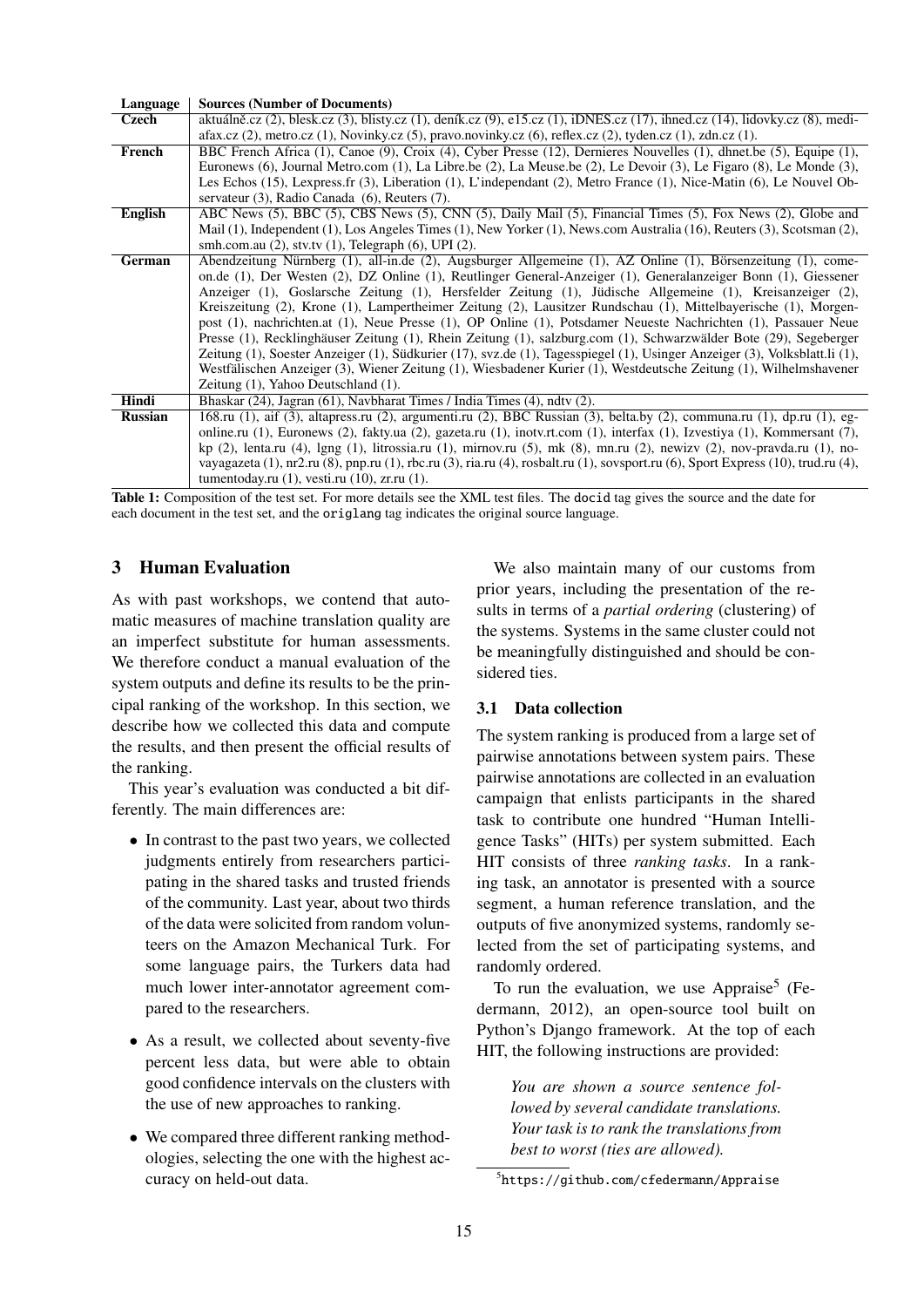| ID                    | <b>Institution</b>                                                       |
|-----------------------|--------------------------------------------------------------------------|
| AFRL, AFRL-PE         | Air Force Research Lab (Schwartz et al., 2014)                           |
| <b>CIMS</b>           | University of Stuttgart / University of Munich (Cap et al., 2014)        |
| CMU                   | Carnegie Mellon University (Matthews et al., 2014)                       |
| $CU-$ *               | Charles University, Prague (Tamchyna et al., 2014)                       |
| <b>DCU-FDA</b>        | Dublin City University (Bicici et al., 2014)                             |
| <b>DCU-ICTCAS</b>     | Dublin City University (Li et al., 2014b)                                |
| DCU-LINGO24           | Dublin City University / Lingo24 (wu et al., 2014)                       |
| <b>EU-BRIDGE</b>      | EU-BRIDGE Project (Freitag et al., 2014)                                 |
| <b>KIT</b>            | Karlsruhe Institute of Technology (Herrmann et al., 2014)                |
| <b>IIT-BOMBAY</b>     | IIT Bombay (Dungarwal et al., 2014)                                      |
| <b>IIIT-HYDERABAD</b> | <b>IIIT</b> Hyderabad                                                    |
| <b>IMS-TTT</b>        | University of Stuttgart / University of Munich (Quernheim and Cap, 2014) |
| $IPN-UPV-$ *          | IPN-UPV (Costa-jussà et al., 2014)                                       |
| <b>KAZNU</b>          | Amandyk Kartbayev, FBK                                                   |
| LIMSI-KIT             | LIMSI / Karlsruhe Instutute of Technology (Do et al., 2014)              |
| MANAWI-*              | Universität des Saarlandes (Tan and Pal, 2014)                           |
| <b>MATRAN</b>         | Abu-MaTran Project: Promsit / DCU / UA (Rubino et al., 2014)             |
| PROMT-RULE,           | <b>PROMT</b>                                                             |
| PROMT-HYBRID          |                                                                          |
| <b>RWTH</b>           | RWTH Aachen (Peitz et al., 2014)                                         |
| <b>STANFORD</b>       | Stanford University (Neidert et al., 2014; Green et al., 2014)           |
| $UA-$ *               | University of Alicante (Sánchez-Cartagena et al., 2014)                  |
| UEDIN-PHRASE,         | University of Edinburgh (Durrani et al., 2014b)                          |
| <b>UEDIN-UNCNSTR</b>  |                                                                          |
| <b>UEDIN-SYNTAX</b>   | University of Edinburgh (Williams et al., 2014)                          |
| UU, UU-DOCENT         | Uppsala University (Hardmeier et al., 2014)                              |
| <b>YANDEX</b>         | Yandex School of Data Analysis (Borisov and Galinskaya, 2014)            |
| COMMERCIAL- $[1,2]$   | Two commercial machine translation systems                               |
| $ONLINE-[A,B,C,G]$    | Four online statistical machine translation systems                      |
| $RBMT-[1,4]$          | Two rule-based statistical machine translation systems                   |

Table 2: Participants in the shared translation task. Not all teams participated in all language pairs. The translations from the commercial and online systems were not submitted by their respective companies but were obtained by us, and are therefore anonymized in a fashion consistent with previous years of the workshop.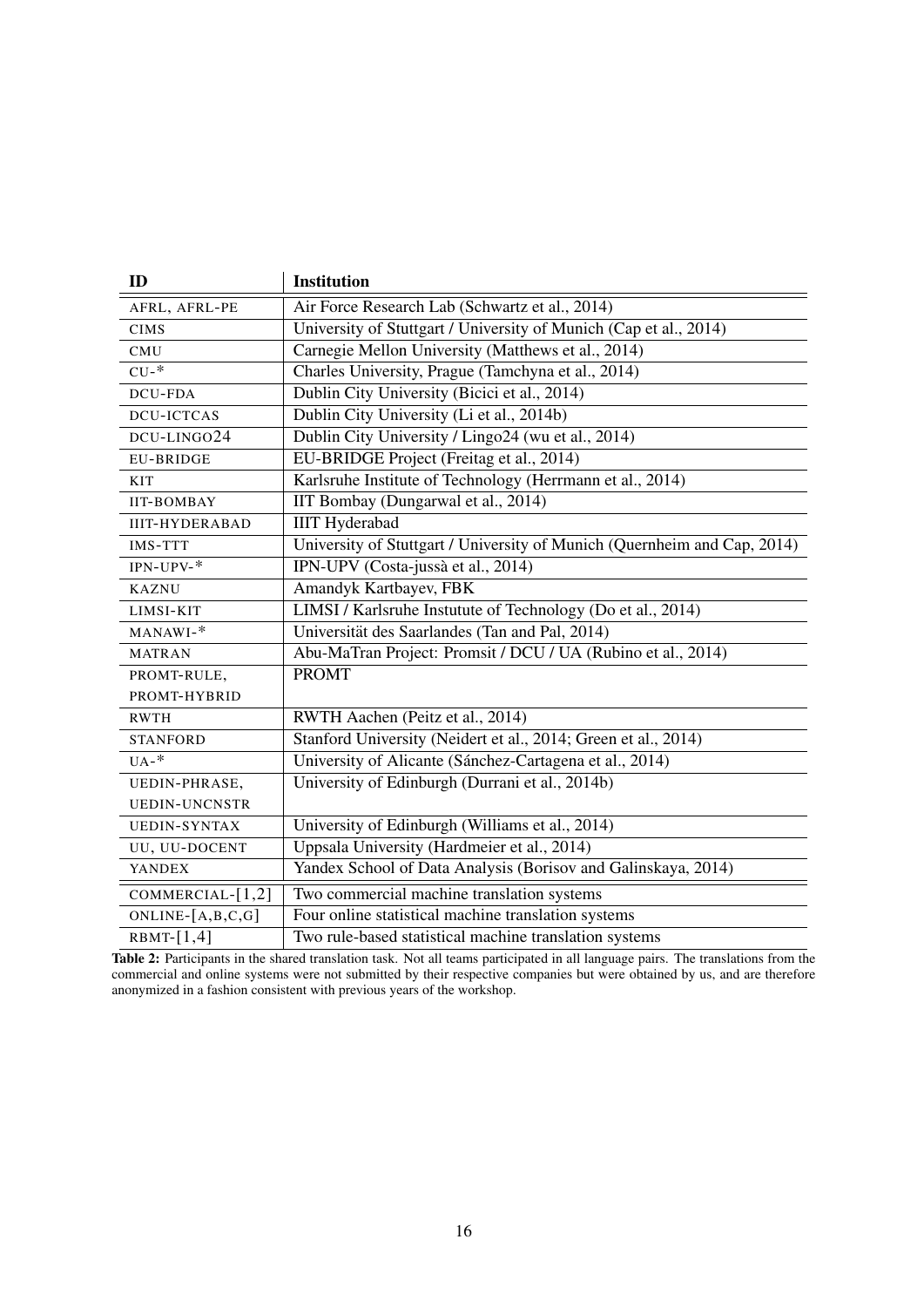

Figure 2: Screenshot of the Appraise interface used in the human evaluation campaign. The annotator is presented with a source segment, a reference translation, and the outputs of five systems (anonymized and randomly ordered), and is asked to rank these according to their translation quality, with ties allowed.

A screenshot of the ranking interface is shown in Figure 2. Annotators are asked to rank the systems from 1 (best) to 5 (worst), with ties permitted. Note that a *lower* rank is better. The rankings provided by a ranking task are then reduced to a set of ten *pairwise rankings* produced by considering all  $\binom{5}{2}$  $_{2}^{5}$ ) combinations of systems in the ranking task. For example, consider the following annotation provided among systems  $A, B, F, H$ , and J:



This is reduced to the following set of pairwise judgments:

$$
A > B, A = F, A > H, A < J
$$
  

$$
B < F, B < H, B < J
$$
  

$$
F > H, F < J
$$
  

$$
H < J
$$

Here,  $A > B$  should be read is "A is ranked higher than (worse than) B". Note that by this procedure, the absolute value of ranks and the magnitude of their differences are discarded.

For WMT13, nearly a million pairwise annotations were collected from both researchers and paid workers on Amazon's Mechanical Turk, in a roughly 1:2 ratio. This year, we collected data from researchers only, an ability that was enabled by the use of a new technique for producing the partial ranking for each task (§3.3.3). Table 3 contains more detail.

### 3.2 Annotator agreement

Each year we calculate annotator agreement scores for the human evaluation as a measure of the reliability of the rankings. We measured pairwise agreement among annotators using Cohen's kappa coefficient ( $\kappa$ ) (Cohen, 1960). If  $P(A)$  be the proportion of times that the annotators agree, and  $P(E)$  is the proportion of time that they would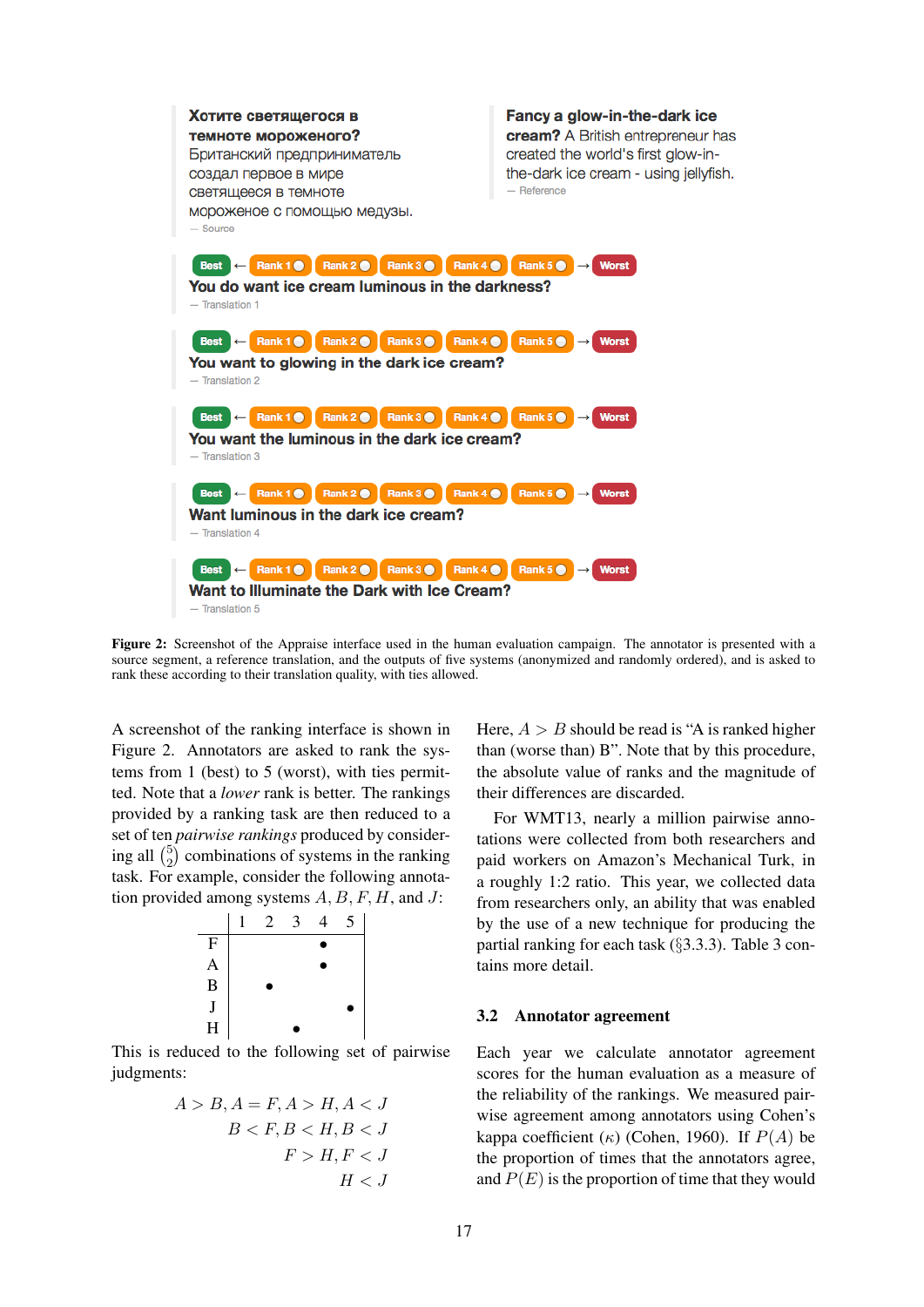| <b>LANGUAGE PAIR</b> | Systems | Rankings | Average |
|----------------------|---------|----------|---------|
| Czech–English        | 5       | 21,130   | 4,226.0 |
| English-Czech        | 10      | 55,900   | 5,590.0 |
| German-English       | 13      | 25,260   | 1,943.0 |
| English-German       | 18      | 54,660   | 3,036.6 |
| French-English       | 8       | 26,090   | 3,261.2 |
| English-French       | 13      | 33,350   | 2,565.3 |
| Russian-English      | 13      | 34,460   | 2,650.7 |
| English-Russian      | 9       | 28,960   | 3,217.7 |
| Hindi-English        | 9       | 20,900   | 2,322.2 |
| English-Hindi        | 12      | 28,120   | 2,343.3 |
| <b>TOTAL WMT 14</b>  | 110     | 328,830  | 2,989.3 |
| WMT13                | 148     | 942,840  | 6,370.5 |
| WMT12                | 103     | 101,969  | 999.6   |
| WMT11                | 133     | 63,045   | 474.0   |

Table 3: Amount of data collected in the WMT14 manual evaluation. The final three rows report summary information from the previous two workshops.

agree by chance, then Cohen's kappa is:

$$
\kappa = \frac{P(A) - P(E)}{1 - P(E)}
$$

Note that  $\kappa$  is basically a normalized version of  $P(A)$ , one which takes into account how meaningful it is for annotators to agree with each other by incorporating  $P(E)$ . The values for  $\kappa$  range from 0 to 1, with zero indicating no agreement and 1 perfect agreement.

We calculate  $P(A)$  by examining all pairs of systems which had been judged by two or more judges, and calculating the proportion of time that they agreed that  $A < B$ ,  $A = B$ , or  $A > B$ . In other words,  $P(A)$  is the empirical, observed rate at which annotators agree, in the context of pairwise comparisons.

As for  $P(E)$ , it captures the probability that two annotators would agree randomly. Therefore:

$$
P(E) = P(A < B)^2 + P(A = B)^2 + P(A > B)^2
$$

Note that each of the three probabilities in  $P(E)$ 's definition are squared to reflect the fact that we are considering the chance that *two* annotators would agree by chance. Each of these probabilities is computed empirically, by observing how often annotators actually rank two systems as being tied.

Table 4 gives  $\kappa$  values for inter-annotator agreement for WMT11–WMT14 while Table 5 details intra-annotator agreement scores, including the division of researchers (WMT13 $<sub>r</sub>$ ) and MTurk</sub> (WMT13 $<sub>m</sub>$ ) data. The exact interpretation of the</sub>

kappa coefficient is difficult, but according to Landis and Koch (1977), 0–0.2 is slight, 0.2–0.4 is fair, 0.4–0.6 is moderate, 0.6–0.8 is substantial, and 0.8–1.0 is almost perfect. The agreement rates are more or less in line with prior years: worse for some tasks, better for others, and on average, the best since WMT11 (where agreement scores were likely inflated due to inclusion of reference translations in the comparisons).

### 3.3 Models of System Rankings

The collected pairwise rankings are used to produce a ranking of the systems. Machine translation evaluation has always been a subject of contention, and no exception to this rule exists for the WMT manual evaluation. While the precise metric has varied over the years, it has always shared a common idea of computing the average number of times each system was judged better than other systems, and ranking from highest to lowest. For example, in WMT11 Callison-Burch et al. (2011), the metric computed the percentage of the time each system was ranked better than or equal to other systems, and included comparisons to human references. In WMT12 Callison-Burch et al. (2012), comparisons to references were dropped. In WMT13, rankings were produced over 1,000 bootstrap-resampled sets of the training data. A *rank range* was collected for each system across these folds; the average value was used to order the systems, and a 95% confidence interval across these ranks was used to organize the systems into equivalence classes containing systems with over-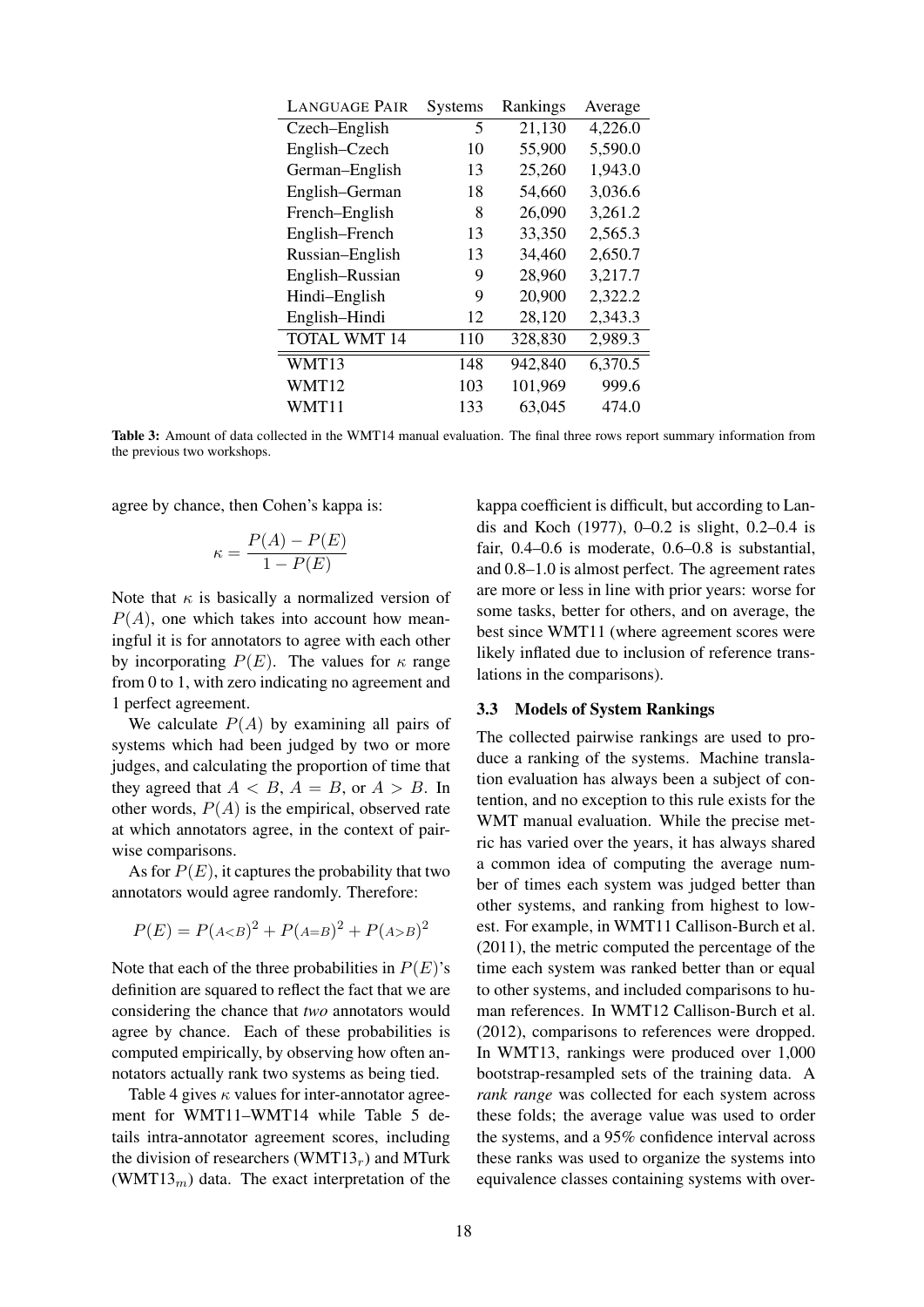| <b>LANGUAGE PAIR</b> | WMT11 | WMT12 | WMT13 | $WMT13_r$ | WMT13 <sub>m</sub> | WMT14 |
|----------------------|-------|-------|-------|-----------|--------------------|-------|
| Czech–English        | 0.400 | 0.311 | 0.244 | 0.342     | 0.279              | 0.305 |
| English-Czech        | 0.460 | 0.359 | 0.168 | 0.408     | 0.075              | 0.360 |
| German-English       | 0.324 | 0.385 | 0.299 | 0.443     | 0.324              | 0.368 |
| English-German       | 0.378 | 0.356 | 0.267 | 0.457     | 0.239              | 0.427 |
| French-English       | 0.402 | 0.272 | 0.275 | 0.405     | 0.321              | 0.357 |
| English-French       | 0.406 | 0.296 | 0.231 | 0.434     | 0.237              | 0.302 |
| Hindi-English        |       |       |       |           |                    | 0.400 |
| English-Hindi        |       |       |       |           |                    | 0.413 |
| Russian-English      |       |       | 0.278 | 0.315     | 0.324              | 0.324 |
| English-Russian      |       |       | 0.243 | 0.416     | 0.207              | 0.418 |
| <b>MEAN</b>          | 0.395 | 0.330 | 0.260 |           |                    | 0.367 |

Table 4: κ scores measuring inter-annotator agreement. See Table 5 for corresponding intra-annotator agreement scores.

| <b>LANGUAGE PAIR</b> | WMT11 | WMT12 | WMT13 | $WMT13_r$ | WMT13 <sub>m</sub> | WMT14 |
|----------------------|-------|-------|-------|-----------|--------------------|-------|
| Czech-English        | 0.597 | 0.454 | 0.479 | 0.483     | 0.478              | 0.382 |
| English-Czech        | 0.601 | 0.390 | 0.290 | 0.547     | 0.242              | 0.448 |
| German-English       | 0.576 | 0.392 | 0.535 | 0.643     | 0.515              | 0.344 |
| English-German       | 0.528 | 0.433 | 0.498 | 0.649     | 0.452              | 0.576 |
| French-English       | 0.673 | 0.360 | 0.578 | 0.585     | 0.565              | 0.629 |
| English-French       | 0.524 | 0.414 | 0.495 | 0.630     | 0.486              | 0.507 |
| Hindi-English        |       |       |       |           |                    | 0.605 |
| English-Hindi        |       |       |       |           |                    | 0.535 |
| Russian-English      |       |       | 0.450 | 0.363     | 0.477              | 0.629 |
| English-Russian      |       |       | 0.513 | 0.582     | 0.500              | 0.570 |
| <b>MEAN</b>          | 0.583 | 0.407 | 0.479 |           |                    | 0.522 |

Table 5:  $\kappa$  scores measuring intra-annotator agreement, i.e., self-consistency of judges, across for the past few years of the human evaluation.

lapping ranges.

This year, we introduce two new changes. First, we pit the WMT13 method against two new approaches: that of Hopkins and May (2013, §3.3.2), and another based on TrueSkill (Sakaguchi et al., 2014, §3.3.3). Second, we compare these two methods against WMT13's "Expected Wins" approach, and then select among them by determining which of them has the highest accuracy in terms of predicting annotations on a held-out set of pairwise judgments.

### 3.3.1 Method 1: Expected Wins (EW)

Introduced for WMT13, the EXPECTED WINS has an intuitive score demonstrated to be accurate in ranking systems according to an underlying model of "relative ability" (Koehn, 2012a). The idea is to gauge the probability that a system  $S_i$  will be ranked better than another system randomly chosen from a pool of opponents  $\{S_j : j \neq i\}$ . If we define the function  $win(A, B)$  as the number of times system  $A$  is ranked better than system  $B$ ,

then we can define this as follows:

$$
score_{EW}(S_i) = \frac{1}{|\{S_j\}|} \sum_{j,j \neq i} \frac{\text{win}(S_i, S_j)}{\text{win}(S_i, S_j) + \text{win}(S_j, S_i)}
$$

Note that this score ignores ties.

### 3.3.2 Method 2: Hopkins and May (HM)

Hopkins and May (2013) introduced a graphical model formulation of the task, which makes the notion of underlying system ability even more explicit. Each system  $S_J$  in the pool  $\{S_i\}$  is represented by an associated relative ability  $\mu_j$  and a variance  $\sigma_a^2$  (fixed across all systems) which serve as the parameters of a Gaussian distribution. Samples from this distribution represent the quality of sentence translations, with higher quality samples having higher values. Pairwise annotations  $(S_1, S_2, \pi)$  are generated according to the following process: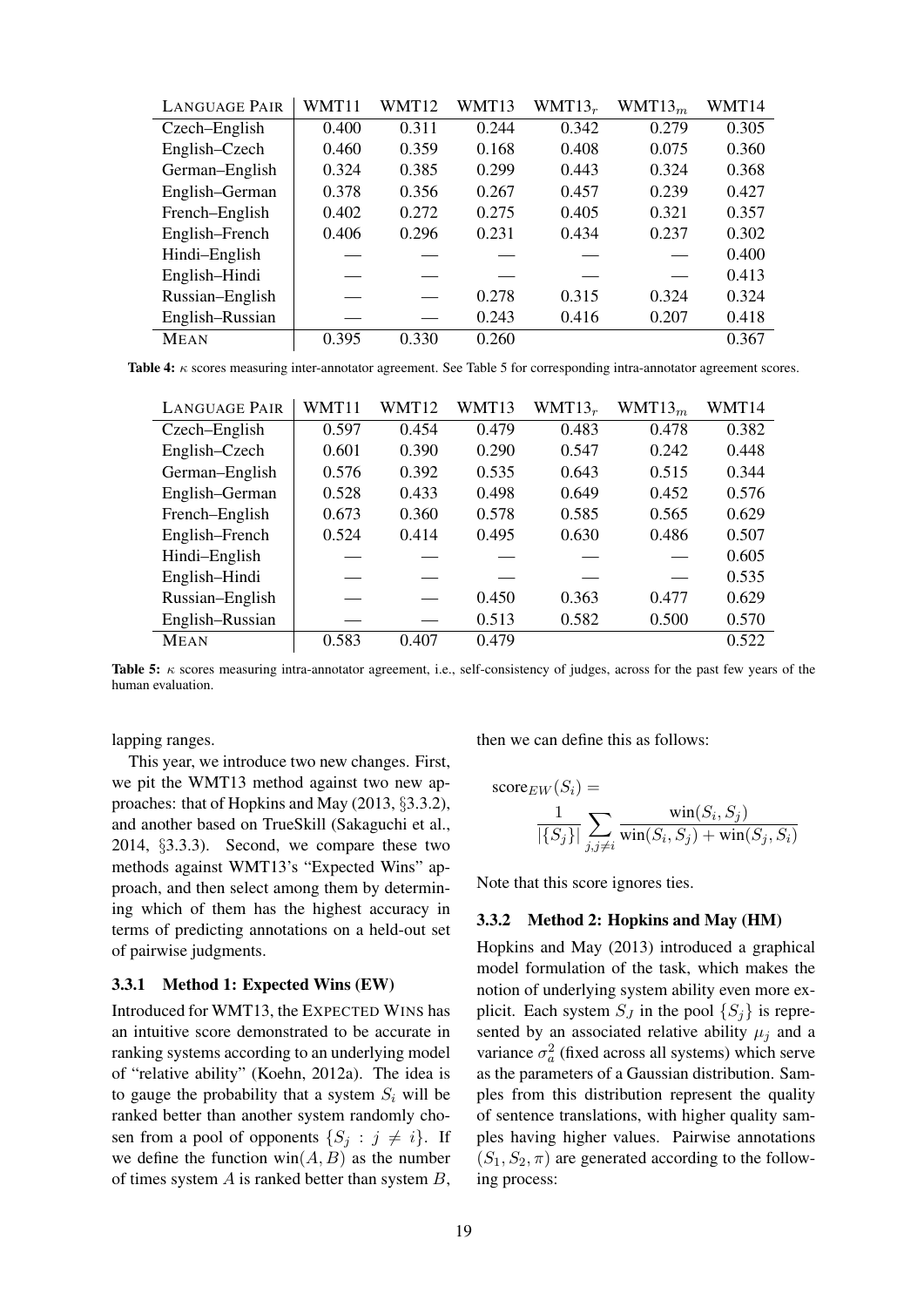- 1. Select two systems  $S_1$  and  $S_2$  from the pool of systems  $\{S_i\}$
- 2. Draw two "translations", adding random Gaussian noise with variance  $\sigma_{obs}^2$  to simulate the subjectivity of the task and the differences among annotators:

$$
q_1 \sim \mathcal{N}(\mu_{S_1}, \sigma_a^2) + \mathcal{N}(0, \sigma_{obs}^2)
$$
  

$$
q_2 \sim \mathcal{N}(\mu_{S_2}, \sigma_a^2) + \mathcal{N}(0, \sigma_{obs}^2)
$$

3. Let d be a nonzero real number that defines a fixed decision radius. Produce a rating  $\pi$ according to:

$$
\pi = \begin{cases}\n< & q_1 - q_2 > d \\
> & q_2 - q_1 > d \\
= & \text{otherwise}\n\end{cases}
$$

Hopkins and May use Gibbs sampling to infer the set of system means from an annotated dataset. Details of this inference procedure can be found in Sakaguchi et al. (2014). The score used to produce the rankings is simply the system mean associated with each system:

$$
score_{HM}(S_i) = \mu_{S_i}
$$

### 3.3.3 Method 3: TrueSkill (TS)

TrueSkill is an adaptive, online system that employs a similar model of relative ability Herbrich et al. (2006). It was initially developed for Xbox Live's online player community, where it is used to model player ability, assign levels, and select competitive matches. Each player  $S_j$  is modeled by two parameters: TrueSkill's current estimate of each system's relative ability,  $\mu_{S_j}$ , and a persystem measure of TrueSkill's uncertainty of those estimates,  $\sigma_{S_j}^2$ . When the outcome of a match is observed, TrueSkill uses the relative status of the two systems to update these estimates. If a translation from a system with a high mean is judged better than a system with a greatly lower mean, the result is not surprising, and the update size for the corresponding system means will be small. On the other hand, when an upset occurs in a competition, the means will receive larger updates. Sakaguchi et al. (2014) provide an adaptation of this approach to the WMT manual evaluation, and showed that it performed well on WMT13 data.

Similar to the Hopkins and May model, TrueSkill scores systems by their inferred means:

$$
\text{score}_{TS}(S_i) = \mu_{S_i}
$$

This score is then used to sort the systems and produce the ranking.

### 3.4 Method Selection

We have three methods which, provided with the collected data, produce different rankings of the systems. Which of them is correct? More immediately, which one of them should we publish as the official ranking for the WMT14 manual evaluation? As discussed, the method used to compute the ranking has been tweaked a bit each year over the past few years in response to criticisms (e.g., Lopez (2012); Bojar et al. (2011)). While the changes were reasonable (and later corroborated), Hopkins and May (2013) pointed out that this task of model selection should be driven by empirical evaluation on held-out data, and suggested perplexity as the metric of choice.

We choose instead a more direct gold-standard evaluation metric: the accuracy of the rankings produced by each method in predicting pairwise judgments. We use each method to produce a partial ordering of the systems, grouping them into equivalence classes. This partial ordering unambiguously assigns a prediction  $\pi_P$  between any pair of systems  $(S_i, S_j)$ . By comparing the predicted relationship  $\pi_P$  to the actual annotation for each pairwise judgment in the test data (by token), we can compute an accuracy score for each model.

We predict accuracy in this manner using 100fold cross-validation. For each task, we split the data into a fixed set of 100 randomly-selected folds. Each fold serves as a test set, with the remaining ninety-nine folds available as training data for each method. Note that the total ordering over systems provided by the score<sup>∗</sup> functions defined do not predict ties. In order to do enable the models to predict ties, we produce equivalence classes using the following procedure:

- Assign  $S_1$  to a cluster
- For each system  $S_i$ , assign it to the current cluster if  $score(S_{i-1}) - score(S_i) \leq r$ ; otherwise, assign it to a new cluster

The value of r (the *decision radius* for ties) is tuned using accuracy on the entire training data using grid search over the values  $r \in$  $0, 0.01, 0.02, \ldots, .25$  (26 values in total). This value is tuned separately for each method on each fold. Table 6 contains an example partial ordering.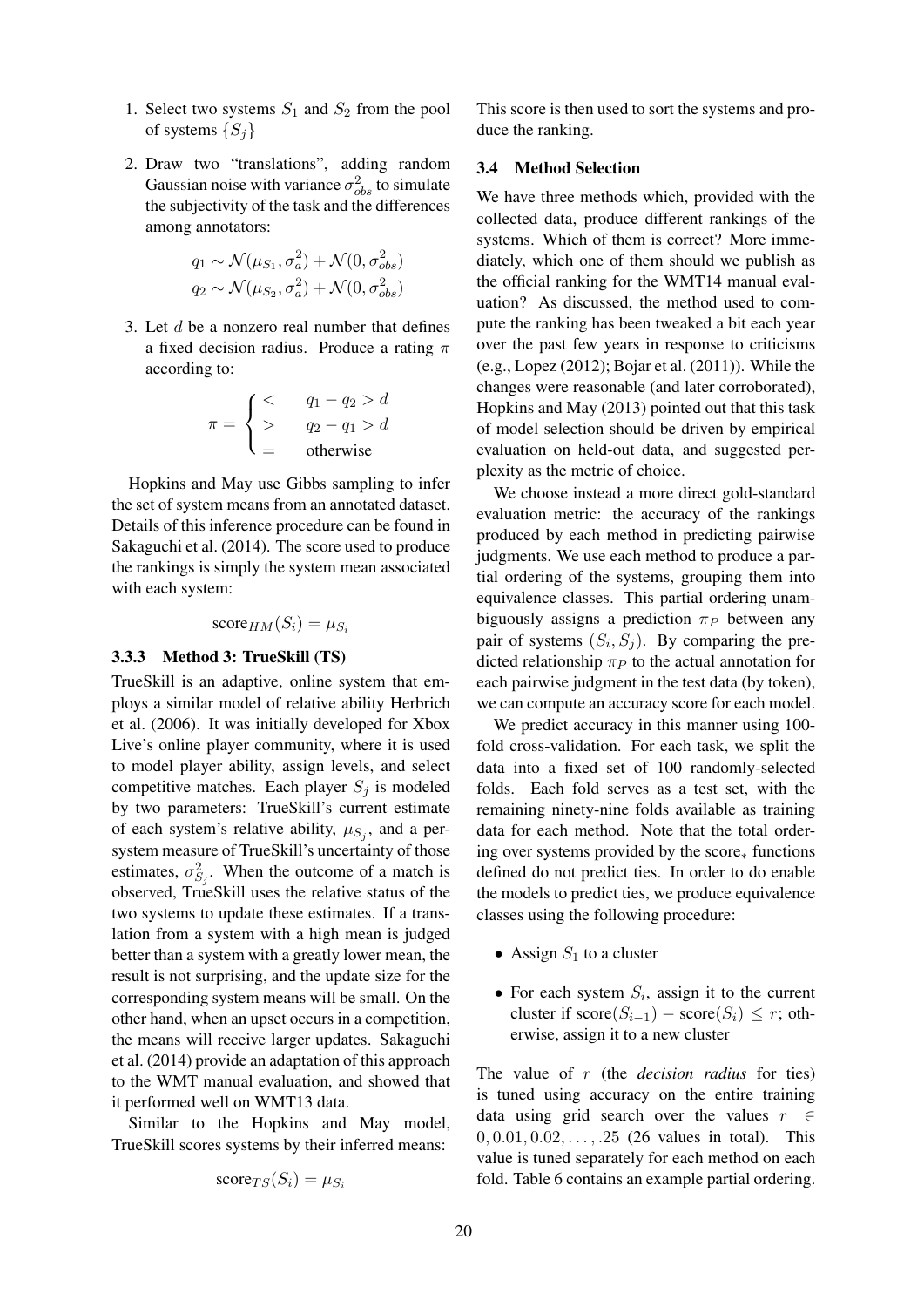| System            | Score   | Rank           |
|-------------------|---------|----------------|
| B                 | 0.60    |                |
| D                 | 0.44    | 2              |
| E                 | 0.39    | 2              |
| A                 | 0.25    | $\mathfrak{D}$ |
| F                 | $-0.09$ | 3              |
| $\mathsf{\Gamma}$ | $-0.22$ | 3              |

Table 6: The partial ordering computed with the provided scores when  $r = 0.15$ .

| Task            | EW   | HM   | TS   | Oracle |
|-----------------|------|------|------|--------|
| Czech–English   | 40.4 | 41.1 | 41.1 | 41.2   |
| English-Czech   | 45.3 | 45.6 | 45.9 | 46.8   |
| French-English  | 49.0 | 49.4 | 49.3 | 50.3   |
| English-French  | 44.6 | 44.4 | 44.7 | 46.0   |
| German-English  | 43.5 | 43.7 | 43.7 | 45.2   |
| English-German  | 47.3 | 47.4 | 47.2 | 48.2   |
| Hindi-English   | 62.5 | 62.2 | 62.5 | 62.6   |
| English-Hindi   | 53.3 | 53.7 | 53.5 | 55.7   |
| Russian-English | 47.6 | 47.7 | 47.7 | 50.6   |
| English-Russian | 46.5 | 46.1 | 46.4 | 48.2   |
| <b>MEAN</b>     | 48.0 | 48.1 | 48.2 | 49.2   |

Table 7: Accuracies for each method across 100 folds, for each translation task. The oracle uses the most frequent outcome between each pair of systems, and therefore might not constitute a feasible ranking.

After training, each model has defined a partial ordering over systems.<sup>6</sup> This is then used to compute accuracy on all the pairwise judgments in the test fold. This process yields 100 accuracies for each method; the average accuracy across all the folds can then be used to compute the best method.

Table 7 contains accuracy results for the three methods on the WMT14 tasks. On average, there is a small improvement in accuracy moving from Expected Wins to the H&M model, and then again to the TrueSkill model; however, there is no pattern to the best model for each class. The Oracle column is computed by selecting the most probable outcome  $(\pi \in \{<, =, >\})$  for each system pair, and provides an upper bound on accuracy when predicting outcomes using only system-level information. Furthermore, this method of oracle computation might not represent a feasible ranking or clustering,<sup>7</sup>.

The TrueSkill approach was best overall, so we used it to produce the official rankings for all language pairs.

### 3.5 Rank Ranges and Clusters

Above we saw how to produce system scores for each method, which provides a total ordering of the systems. But we would also like to know if the obtained system ranking is statistically significant. Given the large number of systems that participate, and the similarity of the underlying systems resulting from the common training data condition and (often) toolsets, there will be some systems that will be very close in quality. These systems should be grouped together in equivalence classes.

To establish the reliability of the obtained system ranking, we use bootstrap resampling. We sample from the set of pairwise rankings an equal sized set of pairwise rankings (allowing for multiple drawings of the same pairwise ranking), compute a TrueSkill model score for each system based on this sample, and then rank the systems from 1.. $|\{S_i\}|$ . By repeating this procedure 1,000 times, we can determine a range of ranks, into which system falls at least 95% of the time (i.e., at least 950 times) — corresponding to a p-level of  $p \leq 0.05$ . Furthermore, given the rank ranges for each system, we can cluster systems with overlapping rank ranges.<sup>8</sup>

Table 8 reports all system scores, rank ranges, and clusters for all language pairs and all systems. The official interpretation of these results is that systems in the same cluster are considered tied. Given the large number of judgments that we collected, it was possible to group on average about two systems in a cluster, even though the systems in the middle are typically in larger clusters.

### 3.6 Cluster analysis

The official ranking results for English-German produced clusters compute at the 90% confidence level due to the presence of a very large cluster (of nine systems). While there is always the possibility that this cluster reflects a true ambiguity, it is more likely due to the fact that we didn't have enough data: English–German had the most sys-

$$
\forall S \ \exists C : S \in C
$$
  
\n
$$
S \in C_a, S \in C_b \to C_a = C_b
$$
  
\n
$$
C_a \neq C_b \to \forall S_i \in C_a, S_j \in C_b :
$$

start( $S_i$ ) > end( $S_j$ ) or start( $S_j$ ) > end( $S_i$ )

<sup>&</sup>lt;sup>6</sup>It is a total ordering when  $r = 0$ , or when all the system scores are outside the decision radius.

 $7$ For example, if there were a cycle of "better than" judgments among a set of systems.

<sup>&</sup>lt;sup>8</sup> Formally, given ranges defined by start( $S_i$ ) and end( $S_i$ ), we seek the largest set of clusters  $\{C_c\}$  that satisfies: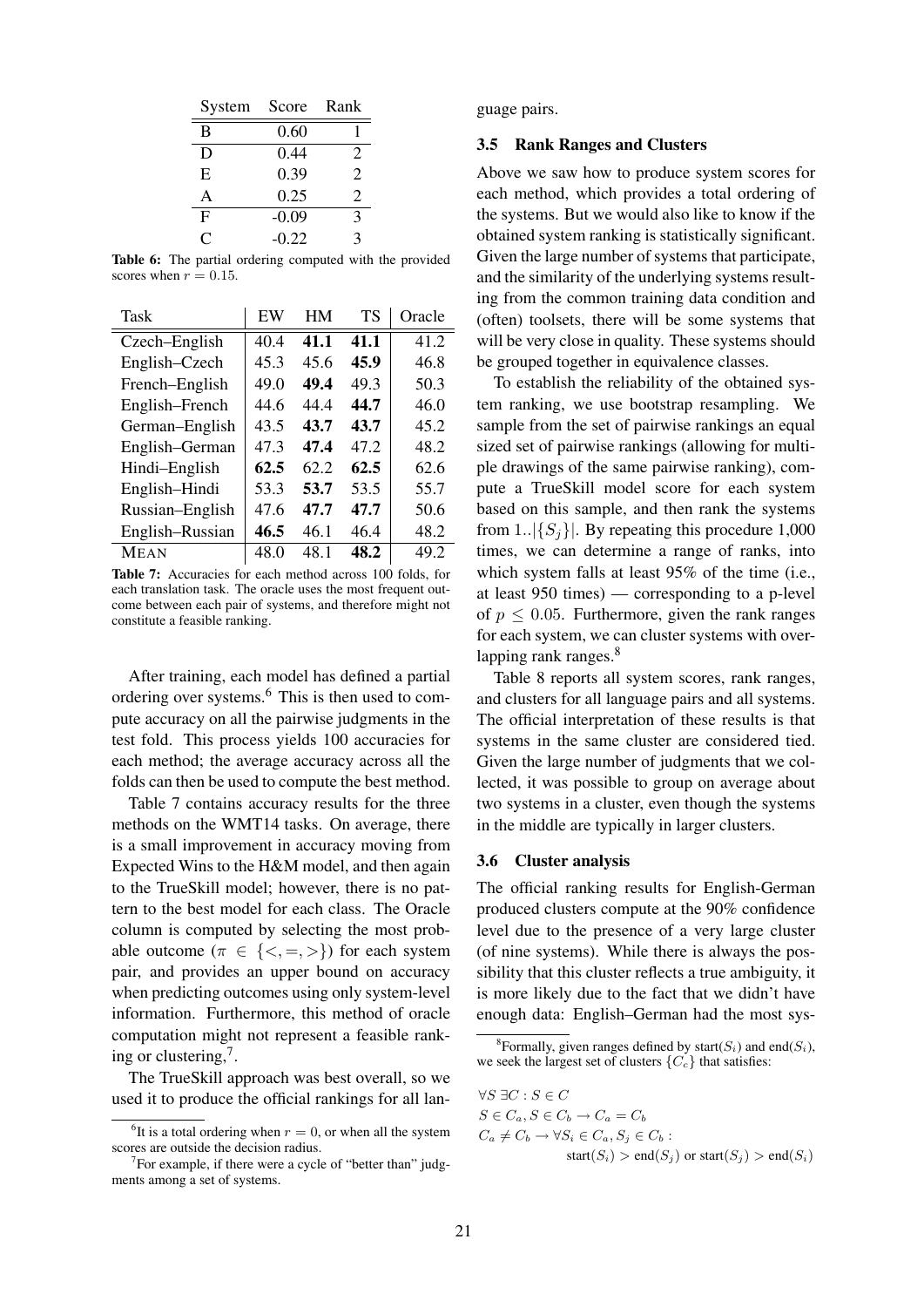| # | score    | range   | system              |
|---|----------|---------|---------------------|
|   | 0.591    |         | <b>ONLINE-B</b>     |
| 2 | 0.290    | 2       | <b>UEDIN-PHRASE</b> |
| 3 | $-0.171$ | $3 - 4$ | <b>UEDIN-SYNTAX</b> |
|   | $-0.243$ | $3-4$   | ONLINE-A            |
|   | $-0.468$ | 5       | <b>CU-MOSES</b>     |

#### English–Czech  $\#$  score | range | system 1 0.371 1-3 CU-DEPFIX<br>0.356 1-3 UEDIN-UNC  $0.356$  1-3 UEDIN-UNCNSTR<br>0.333 1-4 CU-BOJAR  $0.333$  1-4 CU-BOJAR<br>0.287 3-4 CU-FUNKY  $\begin{array}{c|c}\n3-4 & \text{CU-FUNKY}\n\hline\n5-6 & \text{ONLINE-B}\n\end{array}$ 2 0.169 5-6 ONLINE-B<br>0.113 5-6 UEDIN-PH UEDIN-PHRASE 3 0.030 7 ONLINE-A<br>4 -0.175 8 CU-TECTO 4 -0.175 8 CU-TECTO<br>5 -0.534 9 COMMERC COMMERCIAL1 6 -0.950 10 COMMERCIAL2

#### German–English

| #              | score    | range    | system            |
|----------------|----------|----------|-------------------|
| $\mathbf{1}$   | 0.451    | 1        | <b>ONLINE-B</b>   |
| 2              | 0.267    | $2 - 3$  | UEDIN-SYNTAX      |
|                | 0.258    | $2 - 3$  | <b>ONLINE-A</b>   |
| 3              | 0.147    | $4-6$    | LIMSI-KIT         |
|                | 0.146    | $4-6$    | UEDIN-PHRASE      |
|                | 0.138    | $4-6$    | <b>EU-BRIDGE</b>  |
| $\overline{4}$ | 0.026    | $7 - 8$  | KIT               |
|                | $-0.049$ | $7-8$    | <b>RWTH</b>       |
| $\sim$         | $-0.125$ | $9 - 11$ | DCU-ICTCAS        |
|                | $-0.157$ | $9 - 11$ | <b>CMU</b>        |
|                | $-0.192$ | $9 - 11$ | RBMT4             |
| 6              | $-0.306$ | 12       | RBMT <sub>1</sub> |
| 7              | $-0.604$ | 13       | <b>ONLINE-C</b>   |
|                |          |          |                   |

#### English–German

|                | Luguon<br>ouman |           |                       |  |  |  |
|----------------|-----------------|-----------|-----------------------|--|--|--|
| #              | score           | range     | system                |  |  |  |
| 1              | 0.264           | $1-2$     | <b>UEDIN-SYNTAX</b>   |  |  |  |
|                | 0.242           | $1 - 2$   | <b>ONLINE-B</b>       |  |  |  |
| $\overline{2}$ | 0.167           | $3-6$     | ONLINE-A              |  |  |  |
|                | 0.156           | $3-6$     | PROMT-HYBRID          |  |  |  |
|                | 0.155           | $3-6$     | PROMT-RULE            |  |  |  |
|                | 0.155           | $3-6$     | <b>UEDIN-STANFORD</b> |  |  |  |
| 3              | 0.094           | 7         | <b>EU-BRIDGE</b>      |  |  |  |
| $\overline{4}$ | 0.033           | $8 - 10$  | R <sub>BMT4</sub>     |  |  |  |
|                | 0.031           | $8-10$    | <b>UEDIN-PHRASE</b>   |  |  |  |
|                | 0.012           | $8-10$    | RBMT1                 |  |  |  |
| 5              | $-0.032$        | $11 - 12$ | <b>KIT</b>            |  |  |  |
|                | $-0.069$        | $11 - 13$ | STANFORD-UNC          |  |  |  |
|                | $-0.100$        | $12 - 14$ | <b>CIMS</b>           |  |  |  |
|                | $-0.126$        | 13-15     | <b>STANFORD</b>       |  |  |  |
|                | $-0.158$        | 14-16     | UU                    |  |  |  |
|                | $-0.191$        | 15-16     | <b>ONLINE-C</b>       |  |  |  |
| 6              | $-0.307$        | 17-18     | <b>IMS-TTT</b>        |  |  |  |
|                | $-0.325$        | 17-18     | <b>UU-DOCENT</b>      |  |  |  |

### Russian–English

| #                        | score    | range          | system                         |
|--------------------------|----------|----------------|--------------------------------|
| 1                        | 0.583    | 1              | AFRL-PE                        |
| $\overline{2}$           | 0.299    | $\mathfrak{D}$ | <b>ONLINE-B</b>                |
| $\overline{\mathcal{E}}$ | 0.190    | $3-5$          | <b>ONLINE-A</b>                |
|                          | 0.178    | $3-5$          | PROMT-HYBRID                   |
|                          | 0.123    | $4 - 7$        | PROMT-RULE                     |
|                          | 0.104    | $5 - 8$        | UEDIN-PHRASE                   |
|                          | 0.069    | $5 - 8$        | <b>YANDEX</b>                  |
|                          | 0.066    | $5 - 8$        | <b>ONLINE-G</b>                |
| 4                        | $-0.017$ | 9              | AFRL                           |
| 5                        | $-0.159$ | 10             | <b>UEDIN-SYNTAX</b>            |
| 6                        | $-0.306$ | 11             | <b>KAZNU</b>                   |
| 7                        | $-0.487$ | 12             | RBMT1                          |
| 8                        | $-0.642$ | 13             | R <sub>BM</sub> T <sub>4</sub> |

English–Russian

ONLINE-B

1 0.575 1-2 PROMT-RULE<br>0.547 1-2 ONLINE-B

2 0.426 3 PROMT-HYBRID<br>3 0.305 4-5 UEDIN-UNCNSTI 0.305 4-5 UEDIN-UNCNSTR<br>0.231 4-5 ONLINE-G  $0.231$  4-5 ONLINE-G  $\begin{array}{|c|c|c|c|c|} \hline 4 & 0.089 & 6-7 & \text{ONLINE-A} \\ \hline 0.031 & 6-7 & \text{UEDIN-PH} \end{array}$ 0.031 6-7 UEDIN-PHRASE<br>-0.920 8 RBMT4

# | score | range | system

5 -0.920 8 RBMT4 6 -1.284 9 RBMT1

#### French–English

| #                        | score    | range   | system              |
|--------------------------|----------|---------|---------------------|
|                          | 0.608    |         | <b>UEDIN-PHRASE</b> |
| $\overline{c}$           | 0.479    | $2 - 4$ | <b>KIT</b>          |
|                          | 0.475    | $2 - 4$ | <b>ONLINE-B</b>     |
|                          | 0.428    | $2 - 4$ | <b>STANFORD</b>     |
| 3                        | 0.331    | 5       | <b>ONLINE-A</b>     |
|                          | $-0.389$ | 6       | RBMT1               |
| $\overline{\phantom{0}}$ | $-0.648$ |         | RBMT4               |
|                          | $-1.284$ | 8       | <b>ONLINE-C</b>     |

#### English–French

 $2-5$  MATRAN  $0.142$  4-6 MATRAN-RULES<br>0.120 4-6 ONLINE-A ONLINE-A

 $-0.019$  7-10 PROMT-HYBRID<br> $-0.033$  7-10 UA

ONLINE-C

 $-0.069$  8-10 PROMT-RULE<br> $-0.215$  11 RBMT1

# | score | range | system 1 0.327 1 ONLINE-B<br>2 0.232 2-4 UEDIN-PH 2 0.232 2-4 UEDIN-PHRASE

 $\begin{array}{|c|c|c|c|c|c|c|} \hline 0.194 & 2-5 & \text{KIT} \\ \hline 0.185 & 2-5 & \text{MAI} \\\hline \end{array}$ 

 $-0.033$  7-10 UA

5 -0.328 12 RBMT4<br>6 -0.540 13 ONLINE

 $\begin{array}{|c|c|c|}\n\hline\n4 & -0.215 \\
\hline\n5 & -0.328\n\end{array}$ 

3 0.003 7-9 UU-DOCENT

#### Hindi–English  $\#$  score | range | system 1 1.326 1 ONLINE-B 2 0.559 2-3 ONLINE-A  $0.476$   $2-4$  UEDIN-SYNTAX<br>0.434 3-4 CMU  $\begin{array}{|c|c|c|c|c|}\n 0.434 & 3-4 & \text{CMU} \\
 \hline\n 0.323 & 5 & \text{UEDI}\n \end{array}$ 3 0.323 5 UEDIN-PHRASE 4 -0.198 6-7 AFRL<br>-0.280 6-7 IIT-BO -0.280 6-7 IIT-BOMBAY<br>5 -0.549 8 DCU-LINGO DCU-LINGO24

| 6 |  | <b>IIIT-HYDERABAD</b> |
|---|--|-----------------------|
|   |  |                       |

#### English–Hindi

| #              | score    | range          | system                |
|----------------|----------|----------------|-----------------------|
| 1              | 1.008    | 1              | <b>ONLINE-B</b>       |
| $\overline{2}$ | 0.915    | $\overline{c}$ | <b>ONLINE-A</b>       |
| 3              | 0.214    | 3              | <b>UEDIN-UNCNSTR</b>  |
| 4              | 0.120    | $4 - 5$        | UEDIN-PHRASE          |
|                | 0.054    | $4 - 5$        | <b>CU-MOSES</b>       |
| 5              | $-0.111$ | $6 - 7$        | <b>IIT-BOMBAY</b>     |
|                | $-0.142$ | 6-7            | <b>IPN-UPV-CNTXT</b>  |
| 6              | $-0.233$ | $8-9$          | DCU-LINGO24           |
|                | $-0.261$ | $8-9$          | <b>IPN-UPV-NODEV</b>  |
| 7              | $-0.449$ | $10 - 11$      | MANAWI-H <sub>1</sub> |
|                | $-0.494$ | $10 - 11$      | <b>MANAWI</b>         |
| 8              | $-0.622$ | 12             | <b>MANAWI-RMOOV</b>   |

#### Table 8: Official results for the WMT14 translation task. Systems are ordered by their inferred system means. Lines between systems indicate clusters according to bootstrap resampling at p-level  $p \le 0.05$ , except for English–German, where  $p \le 0.1$ . This method is also used to determine the range of ranks into which system falls. Systems with grey background indicate use of resources that fall outside the constraints provided for the shared task.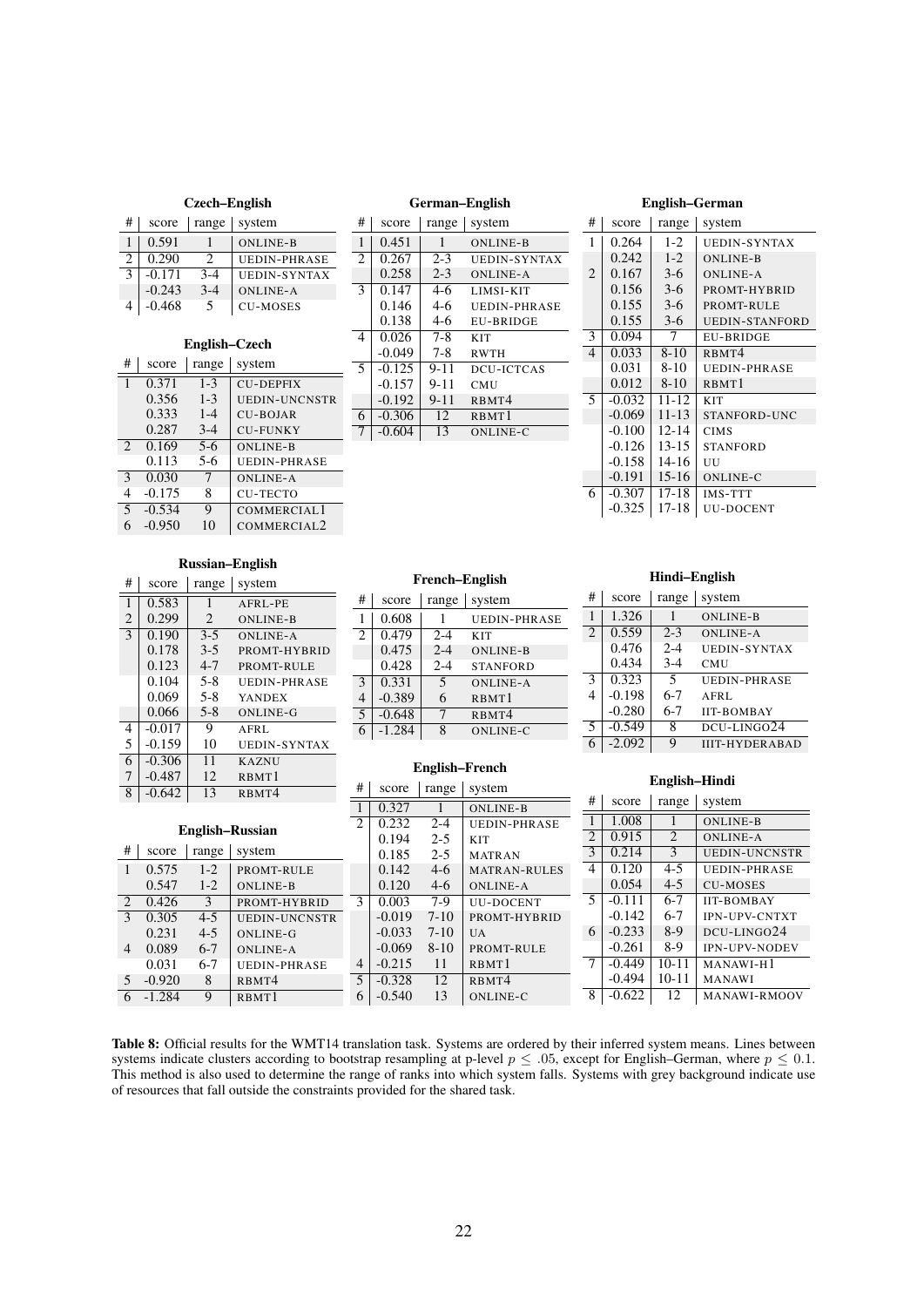tems (18, compared to 13 for the next languages), yet only an average amount of per-system data. Here, we look at this language pair in more detail, in order to justify this decision, and to shed light on the differences between the ranking methods.

Table 9 presents the 95% confidence-level clusterings for English–German computed with each of the three methods, along with lines that show the reorderings of the systems between them. Reorderings of this type have been used to argue against the reliability of the official WMT ranking (Lopez, 2012; Hopkins and May, 2013). This table shows that these reorderings are captured entirely by the clustering approach we used. This relative *consensus* of these independently-computed and somewhat different models suggests that the published ranking is approaching the true ambiguity underlying systems within the same cluster.

Looking across all language pairs, we find that the total ordering predicted by EW and TS is exactly the same for eight of the ten language pair tasks, and is constrained to reorderings within the official cluster for the other two (German– English — just one adjacent swap — and English– German, depicted in Table 9).

### 3.7 Conclusions

The official ranking method employed by WMT over the past few years has changed a few times as a result of error analysis and introspection. Until this year, these results were largely based on the intuitions of the community and organizers about deficiencies in the models. In addition to their intuitive appeal, many of these changes (such as the decision to throw out comparisons against references) have been empirically validated Hopkins and May (2013). The actual effect of the refinements in the ranking metric has been minor perturbations in the permutation of systems. The clustering method of Koehn (2012b), in which the official rankings are presented as a partial (instead of total) ordering, alleviated many of the problems observed by Lopez (2012), and also capture all the variance across the new systems introduced this year. In addition, presenting systems as clusters appeals to intuition. As such, we disagree with claims that there is a problem with irreproducibility of the results of the workshop evaluation task, and especially disagree that there is anything approaching a "crisis of confidence" (Hopkins and May, 2013). These claims seem to us to be overstated.

Conducting proper model selection by comparison on held-out data, however, is a welcome suggestion, and our inclusion of this process supports improved confidence in the ranking results. That said, it is notable that the different methods compute very similar orderings. This avoids hallucinating distinctions among systems that are not really there, and captures the intuition that some systems are basically equivalent. The chief benefit of the TrueSkill model is not in outputting a better complete ranking of the systems, but lies in its reduced variance, which allow us to cluster the systems with less data. There is also the unexplored avenue of using TrueSkill to drive the data collection, steering the annotations of judges towards evenly matched systems during the collection phase, potentially allowing confident results to be presented while collecting even less data.

There is, of course, more work to be done. We have produced this year statistically significant clusters with a third of the data required last year, which is an improvement. Models of relative ability are a natural fit for the manual evaluation, and the introduction of an online Bayesian approach to data collection present further opportunities to reduce the amount of data needed. These methods also provide a framework for extending the models in a variety of potentially useful ways, including modeling annotator bias, incorporating sentence metadata (such as length, difficulty, or subtopic), and adding features of the sentence pairs.

## 4 Quality Estimation Task

Machine translation quality estimation is the task of predicting a quality score for a machine translated text without access to reference translations. The most common approach is to treat the problem as a supervised machine learning task, using standard regression or classification algorithms. The third edition of the WMT shared task on quality estimation builds on the previous editions of the task (Callison-Burch et al., 2012; Bojar et al., 2013), with tasks including both sentence-level and word-level estimation, with new training and test datasets.

The goals of this year's shared task were:

- To investigate the effectiveness of different quality labels.
- To explore word-level quality prediction at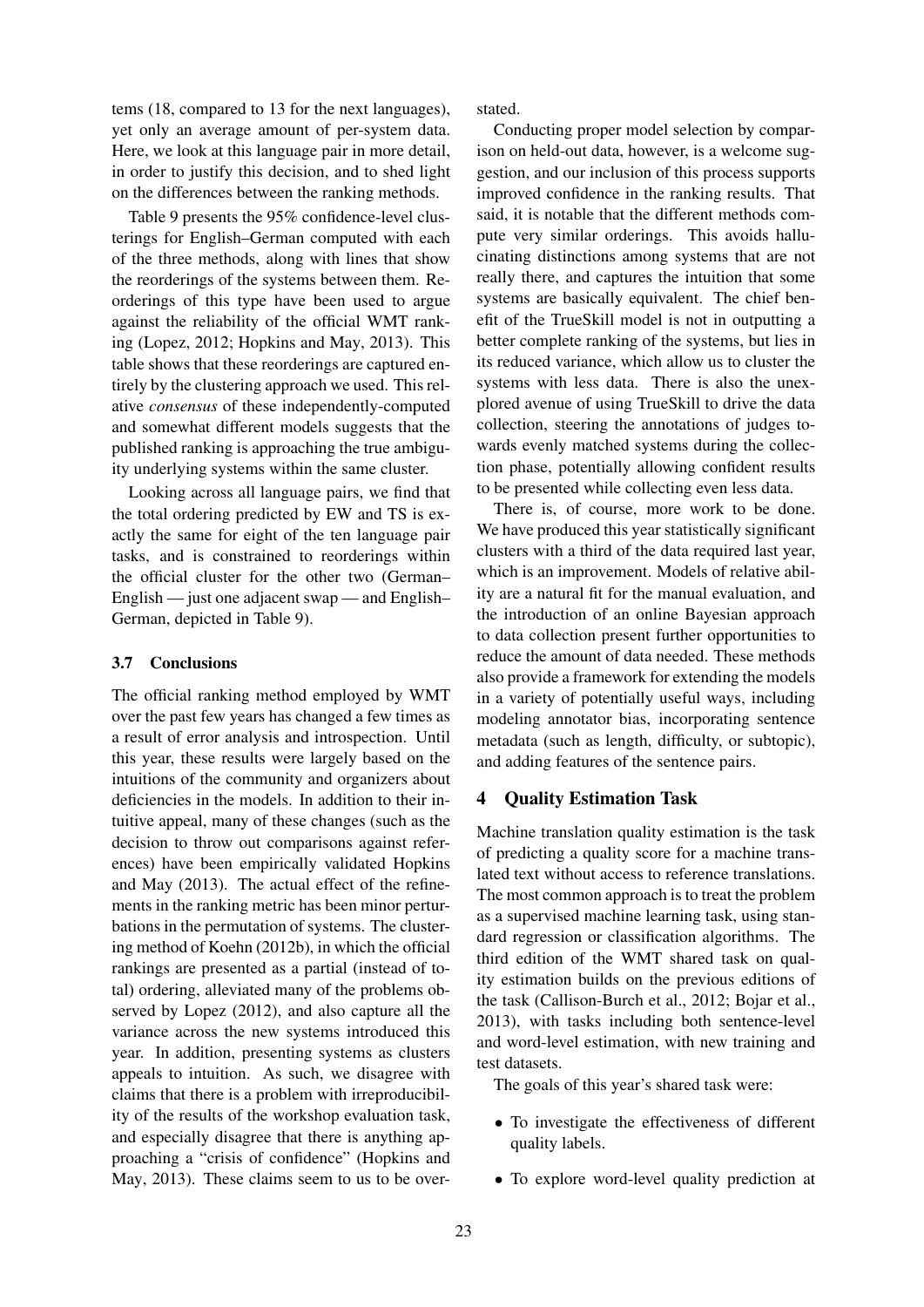

Table 9: A comparison of the rankings produced by Expected Wins, Hopkins & May, and TrueSkill for English–German (the task with the most systems and the largest cluster). The lines extending all the way across mark the official English–German clustering (computed from TrueSkill with 90% confidence intervals), while bold entries mark the start of new clusters within each method or column (computed at the 95% confidence level). The TrueSkill clusterings contain all the system reorderings across the other two ranking methods.

different levels of granularity.

- To study the effects of training and test datasets with mixed domains, language pairs and MT systems.
- To examine the effectiveness of quality prediction methods on human translations.

Four tasks were proposed: Tasks 1.1, 1.2, 1.3 are defined at the sentence-level (Sections 4.1), while Task 2, at the word-level (Section 4.2). Each task provides one or more datasets with up to four language pairs each: English-Spanish, English-German, German-English, Spanish-English, and up to four alternative translations generated by: a statistical MT system (SMT), a rule-based MT system (RBMT), a hybrid MT system, and a human. These datasets were annotated with different labels for quality by professional translators as part of the OTLaunchPad<sup>9</sup> project. External resources (e.g. parallel corpora) were provided to participants. Any additional resources, including additional quality estimation training data, could be used by participants (no distinction between *open* and *close* tracks is made). Participants were also provided with a software package to extract quality estimation features and perform model learning, with a suggested list of *baseline* features and learning method for sentence-level prediction. Participants, described in Section 4.3, could submit up to two systems for each task.

Data used for building specific MT systems or internal system information (such as n-best lists) were not made available this year as multiple MT systems were used to produced the datasets, including rule-based systems. In addition, part of the translations were produced by humans. Information on the sources of translations was not provided either. Therefore, as a general rule, participants were only allowed to use black-box features.

### 4.1 Sentence-level Quality Estimation

For the sentence-level tasks, two variants of the results could be submitted for each task and language pair:

• Scoring: An absolute quality score for each sentence translation according to the type of

 $^{9}$ http://www.qt21.eu/launchpad/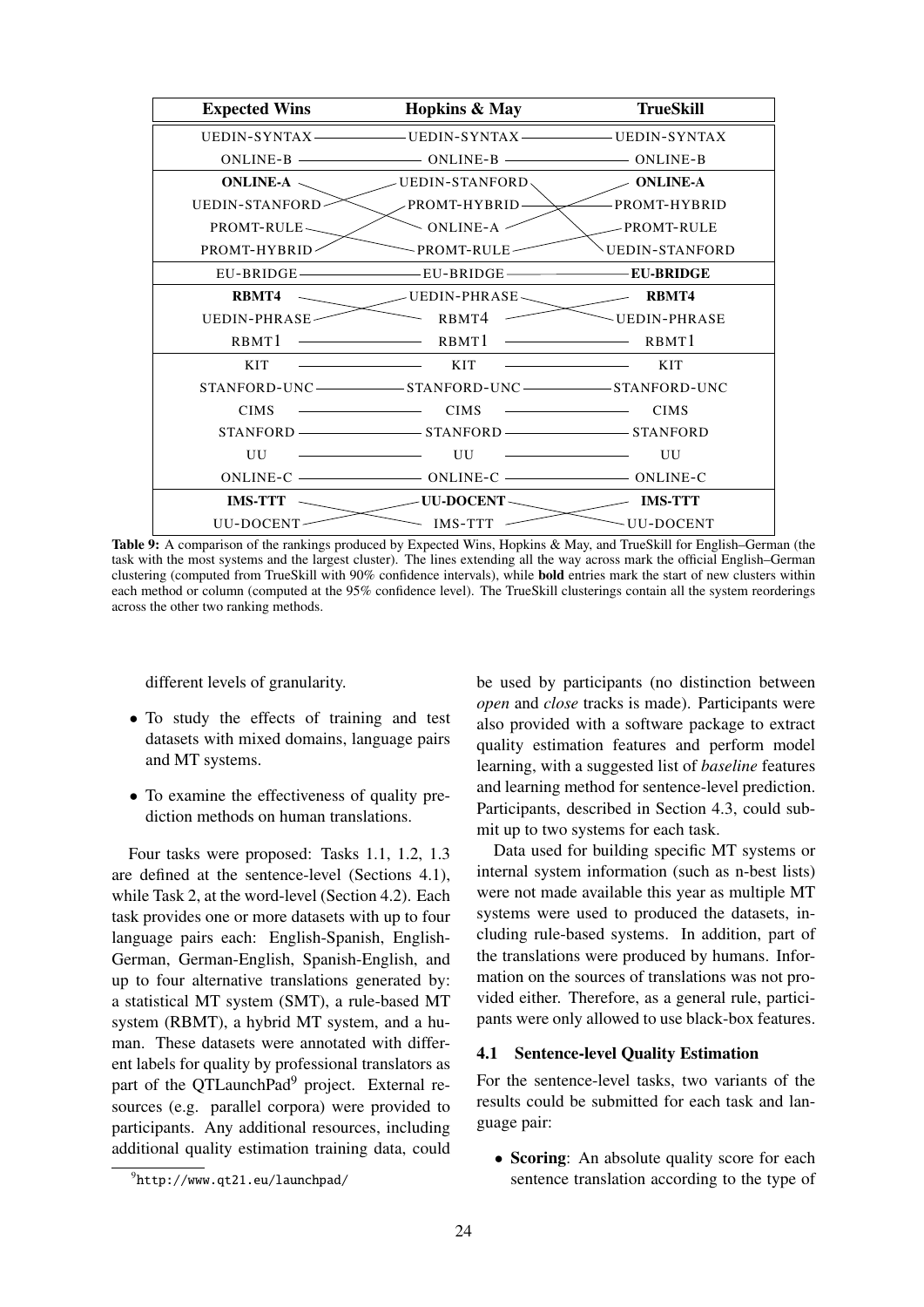prediction, to be interpreted as an error metric: lower scores mean better translations.

• Ranking: A ranking of sentence translations for all source test sentences from best to worst. For this variant, it does not matter how the ranking is produced (from HTER predictions, likert predictions, or even without machine learning).

Evaluation was performed against the true label and/or HTER ranking using the same metrics as in previous years:

- Scoring: Mean Average Error (MAE) (primary metric), Root Mean Squared Error (RMSE).
- Ranking: DeltaAvg (primary metric) (Bojar et al., 2013) and Spearman's rank correlation.

For all sentence-level these tasks, the same 17 features as in WMT12-13 were used to build baseline systems. The SVM regression algorithm within QUEST (Specia et al.,  $2013$ )<sup>10</sup> was applied for that with RBF kernel and grid search for parameter optimisation.

## Task 1.1 Predicting post-editing effort

Data in this task is labelled with discrete and absolute scores for perceived post-editing effort, where:

- 1 = Perfect translation, no post-editing needed at all.
- $\bullet$  2 = Near miss translation: translation contains maximum of 2-3 errors, and possibly additional errors that can be easily fixed (capitalisation, punctuation, etc.).
- $\bullet$  3 = Very low quality translation, cannot be easily fixed.

The datasets were annotated in a "triage" phase aimed at selecting translations of type "2" (near miss) that could be annotated for errors at the word-level using the MQM metric (see Task 2, below) for a more fine-grained and systematic translation quality analysis. Word-level errors in translations of type "3" are too difficult if not impossible to annotate and classify, particularly as they often contain inter-related errors in contiguous or overlapping word spans.

For the *training* of prediction models, we provide a new dataset consisting of source sentences and their human translations, as well as two-three versions of machine translations (by an SMT system, an RBMT system and, for English-Spanish/German only, a hybrid system), all in the news domain, extracted from tests sets of various WMT years and MT systems that participated in the translation shared task:

| # Source sentences | # Target sentences |
|--------------------|--------------------|
| 954 English        | 3,816 Spanish      |
| 350 English        | 1,400 German       |
| 350 German         | 1,050 English      |
| 350 Spanish        | 1,050 English      |

As *test* data, for each language pair and MT system (or human translation) we provide a new set of translations produced by the same MT systems (and humans) as those used for the training data:

| # Source sentences | #Target sentences |
|--------------------|-------------------|
| 150 English        | 600 Spanish       |
| 150 English        | 600 German        |
| 150 German         | 450 English       |
| 150 Spanish        | 450 English       |

The distribution of true scores in both training and test sets for each language pair is given in Figures 3.



Figure 3: Distribution of true 1-3 scores by langauge pair.

Additionally, we provide some out of domain test data. These translations were annotated in the same way as above, each dataset by one Language Service Provider (LSP), i.e, one professional translator, with two LPSs producing data independently for English-Spanish. They were generated using the LSPs' own source data (a different domain from news), and own MT system (different from the three used for the official datasets). The results on these datasets were not considered

 $^{10}$ http://www.quest.dcs.shef.ac.uk/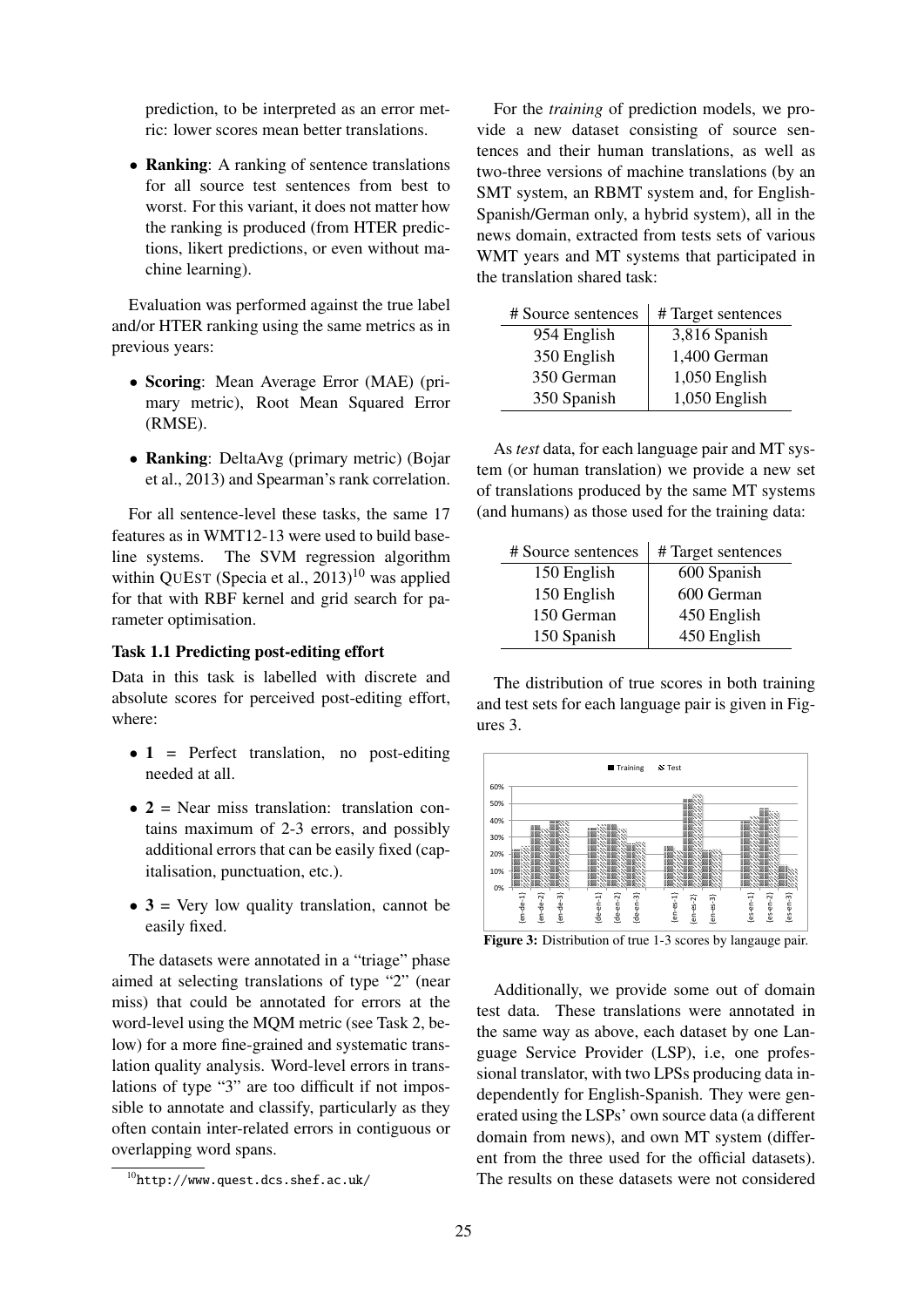for the official ranking of the participating systems:

| # Source sentences | #Target sentences |
|--------------------|-------------------|
| 971 English        | 971 Spanish       |
| 297 English        | 297 German        |
| 388 Spanish        | 388 English       |

#### Task 1.2 Predicting percentage of edits

In this task we use HTER (Snover et al., 2006) as quality score. This score is to be interpreted as the minimum edit distance between the machine translation and its manually post-edited version, and its range is [0, 1] (0 when no edit needs to be made, and 1 when all words need to be edited). We used TERp (default settings: tokenised, case insensitive, etc., but capped to  $1$ <sup>11</sup> to compute the HTER scores.

For practical reasons, the data is a subset of Task 1.1's dataset: only translations produced by the SMT system English-Spanish. As *training data*, we provide 896 English-Spanish translation suggestions and their post-editions. As *test* data, we provide a new set of 208 English-Spanish translations produced by the same SMT system. Each of the training and test translations was post-edited by a professional translator using the  $CASMACAT^{12}$  web-based tool, which also collects post-editing time on a sentence-basis.

## Task 1.3 Predicting post-editing time

For this task systems are required to produce, for each translation, a real valued estimate of the time (in milliseconds) it takes a translator to post-edit the translation. The training and test sets are a subset of that uses in Task 1.2 (subject to filtering of outliers). The difference is that the labels are now the number of milliseconds that were necessary to post-edit each translation.

As *training data*, we provide 650 English-Spanish translation suggestions and their posteditions. As *test* data, we provide a new set of 208 English-Spanish translations (same test data as for Task 1.2).

### 4.2 Word-level Quality Estimation

The data for this task is based on a subset of the datasets used for Task 1.1, for all language pairs, human and machine translations: those translations labelled "2" (near misses), plus additional data provided by industry (either on the news domain or on other domains, such as technical documentation, produced using their own MT systems, and also pre-labelled as "2"). All segments were annotated with word-level labels by professional translators using the core categories in MQM (Multidimensional Quality Metrics)<sup>13</sup> as error typology (see Figure 4). Each word or sequence of words was annotated with a single error. For (supposedly rare) cases where a decision between multiple fine-grained error types could not be made, annotators were requested to choose a coarser error category in the hierarchy.

Participants are asked to produce a label for each token that indicates quality at different levels of granularity:

- Binary classification: an OK / bad label, where bad indicates the need for editing the token.
- Level 1 classification: an OK / accuracy / fluency label, specifying coarser level categories of errors for each token, or "OK" for tokens with no error.
- Multi-class classification: one of the labels specifying the error type for the token (terminology, mistranslation, missing word, etc.) in Figure 4, or "OK" for tokens with no error.

As *training* data, we provide tokenised translation output for all language pairs, human and machine translations, with tokens annotated with all issue types listed above, or "OK". The annotation was performed manually by professional translators as part of the QTLaunchPad project. For the coarser variants, fine-grained errors are generalised to Accuracy or Fluency, or "bad" for the binary variant. The amount of available training data varies by language pair:

| # Source sentences | # Target sentences |
|--------------------|--------------------|
| 1,957 English      | 1,957 Spanish      |
| 715 English        | 715 German         |
| 350 German         | 350 English        |
| 900 Spanish        | 900 English        |

<sup>13</sup>http://www.qt21.eu/launchpad/content/ training

<sup>11</sup>http://www.umiacs.umd.edu/˜snover/terp/

<sup>12</sup>http://casmacat.eu/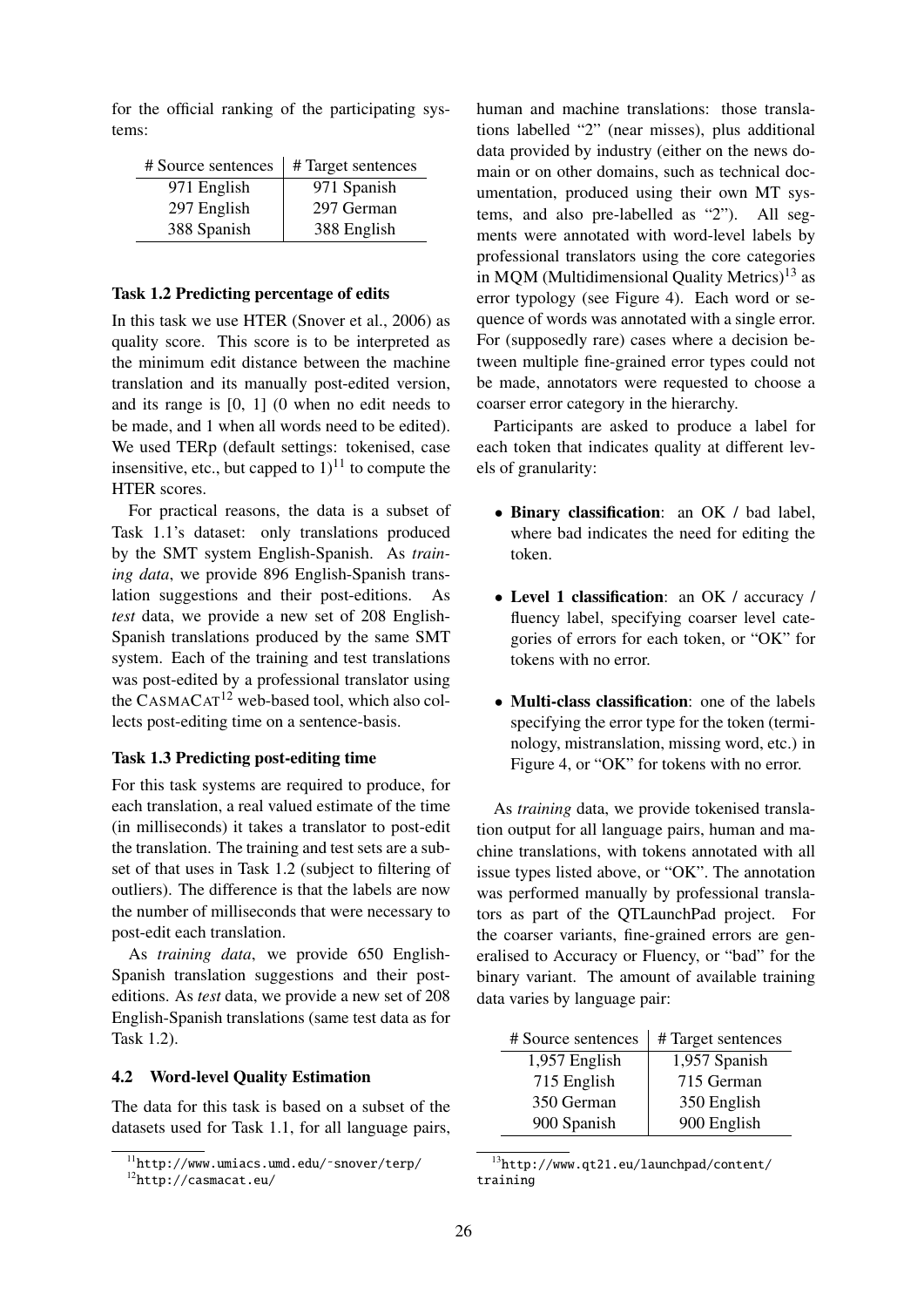

Figure 4: MQM metric as error typology.

As *test* data, we provide additional data points for all language pairs, human and machine translations:

| # Source sentences | #Target sentences |
|--------------------|-------------------|
| 382 English        | 382 Spanish       |
| 150 English        | 150 German        |
| 100 German         | 100 English       |
| 150 Spanish        | 150 English       |

In contrast to Tasks 1.1–1.3, no baseline feature set is provided to the participants.

Similar to last year (Bojar et al., 2013), the word-level task is primarily evaluated by macroaveraged F-measure (in %). Because the class distribution is skewed – in the test data about  $78\%$  of the tokens are marked as "OK" – we compute precision, recall, and  $F_1$  for each class individually, weighting  $F_1$  scores by the frequency of the class in the test data. This avoids giving undue importance to less frequent classes. Consider the following confusion matrix for Level 1 annotation, i.e. the three classes *(O)K*, *(F)luency*, and *(A)ccuracy*:

|           |              | reference         |               |     |
|-----------|--------------|-------------------|---------------|-----|
|           |              | $\mathbf{H}$<br>0 |               |     |
|           | $\Omega$     |                   | 4172 1482 193 |     |
| predicted | $\mathbf{F}$ | 1819              | 1333          | 214 |
|           | A            | 198               | 133           | 69  |

For each of the three classes we assume a binary setting (one-vs-all) and derive true-positive (tp), false-positive (fp), and false-negative (fn) counts from the rows and columns of the confusion matrix as follows:

$$
tp_O = 4172
$$
  
\n
$$
fp_O = 1482 + 193 = 1675
$$
  
\n
$$
fn_O = 1819 + 198 = 2017
$$
  
\n
$$
tp_F = 1333
$$
  
\n
$$
fp_F = 1819 + 214 = 2033
$$
  
\n
$$
fn_F = 1482 + 133 = 1615
$$
  
\n
$$
tp_A = 69
$$
  
\n
$$
fp_A = 198 + 133 = 331
$$
  
\n
$$
fn_A = 193 + 214 = 407
$$

We continue to compute  $F_1$  scores for each class  $c \in \{O, F, A\}$ :

$$
\begin{aligned} \text{precision}_c &= tp_c/(tp_c + fp_c) \\ \text{recall}_c &= tp_c/(tp_c + fn_c) \\ F_{1,c} &= \frac{2 \cdot \text{precision}_c \cdot \text{recall}_c}{\text{precision}_c + \text{recall}_c} \end{aligned}
$$

yielding:

$$
\begin{aligned}\n\text{precision}_O &= 4172/(4172 + 1675) = 0.7135 \\
\text{recall}_O &= 4172/(4172 + 2017) = 0.6741 \\
F_{1,O} &= \frac{2 \cdot 0.7135 \cdot 0.6741}{0.7135 + 0.6741} = 0.6932 \\
&\dots \\
F_{1,F} &= 0.4222 \\
F_{1,A} &= 0.1575\n\end{aligned}
$$

Finally, we compute the average of  $F_{1,c}$  scores weighted by the occurrence count  $N(c)$  of c:

weighted 
$$
F_{1,\text{ALL}} = \frac{1}{\sum_{c} N(c)} \sum_{c} N_c \cdot F_{1,c}
$$
  
weighted  $F_{1,\text{ERR}} = \frac{1}{\sum_{c:c \neq O} N(c)} \sum_{c:c \neq O} N_c \cdot F_{1,c}$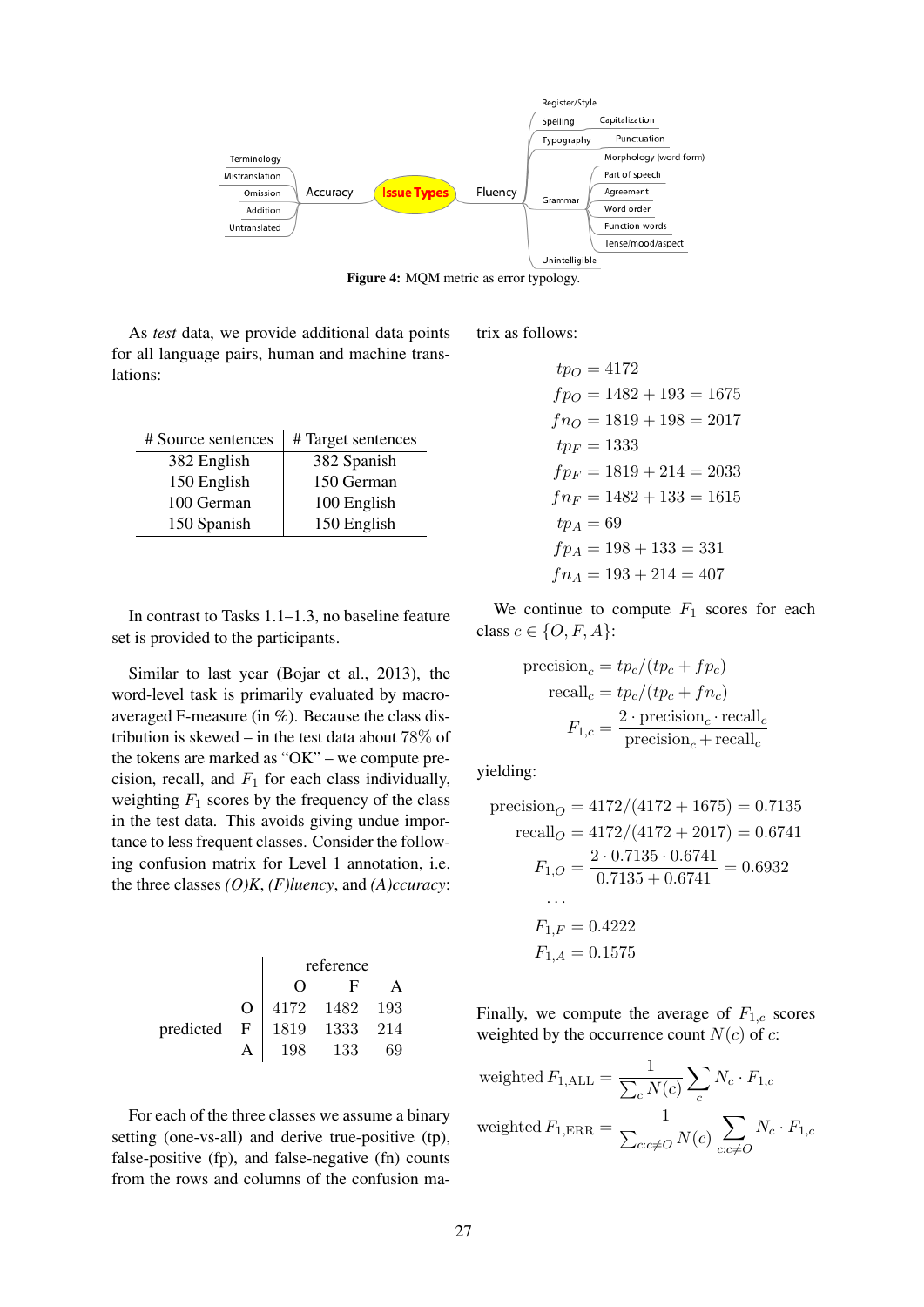which for the above example gives:

weighted 
$$
F_{1,\text{ALL}} = \frac{1}{6189 + 2948 + 476}
$$
  
\n
$$
(6189 \cdot 0.6932 + 2948 \cdot 0.4222
$$
\n
$$
+476 \cdot 0.1575) = 0.5836
$$
\nweighted  $F_{1,\text{ERR}} = \frac{1}{2948 + 476}$   
\n
$$
(2948 \cdot 0.4222 + 476 \cdot 0.1575)
$$
\n
$$
= 0.3854
$$

We choose  $F_{1,ERR}$  as our primary evaluation measure because it most closely mimics the common application of  $F_1$  scores in binary classification: one is interested in the performance in detecting a *positive class*, which in this case would be erroneous words. This does, however, ignore the number of correctly classified words of the *OK* class, which is why we also report  $F_{1,ALL}$ . In addition, we follow Powers (2011) and report Matthews Correlation Coefficient (MCC), averaged in the same way as  $F_1$ , as our secondary metric. Finally, for contrast we also report Accuracy (ACC).

## 4.3 Participants

Table 10 lists all participating teams. Each team was allowed up to two submissions for each task and language pair. In the descriptions below, participation in specific tasks is denoted by a task identifier: T1.1, T1.2, T1.3, and T2.

- Sentence-level baseline system (T1.1, T1.2, T1.3): QUEST is used to extract 17 systemindependent features from source and translation sentences and parallel corpora (same features as in the WMT12 shared task):
	- number of tokens in the source and target sentences.
	- average source token length.
	- average number of occurrences of the target word within the target sentence.
	- number of punctuation marks in source and target sentences.
	- language model (LM) probability of source and target sentences based on models for the WMT News Commentary corpus.
	- average number of translations per source word in the sentence as given by IBM Model 1 extracted from the WMT

News Commentary parallel corpus, and thresholded so that  $P(t|s) > 0.2$ , or so that  $P(t|s) > 0.01$  weighted by the inverse frequency of each word in the source side of the parallel corpus.

- percentage of unigrams, bigrams and trigrams in frequency quartiles 1 (lower frequency words) and 4 (higher frequency words) in the source language extracted from the WMT News Commentary corpus.
- percentage of unigrams in the source sentence seen in the source side of the WMT News Commentary corpus.

These features are used to train a Support Vector Machine (SVM) regression algorithm using a radial basis function kernel within the SCIKIT-LEARN toolkit. The  $\gamma$ ,  $\epsilon$  and *C* parameters were optimised via grid search with 5-fold cross validation on the training set. We note that although the system is referred to as "baseline", it is in fact a strong system. It has proved robust across a range of language pairs, MT systems, and text domains for predicting various forms of postediting effort (Callison-Burch et al., 2012; Bojar et al., 2013).

DCU (T1.1): DCU-MIXED and DCU-SVR use a selection of features available in QUEST, such as punctuation statistics, LM perplexity, n-gram frequency quartile statistics and coarse-grained POS frequency ratios, and four additional feature types: combined POS and stop word LM features, source-side pseudo-reference features, inverse glass-box features for translating the translation and error grammar parsing features. For machine learning, the QUEST framework is expanded to combine logistic regression and support vector regression and to handle cross- validation and randomisation in a way that training items with the same source side are kept together. External resources are monolingual corpora taken from the WMT 2014 translation task for LMs, the MT system used for the inverse glass-box features (Li et al., 2014b) and, for error grammar parsing, the Penn-Treebank and an error grammar derived from it (Foster, 2007).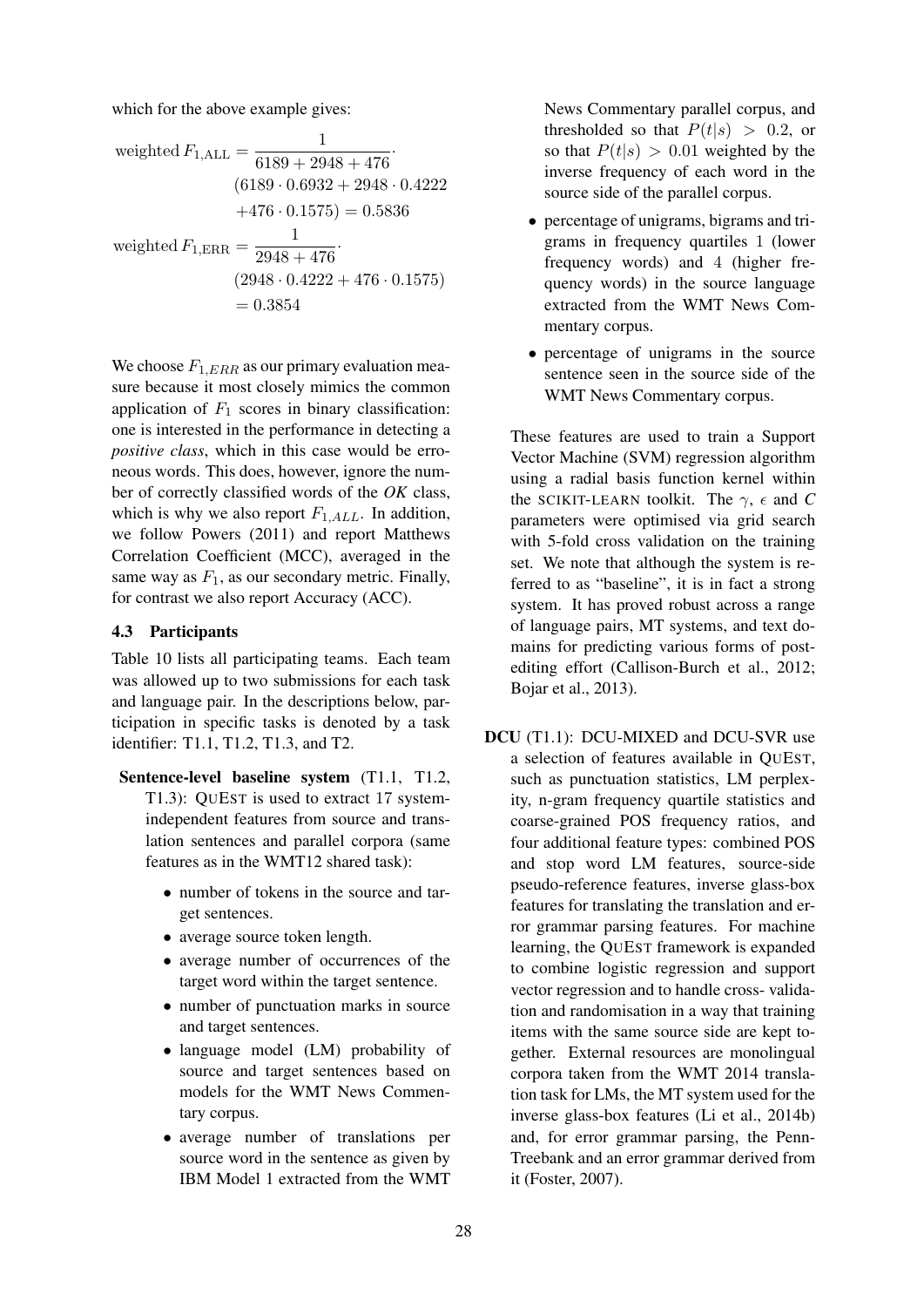| ID                | Participating team                                                           |
|-------------------|------------------------------------------------------------------------------|
| <b>DCU</b>        | Dublin City University Team 1, Ireland (Hokamp et al., 2014)                 |
| <b>DFKI</b>       | German Research Centre for Artificial Intelligence, Germany (Avramidis,      |
|                   | 2014)                                                                        |
| FBK-UPV-UEDIN     | Fondazione Bruno Kessler, Italy, UPV Universitat Politècnica de València,    |
|                   | Spain & University of Edinburgh, UK (Camargo de Souza et al., 2014)          |
| LIG               | Laboratoire d'Informatique Grenoble, France (Luong et al., 2014)             |
| LIMSI             | Laboratoire d'Informatique pour la Mécanique et les Sciences de l'Ingénieur, |
|                   | France (Wisniewski et al., 2014)                                             |
| <b>MULTILIZER</b> | Multilizer, Finland                                                          |
| RTM-DCU           | Dublin City University Team 2, Ireland (Bicici and Way, 2014)                |
| SHEF-lite         | University of Sheffield Team 1, UK (Beck et al., 2014)                       |
| <b>USHEFF</b>     | University of Sheffield Team 2, UK (Scarton and Specia, 2014)                |
| YANDEX            | Yandex, Russia                                                               |

Table 10: Participants in the WMT14 Quality Estimation shared task.

- DFKI (T1.2): DFKI/SVR builds upon the baseline system (above) by adding non-redundant data from the WMT13 task for predicting the same label (HTER) and additional features such as (a) rule-based language corrections (language tool) (b), PCFG parsing statistics and counts of tree labels, (c) position statistics of parsing labels, (d) position statistics of trigrams with low probability. DFKI/SVRxdata uses a similar setting, with the addition of more training data from non-minimally post-edited translation outputs (references), filtered based on a threshold on the edit distance between the MT output and the freely-translated reference.
- FBK-UPV-UEDIN (T1.2, T1.3, T2): The submissions for the word-level task (T2) use features extracted from word posterior probabilities and confusion network descriptors computed over the 100k-best hypothesis translations generated by a phrase-based SMT system. They also use features from word lexicons, and POS tags of each word for source and translation sentences. The predictions of the Binary model are used as a feature for the Level 1 and Multi-class settings. Both conditional random fields (CRF) and bidirectional long short-term memory recurrent neural networks (BLSTM-RNNs) are used for the Binary setting, and BLSTM-RNNs only for the Level 1 and Multi-class settings.
	- The sentence-level QE submissions (T1.2 and T1.3) are trained on black-box features extracted using QUEST in addition to fea-

tures based on word alignments, word posterior probabilities and diversity scores (Souza et al., 2013). These features are computed over 100k-best hypothesis translations also used for task 2. In addition, a set of ratios computed from the word-level predictions of the model trained on the binary setting of task 2 is used. A total of 221 features and the extremely randomised trees (Geurts et al., 2006) learning algorithm are used to train regression models.

LIG (T2): Conditional Random Fields classifiers are trained with features used in LIG's WMT13 systems (Luong et al., 2013): target and source words, alignment information, source and target alignment context, LM scores, target and source POS tags, lexical categorisations (stopword, punctuation, proper name, numerical), constituent label, depth in the constituent tree, target polysemy count, pseudo reference. These are combined with novel features: word occurrence in multiple translation systems and POS tag-based LM scores (longest target/source n-gram length and backoff score for POS tag). These features require external NLP tools and resources such as: TreeTagger, GIZA++, Bekerley parser, Link Grammar parser, WordNet and BabelNet, Google Translate (pseudo-reference). For the binary task, the optimal classification threshold is tuned based on a development set split from the original training set. Feature selection is employed over the all features (for the binary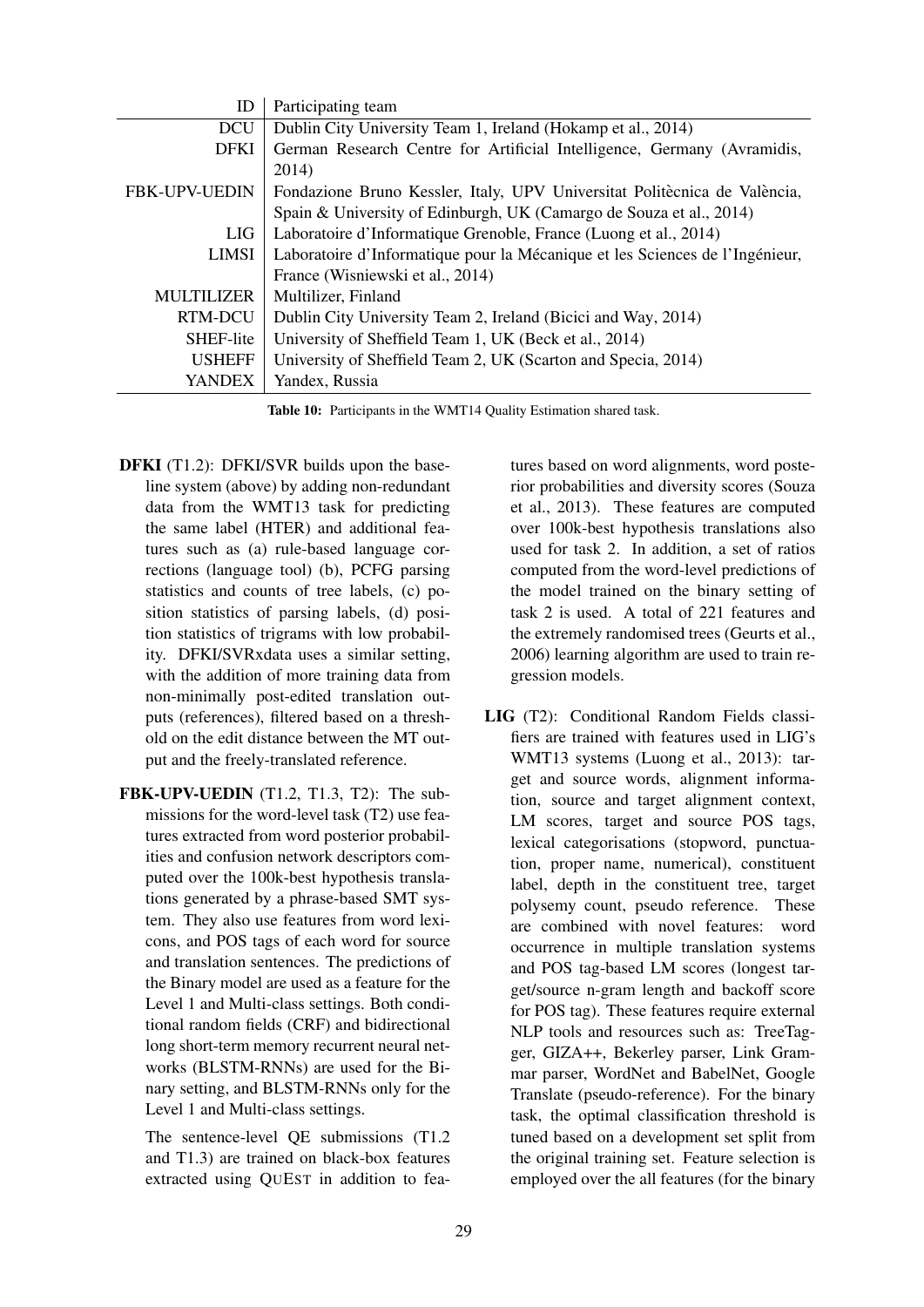task only), with the Sequential Backward Selection algorithm. The best performing feature set is then also used for the Level 1 and Multi-class variants.

- LIMSI (T2): The submission relies on a random forest classifier and considers only 16 dense and continuous features. To prevent sparsity issues, lexicalised information such as the word or the previous word identities is not included. The features considered are mostly classic MT features and can be categorised into two classes: *association features*, which describe the quality of the association between the source sentence and each target word, and *fluency features*, which describe the 'quality' of the translation hypotheses. The latter rely on different language models (either on POS or on words) and the former on IBM Model 1 translation probabilities and on pseudo- references, i.e. translation produced by an independent MT system. Random forests are known to perform well in tasks like this one, in which only a few dense and continuous features are available, possibly because of their ability to take into account complex interactions between features and to automatically partition the continuous feature values into a discrete set of intervals that achieves the best classification performance. Since they predict the class probabilities, it is possible to directly optimize the  $F_1$  score during training by finding, with a grid search method, the decision threshold that achieved the best  $F_1$  score on the training set.
- MULTILIZER (T1.2, T1.3): The 80 black-box features from QUEST are used in addition to new features based on using other MT engines for forward and backward translations. In forward translations, the idea is that different MT engines make different mistakes. Therefore, when several forward translations are similar to each other, these translations are more likely to be correct. This is confirmed by the Pearson correlation of similarities between the forward translations against the true scores (above 0.5). A backward translation is very error-prone and therefore it has to be used in combination with forward translations. A single back-translation

similar to original source segment does not bring much information. Instead, when several MT engines give back-translations similar to this source segment, one can conclude that the translation is reliable. Those translations where similarities both in forward translation and backward translation are high are intuitively more likely to be good. A simple feature selection method that omits all features with Pearson correlation against the true scores below 0.2 is used. The systems submitted are obtained using linear regression models.

- RTM-DCU (T1.1, T1.2, T1.3, T2): RTM-DCU systems are based on referential translation machines (RTM) (Biçici, 2013) and parallel feature decay algorithms (ParFDA5) (Bicici et al., 2014), which allow language and MT system-independent predictions. For each task, individual RTM models are developed using the parallel corpora and the language model corpora distributed by the WMT14 translation task and the language model corpora provided by LDC for English and Spanish. RTMs use 337 to 437 sentence-level features for coverage and diversity, IBM1 and sentence translation performance, retrieval closeness and minimum Bayes retrieval risk, distributional similarity and entropy, IBM2 alignment, character n-grams, sentence readability, and parse output tree structures. The features use ngrams defined over text or common cover link (CCL) (Seginer, 2007) structures as the basic units of information over which similarity calculations are performed. Learning models include ridge regression (RR), support vector machines (SVR), and regression trees (TREE), which are applied after partial least squares (PLS) or feature selection (FS). For word-level prediction, generalised linear models (GLM) (Collins, 2002) and GLM with dynamic learning  $(GLMd)$  (Bicici, 2013) are used with wordlevel features including CCL links, word length, location, prefix, suffix, form, context, and alignment, totalling up to a couple of million features.
- **SHEF-lite** (T1.1, T1.2, T1.3): These submissions use the framework of Multi-task Gaussian Processes, where multiple datasets are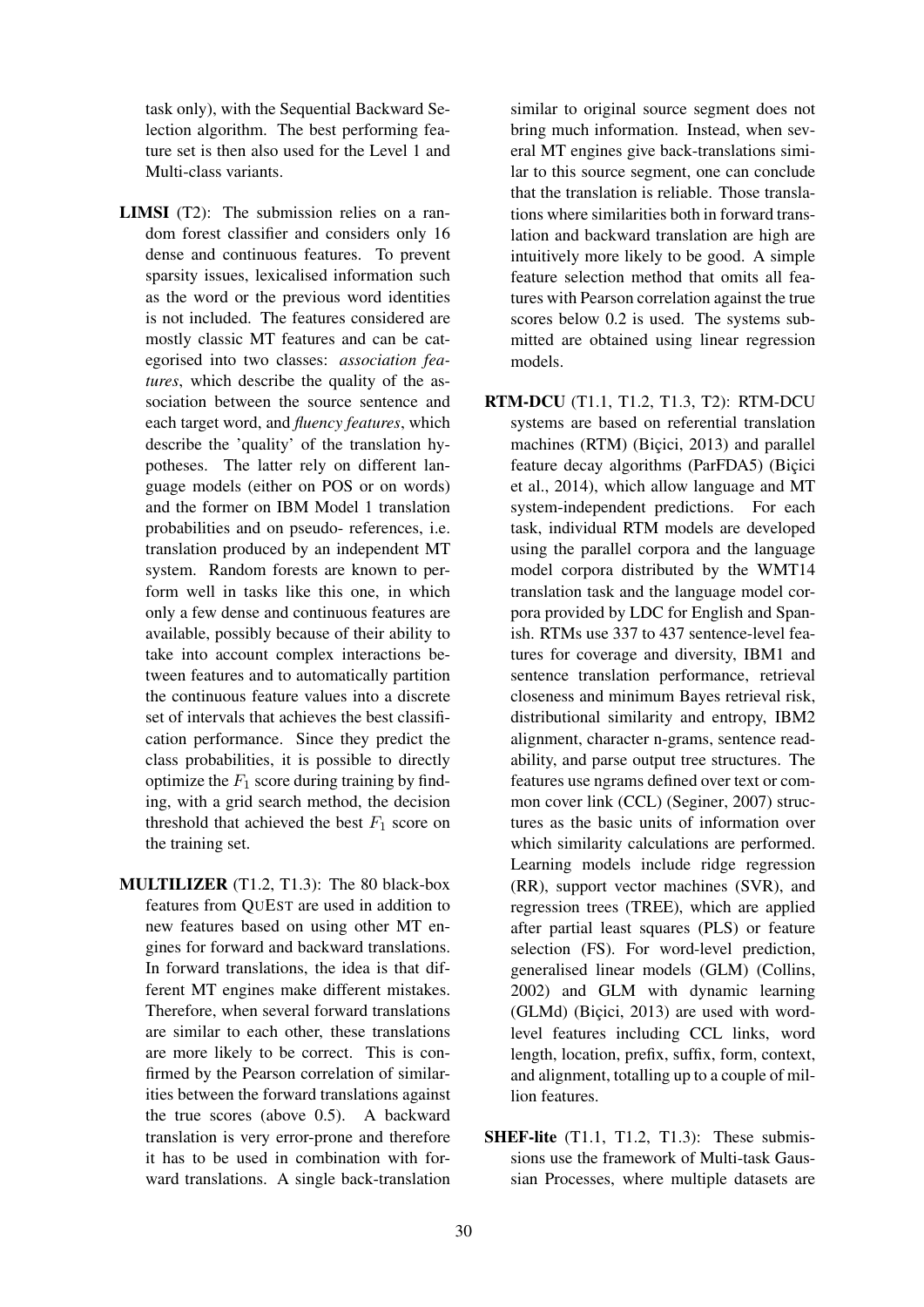combined in a multi-task setting similar to the one used by Cohn and Specia (2013). For T1.1, data for all language pairs is put together, and each language is considered a task. For T1.2 and T1.3, additional datasets from previous shared task years are used, each encoded as a different task. For all tasks, the QUEST framework is used to extract a set of 80 black-box features (a superset of the 17 baseline features). To cope with the large size of the datasets, the SHEF-lite-sparse submission uses Sparse Gaussian Processes, which provide sensible sparse approximations using only a subset of instances (inducing inputs) to speed up training and prediction. For this "sparse" submission, feature selection is performed following the approach of Shah et al. (2013) by ranking features according to their learned length-scales and selecting the top 40 features.

USHEFF (T1.1, T1.2, T1.3): USHEFF submissions exploit the use of consensus among MT systems by comparing the MT system output to several alternative translations generated by other MT systems (pseudoreferences). The comparison is done using standard evaluation metrics (BLEU, TER, METEOR, ROUGE for all tasks, and two metrics based on syntactic similarities from shallow and dependency parser information for T1.2 and T1.3). Figures extracted from such metrics are used as features to complement prediction models trained on the 17 baseline features. Different from the standard use of pseudo-reference features, these features do not assume that the alternative MT systems are better than the system of interest. A more realistic scenario is considered where the quality of the pseudo-references is not known. For T1, no external systems in addition to those provided for the shared task are used: for a given translation, all alternative translations for the same source segment (two or three, depending on the language pair) are used as pseudo-references. For T1.2 and T1.3, for each source sentence, all alternative translations produced by MT systems on the same data (WMT12/13) are used as pseudo-references. The hypothesis is that by using translations from several MT systems one can find consensual information and this can smooth out the effect of "coincidences" in the similarities between systems' translations. SVM regression with radial basis function kernel and hyper-parameters optimised via grid search is used to build the models.

YANDEX (T1.1): Both submissions are based on the the 80 black-box features, plus an LM score from a larger language model, a pseudo-reference, and several additional features based on POS tags and syntactic parsers. The first attempt uses an extract of the top 5 features selected with a greedy search from the set of all features. SVM regression is used as machine learning algorithm. The second attempt uses the same features processed with Yandex' implementation of the gradient tree boosting (MatrixNet).

# 4.4 Results

In what follows we give the official results for all tasks followed by a discussion that highlights the main findings for each of the tasks.

### Task 1.1 Predicting post-editing effort

Table 11 summarises the results for the ranking variant of Task 1.1. They are sorted from best to worst using the DeltaAvg metric scores as primary key and the Spearman's rank correlation scores as secondary key.

The winning submissions for the ranking variant of Task 1.1 are as follows: for English-Spanish it is RTM-DCU/RTM-TREE, with a DeltaAvg score of 0.26; for Spanish-English it is USH-EFF, with a DeltaAvg score of 0.23; for English-German it is again RTM-DCU/RTM-TREE, with a DeltaAvg score of 0.39; and for German-English it is RTM-DCU/RTM-RR, with a DeltaAvg score of 0.38. These winning submissions are better than the baseline system by a large margin, which indicates that current best performance in MT quality estimation has reached levels that are clearly beyond what the baseline system can produce. As for the other systems, according to DeltaAvg, compared to the previous year results a smaller percentage of systems is able to beat the baseline. This might be a consequence of the use of the metric for the prediction of only three discrete labels.

The results for the scoring task are presented in Table 12, sorted from best to worst using the MAE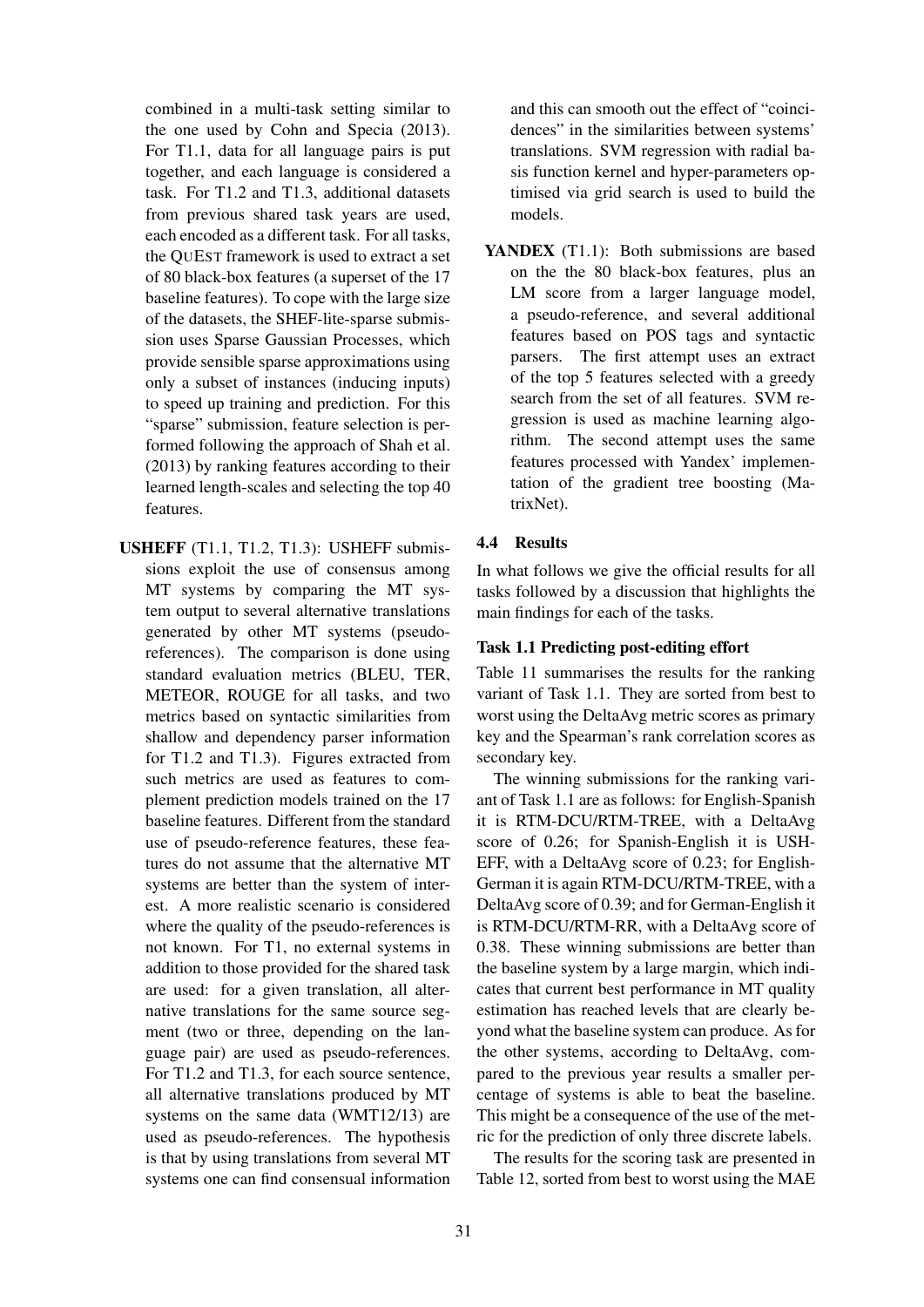| System ID                   | DeltaAvg | Spearman Corr |  |  |
|-----------------------------|----------|---------------|--|--|
| <b>English-Spanish</b>      |          |               |  |  |
| · RTM-DCU/RTM-PLS-TREE      | 0.26     | 0.38          |  |  |
| · RTM-DCU/RTM-TREE          | 0.26     | 0.41          |  |  |
| · YANDEX/SHAD_BOOSTEDTREES2 | 0.23     | 0.35          |  |  |
| <b>USHEFF</b>               | 0.21     | 0.33          |  |  |
| SHEFF-lite                  | 0.21     | 0.33          |  |  |
| YANDEX/SHAD_SVR1            | 0.18     | 0.29          |  |  |
| SHEFF-lite-sparse           | 0.17     | 0.27          |  |  |
| <b>Baseline SVM</b>         | 0.14     | 0.22          |  |  |
| <b>Spanish-English</b>      |          |               |  |  |
| $\bullet$ USHEFF            | 0.23     | 0.30          |  |  |
| · RTM-DCU/RTM-PLS-RR        | 0.20     | 0.35          |  |  |
| · RTM-DCU/RTM-FS-RR         | 0.19     | 0.36          |  |  |
| <b>Baseline SVM</b>         | 0.12     | 0.21          |  |  |
| SHEFF-lite-sparse           | 0.12     | 0.17          |  |  |
| SHEFF-lite                  | 0.11     | 0.15          |  |  |
| <b>English-German</b>       |          |               |  |  |
| · RTM-DCU/RTM-TREE          | 0.39     | 0.54          |  |  |
| RTM-DCU/RTM-PLS-TREE        | 0.33     | 0.42          |  |  |
| <b>USHEFF</b>               | 0.26     | 0.41          |  |  |
| SHEFF-lite                  | 0.26     | 0.36          |  |  |
| <b>Baseline SVM</b>         | 0.23     | 0.34          |  |  |
| SHEFF-lite-sparse           | 0.23     | 0.33          |  |  |
| <b>German-English</b>       |          |               |  |  |
| · RTM-DCU/RTM-RR            | 0.38     | 0.51          |  |  |
| · RTM-DCU/RTM-PLS-RR        | 0.35     | 0.45          |  |  |
| <b>USHEFF</b>               | 0.28     | 0.30          |  |  |
| SHEFF-lite                  | 0.24     | 0.27          |  |  |
| <b>Baseline SVM</b>         | 0.21     | 0.25          |  |  |
| SHEFF-lite-sparse           | 0.14     | 0.17          |  |  |

Table 11: Official results for the ranking variant of the WMT14 Quality Evaluation Task 1.1. The winning submissions are indicated by a  $\bullet$ . These are the top-scoring submission and those that are not significantly worse according to bootstrap resampling (1M times) with 95% confidence intervals. The systems in the gray area are not different from the baseline system at a statistically significant level according to the same test.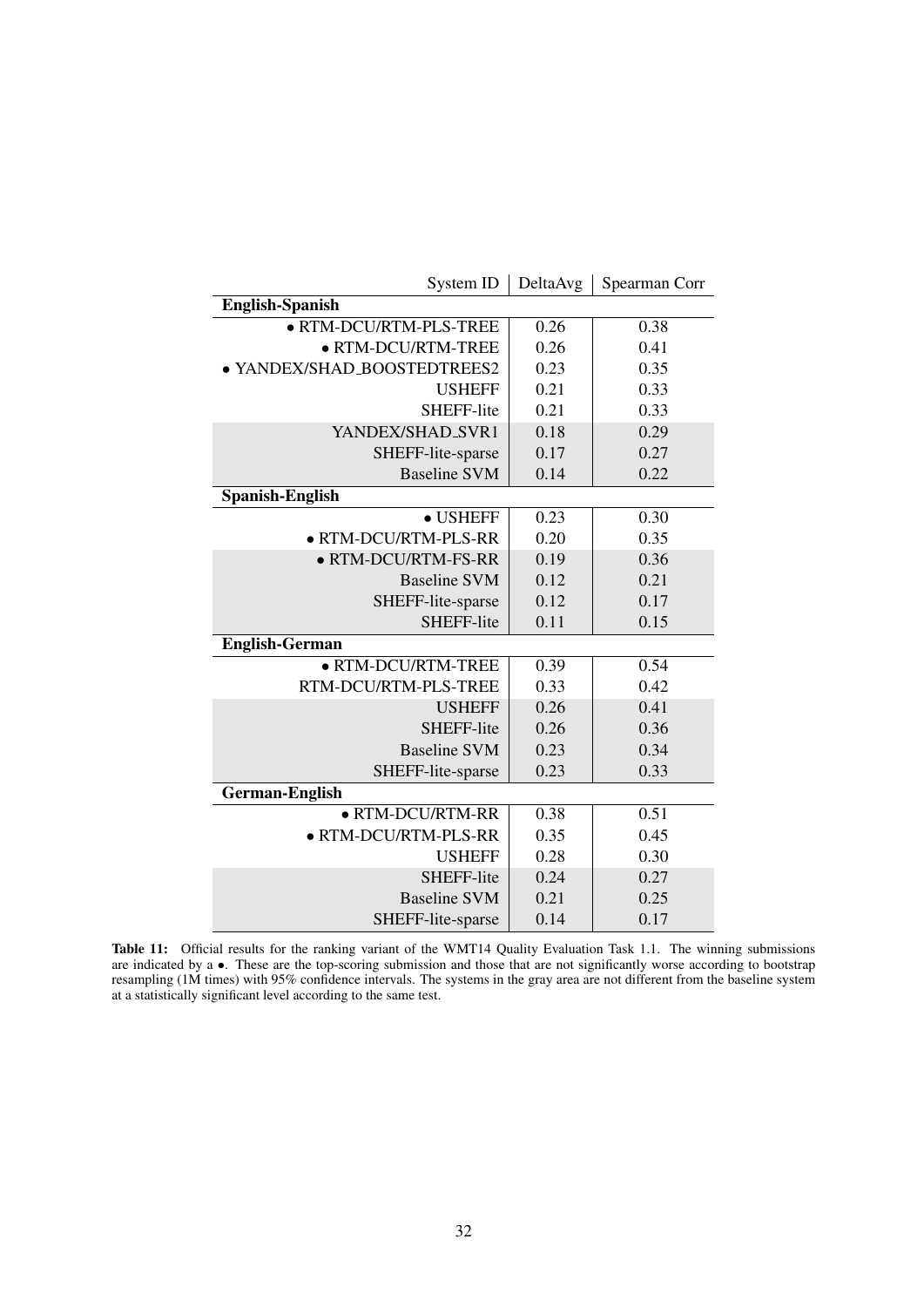| System ID                 | <b>MAE</b> | <b>RMSE</b> |
|---------------------------|------------|-------------|
| <b>English-Spanish</b>    |            |             |
| · RTM-DCU/RTM-PLS-TREE    | 0.49       | 0.61        |
| • SHEFF-lite              | 0.49       | 0.63        |
| $\bullet$ USHEFF          | 0.49       | 0.63        |
| • SHEFF-lite/sparse       | 0.49       | 0.69        |
| · RTM-DCU/RTM-TREE        | 0.49       | 0.61        |
| <b>Baseline SVM</b>       | 0.52       | 0.66        |
| YANDEX/SHAD_BOOSTEDTREES2 | 0.56       | 0.68        |
| YANDEX/SHAD_SVR1          | 0.64       | 0.81        |
| DCU-Chris/SVR             | 0.66       | 0.88        |
| DCU-Chris/MIXED           | 0.94       | 1.14        |
| <b>Spanish-English</b>    |            |             |
| • RTM-DCU/RTM-FS-RR       | 0.53       | 0.64        |
| • SHEFF-lite/sparse       | 0.54       | 0.69        |
| · RTM-DCU/RTM-PLS-RR      | 0.55       | 0.71        |
| <b>USHEFF</b>             | 0.57       | 0.67        |
| <b>Baseline SVM</b>       | 0.57       | 0.68        |
| <b>SHEFF-lite</b>         | 0.62       | 0.77        |
| DCU-Chris/MIXED           | 0.65       | 0.91        |
| <b>English-German</b>     |            |             |
| · RTM-DCU/RTM-TREE        | 0.58       | 0.68        |
| RTM-DCU/RTM-PLS-TREE      | 0.60       | 0.71        |
| SHEFF-lite                | 0.63       | 0.74        |
| <b>USHEFF</b>             | 0.64       | 0.75        |
| SHEFF-lite/sparse         | 0.64       | 0.75        |
| <b>Baseline SVM</b>       | 0.64       | 0.76        |
| DCU-Chris/MIXED           | 0.69       | 0.98        |
| <b>German-English</b>     |            |             |
| · RTM-DCU/RTM-RR          | 0.55       | 0.67        |
| · RTM-DCU/RTM-PLS-RR      | 0.57       | 0.74        |
| <b>USHEFF</b>             | 0.63       | 0.76        |
| SHEFF-lite                | 0.65       | 0.77        |
| <b>Baseline SVM</b>       | 0.65       | 0.78        |

Table 12: Official results for the scoring variant of the WMT14 Quality Evaluation Task 1.1. The winning submissions are indicated by a  $\bullet$ . These are the top-scoring submission and those that are not significantly worse according to bootstrap resampling (1M times) with 95% confidence intervals. The systems in the gray area are not different from the baseline system at a statistically significant level according to the same test.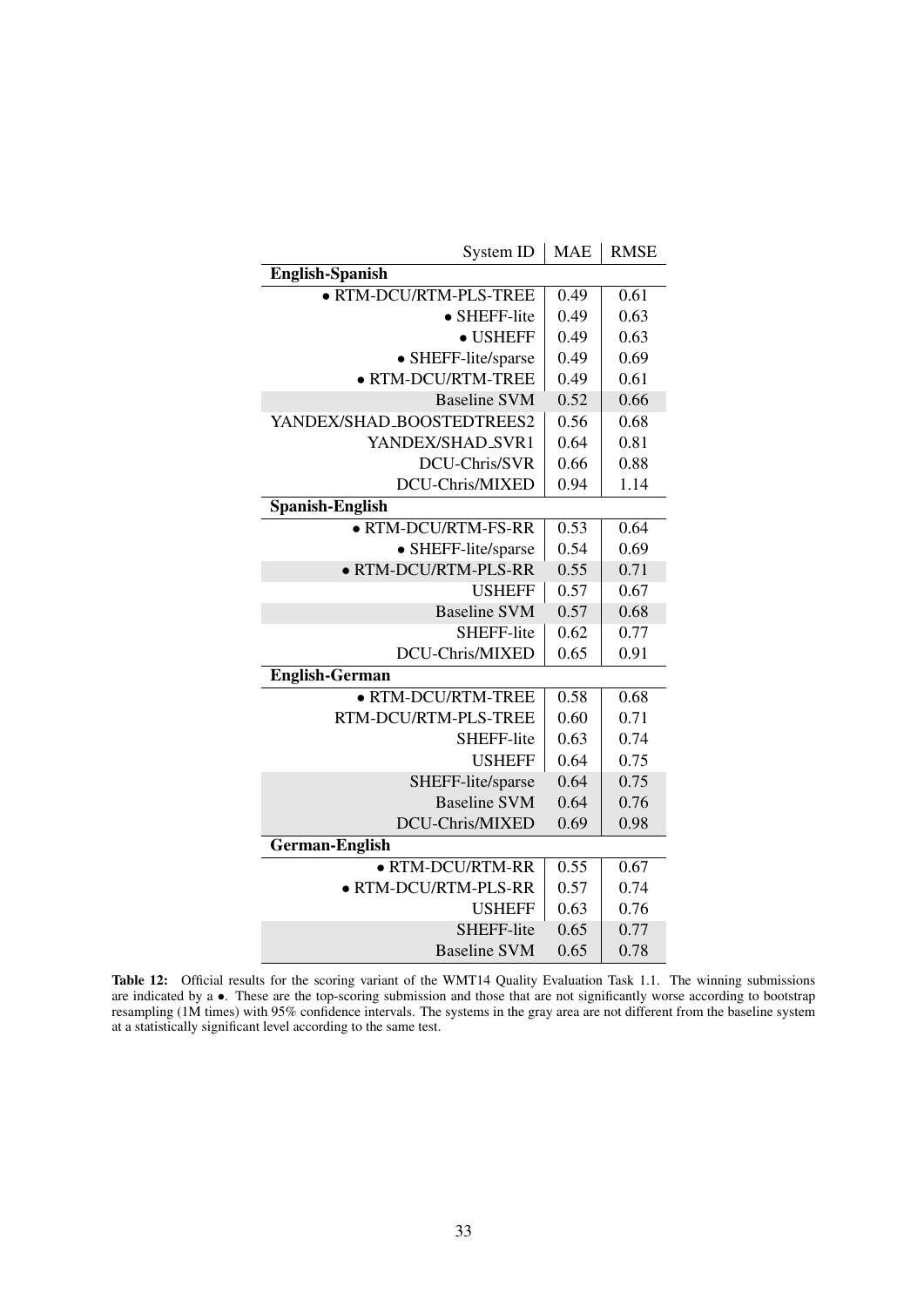metric scores as primary key and the RMSE metric scores as secondary key.

The winning submissions for the scoring variant of Task 1.1 are as follows: for English-Spanish it is RTM-DCU/RTM-TREE with a MAE of 0.49; for Spanish-English it is RTM-DCU/RTM-FS-RR with a MAE of 0.53; for English-German it is again RTM-DCU/RTM-TREE, with a MAE of 0.58; and for German-English it is RTM-DCU/RTM-RR with a MAE of 0.55. These submissions are again much better than the baseline system, which under the scoring variant seems to perform at a middle-of-the-pack level or lower compared to the overall pool of submissions. Overall, more systems are able to outperform the baseline according to the scoring metric.

The top system for most language pairs are essentially based on the same core techniques (RTM-DCU) according to both the DeltaAvg and MAE metrics. The ranking of other systems, however, can be substantially different according to the two metrics.

### Task 1.2 Predicting percentage of edits

Table 13 summarises the results for the ranking variant of Task 1.2. For readability purposes we have used a multiplication-factor of 100 in the scoring script, which makes the HTER numbers (both predicted and gold) to be in the [0, 100] range. They are sorted from best to worst using the DeltaAvg metric scores as primary key and the Spearman's rank correlation scores as secondary key.

The winning submission for the ranking variant of Task 1.2 is RTM-DCU/RTM-SVR, with a DeltaAvg score of 9.31. There is a large margin between this score and the baseline score of DeltaAvg 5.08, which indicates again that current best performance has reached levels that are much beyond what this baseline system can produce. The vast majority of the submissions perform better than the baseline (the only exception is the submission from SHEFF-lite, for which the authors report a major issue with the learning algorithm).

The results for the scoring variant are presented in Table 14, sorted from best to worst by using the MAE metric scores as primary key and the RMSE metric scores as secondary key.

The winning submission for the scoring variant of Task 1.2 is FBK-UPV-UEDIN/WP with a MAE of 12.89, while the baseline system has a MAE of 15.23. Most of the submissions perform better than the baseline.

### Task 1.3 Predicting post-editing time

Table 15 summarises the results for the ranking variant of Task 1.3. For readability purposes, we have used a multiplication-factor of 0.001 in the scoring script, which makes the time (both predicted and gold) to be measured in seconds. They are sorted from best to worst using the DeltaAvg metric scores as primary key and the Spearman's rank correlation scores as secondary key.

The winning submission for the ranking variant of Task 1.3 is RTM-DCU/RTM-RR, with a DeltaAvg score of 17.02 (when predicting seconds). The interesting aspect of these results is that the DeltaAvg numbers have a direct realworld interpretation, in terms of time spent (or saved, depending on one's view-point) for postediting machine-produced translations. A more elaborate discussion on this point can be found in Section 4.5.

The winning submission for the scoring variant of Task 1.3 is RTM-DCU/RTM-SVR, with a MAE of 16.77. Note that all of the submissions perform significantly better than the baseline, which has a MAE of 21.49, and that the majority is not significantly worse than the top scoring submission.

## Task 2 Predicting word-level edits

The results for Task 2 are summarised in Tables 17–19. The results are ordered by  $F_1$  score for the Error (BAD) class. For comparison, two trivial baselines are included, one that marks every word as correct and that marks every word with the most common error class found in the training data. Both baselines are clearly useless for any application, but help put the results in perspective. Most teams submitted systems for a single language pair: English-Spanish; only a single team produced predictions for all four pairs.

Table 17 gives the results of the binary (OK vs. BAD) classification variant of Task 2. The winning submissions for this variant are as follows: for English-Spanish it is FBK-UPV-UEDIN/RNN with a weighted  $F_1$  of 48.73; for Spanish-English it is RTM-DCU/RTM-GLMd with a weighted  $F_1$  of 29.14; for English-German it is RTM-DCU/RTM-GLM with a weighted  $F_1$  of 45.30; and for German-English it is again RTM-DCU/RTM-GLM with a weighted  $F_1$  of 26.13.

Remarkably, for three out of four language pairs, the systems fail to beat our trivial baseline of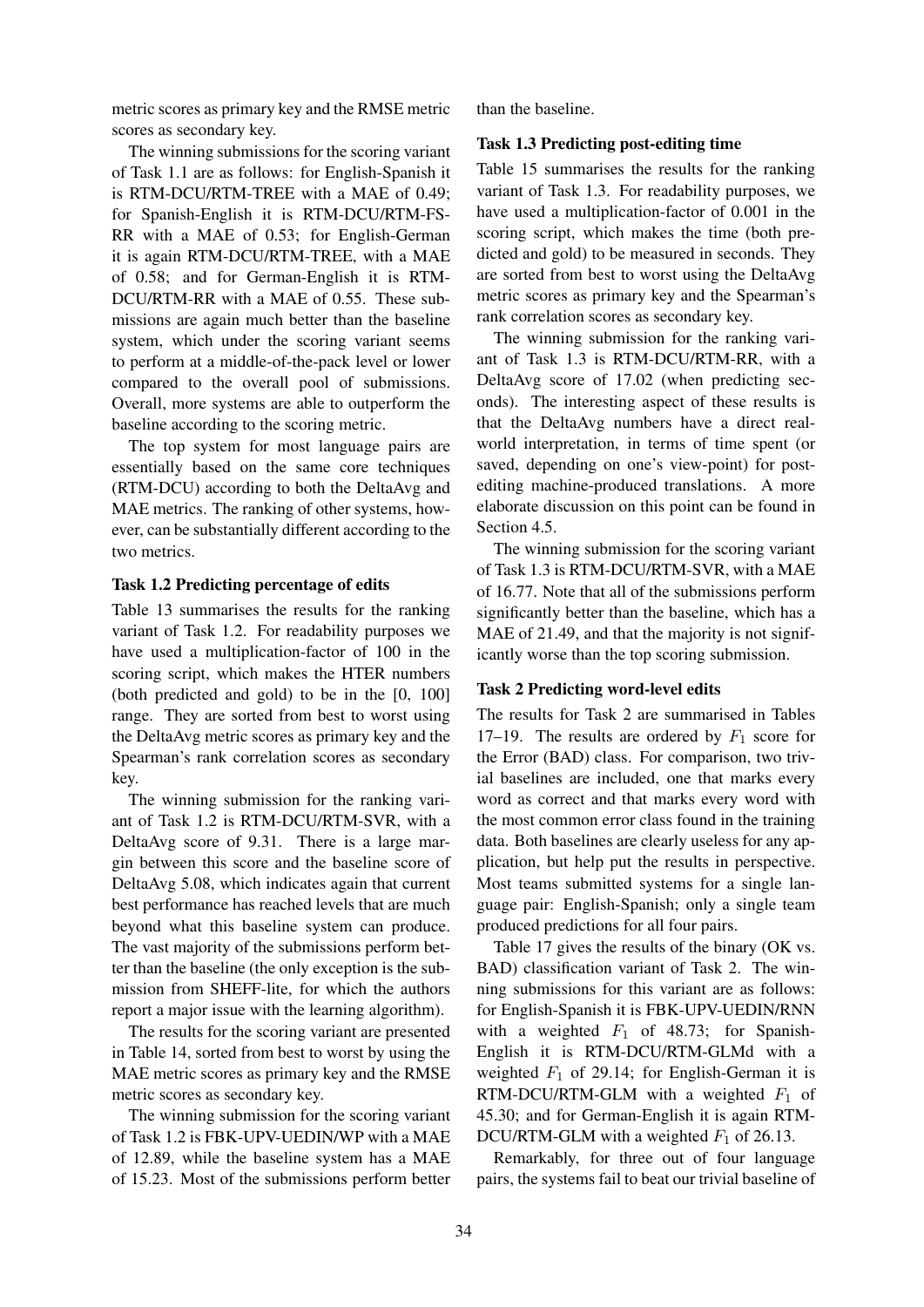| System ID              | DeltaAvg | Spearman Corr |
|------------------------|----------|---------------|
| <b>English-Spanish</b> |          |               |
| • RTM-DCU/RTM-SVR      | 9.31     | 0.53          |
| • RTM-DCU/RTM-TREE     | 8.57     | 0.48          |
| $\bullet$ USHEFF       | 7.93     | 0.45          |
| SHEFF-lite/sparse      | 7.69     | 0.43          |
| <b>Baseline</b>        | 5.08     | 0.31          |
| <b>SHEFF-lite</b>      | 0.72     | 0 09          |

Table 13: Official results for the ranking variant of the WMT14 Quality Evaluation Task 1.2. The winning submissions are indicated by a •. These are the top-scoring submission and those that are not significantly worse according to bootstrap resampling (100k times) with 95% confidence intervals. The systems in the gray area are not different from the baseline system at a statistically significant level according to the same test.

| System ID                 | <b>MAE</b> | <b>RMSE</b> |
|---------------------------|------------|-------------|
| <b>English-Spanish</b>    |            |             |
| · FBK-UPV-UEDIN/WP        | 12.89      | 16.74       |
| $\bullet$ RTM-DCU/RTM-SVR | 13.40      | 16.69       |
| • USHEFF                  | 13.61      | 17.84       |
| RTM-DCU/RTM-TREE          | 14.03      | 17.48       |
| <b>DFKI/SVR</b>           | 14.32      | 17.74       |
| <b>FBK-UPV-UEDIN/NOWP</b> | 14.38      | 18.10       |
| SHEFF-lite/sparse         | 15.04      | 18.38       |
| MULTILIZER                | 15.04      | 20.86       |
| <b>Baseline</b>           | 15.23      | 19.48       |
| DFKI/SVRxdata             | 16.01      | 19.52       |
| <b>SHEFF-lite</b>         | 18.15      | 23.41       |

Table 14: Official results for the scoring variant of the WMT14 Quality Evaluation Task 1.2. The winning submissions are indicated by a •. They are statistically indistinguishable from the top submission according to bootstrap resampling (1M times) with 95% confidence intervals. The systems in the gray area are not different from the baseline system at a statistically significant level according to the same test.

| System ID              | DeltaAvg | Spearman Corr |
|------------------------|----------|---------------|
| <b>English-Spanish</b> |          |               |
| · RTM-DCU/RTM-RR       | 17.02    | 0.68          |
| · RTM-DCU/RTM-SVR      | 16.60    | 0.67          |
| SHEFF-lite/sparse      | 16.33    | 0.63          |
| <b>SHEFF-lite</b>      | 16.08    | 0.64          |
| <b>USHEFF</b>          | 14.98    | 0.59          |
| <b>Baseline</b>        | 14.71    | 0.57          |

Table 15: Official results for the ranking variant of the WMT14 Quality Evaluation Task 1.3. The winning submissions are indicated by a  $\bullet$ . They are statistically indistinguishable from the top submission according to bootstrap resampling (1M) times) with a 95% confidence interval. The systems in the gray area are not different from the baseline system at a statistically significant level according to the same test.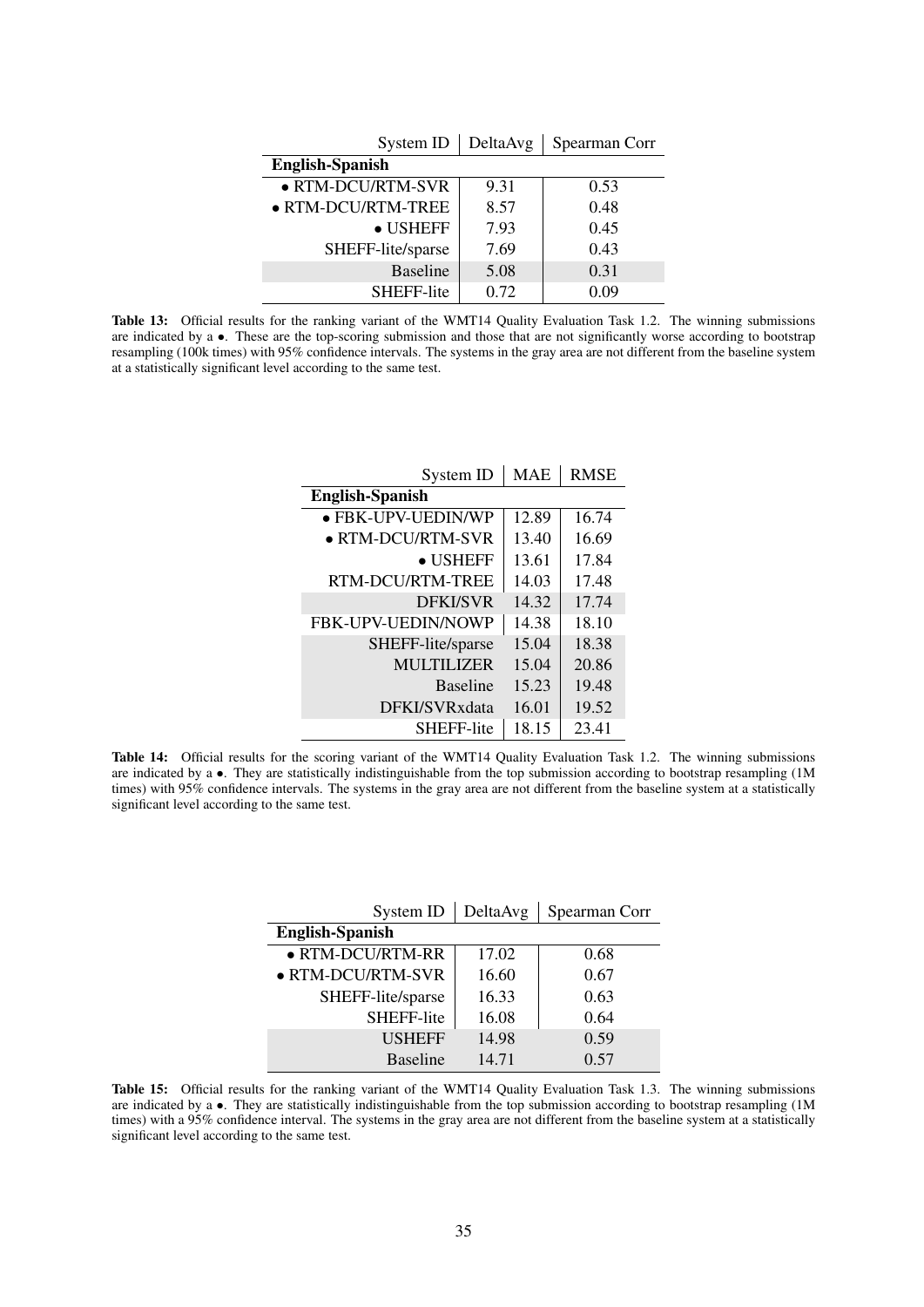| System ID                 | <b>MAE</b> | <b>RMSE</b> |
|---------------------------|------------|-------------|
| <b>English-Spanish</b>    |            |             |
| $\bullet$ RTM-DCU/RTM-SVR | 16.77      | 26.17       |
| · MULTILIZER/MLZ2         | 17.07      | 25.83       |
| $\bullet$ SHEFF-lite      | 17.13      | 27.33       |
| $\bullet$ MULTILIZER/MLZ1 | 17.31      | 25.51       |
| • SHEFF-lite/sparse       | 17.42      | 27.35       |
| · FBK-UPV-UEDIN/WP        | 17.48      | 25.31       |
| <b>RTM-DCU/RTM-RR</b>     | 17.50      | 25.97       |
| <b>FBK-UPV-UEDIN/NOWP</b> | 18.69      | 26.58       |
| <b>USHEFF</b>             | 21.48      | 34.28       |
| <b>Baseline</b>           | 21.49      | 34.28       |

Table 16: Official results for the scoring variant of the WMT14 Quality Evaluation Task 1.3. The winning submissions are indicated by a •. They are statistically indistinguishable from the top submission according to bootstrap resampling (1M times) with a 95% confidence interval. The systems in the gray area are not different from the baseline system at a statistically significant level according to the same test.

|                              | weighted $F_1$ | $F_1$          |            |            |
|------------------------------|----------------|----------------|------------|------------|
| System ID                    | A11            | Bad $\uparrow$ | <b>MCC</b> | <b>ACC</b> |
| <b>English-Spanish</b>       |                |                |            |            |
| Baseline (always OK)         | 50.43          | 0.00           | 0.00       | 64.38      |
| Baseline (always Bad)        | 18.71          | 52.53          | 0.00       | 35.62      |
| · FBK-UPV-UEDIN/RNN          | 62.00          | 48.73          | 18.23      | 61.62      |
| <b>LIMSI/RF</b>              | 60.55          | 47.32          | 15.44      | 60.09      |
| LIG/FS                       | 63.55          | 44.47          | 19.41      | 64.67      |
| LIG/BL ALL                   | 63.77          | 44.11          | 19.91      | 65.12      |
| FBK-UPV-UEDIN/RNN+tandem+crf | 62.17          | 42.63          | 16.32      | 63.26      |
| RTM-DCU/RTM-GLM              | 60.68          | 35.08          | 13.45      | 63.74      |
| RTM-DCU/RTM-GLMd             | 60.24          | 32.89          | 12.98      | 63.97      |
| <b>Spanish-English</b>       |                |                |            |            |
| Baseline (always OK)         | 74.41          | 0.00           | 0.00       | 82.37      |
| Baseline (always Bad)        | 5.28           | 29.98          | 0.00       | 17.63      |
| · RTM-DCU/RTM-GLMd           | 79.54          | 29.14          | 25.47      | 82.98      |
| RTM-DCU/RTM-GLM              | 79.42          | 26.91          | 25.93      | 83.43      |
| <b>English-German</b>        |                |                |            |            |
| Baseline (always OK)         | 59.39          | 0.00           | 0.00       | 71.33      |
| Baseline (always Bad)        | 12.78          | 44.57          | 0.00       | 28.67      |
| · RTM-DCU/RTM-GLM            | 71.51          | 45.30          | 28.61      | 72.97      |
| RTM-DCU/RTM-GLMd             | 68.73          | 36.91          | 21.32      | 71.41      |
| <b>German-English</b>        |                |                |            |            |
| Baseline (always OK)         | 67.82          | 0.00           | 0.00       | 77.60      |
| Baseline (always Bad)        | 8.20           | 36.60          | 0.00       | 22.40      |
| · RTM-DCU/RTM-GLM            | 72.41          | 26.13          | 16.08      | 76.14      |
| RTM-DCU/RTM-GLMd             | 71.42          | 22.97          | 12.63      | 75.46      |

Table 17: Official results for the binary part of the WMT14 Quality Evaluation Task 2. The winning submissions are indicated by a •. All values are given as percentages.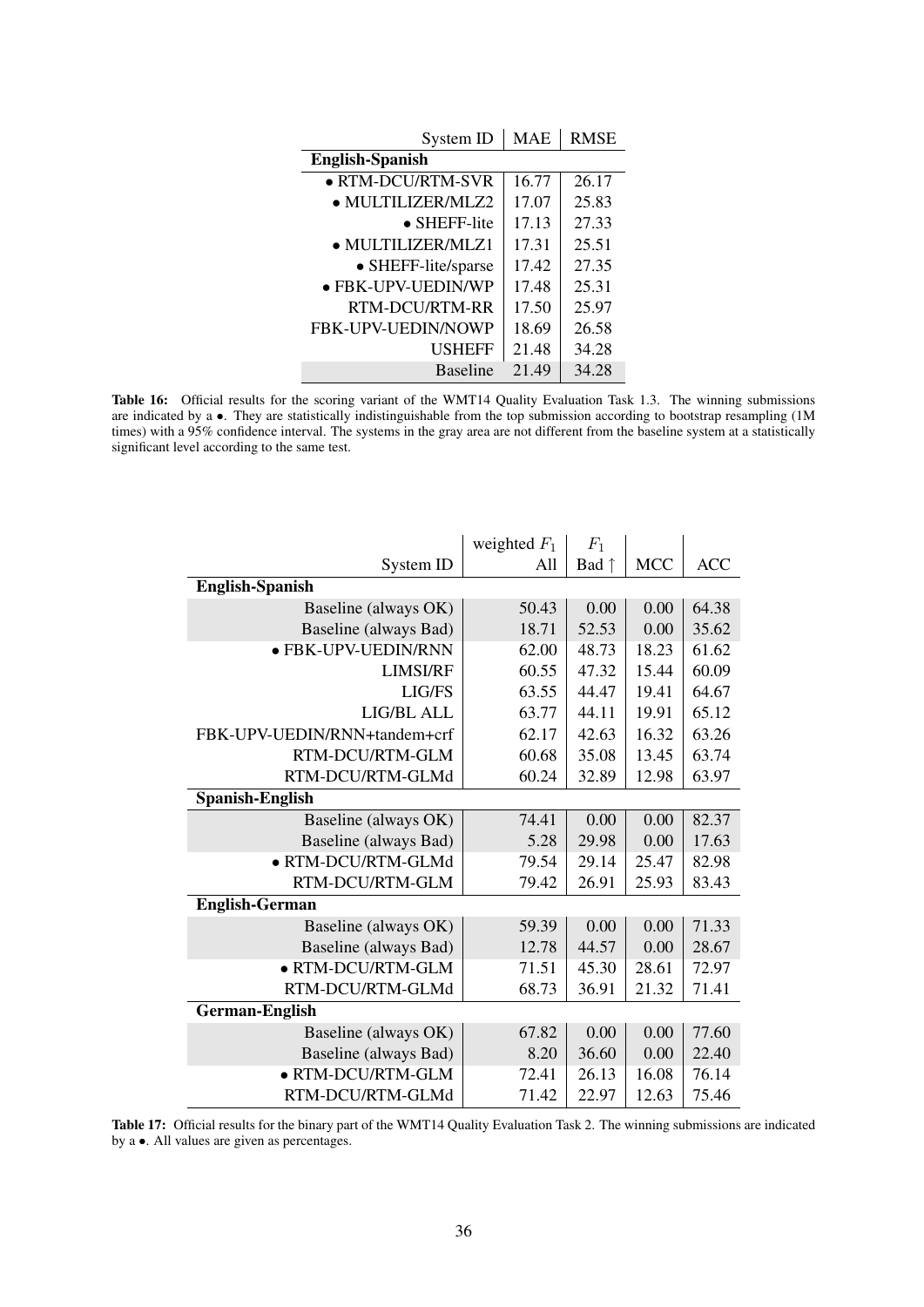marking all the words as wrong. This may either indicate that the predictions themselves are of low quality or the chosen evaluation approach is misleading. On the other hand  $F_1$  scores are a common measure of binary classification performance and no averaging is performed here.

Table 18 gives the results of the Level 1 classification (OK, Fluency, Accuracy) variant of Task 2. Here the second baseline is to always predict Fluency errors, as this is the most common error category in the training data. The winning submissions of this variant are as follows: for English-Spanish it is FBK-UPV-UEDIN/RNN+tandem+crf with a weighted  $F_1$  of 23.94 and for Spanish-English, English-German, and German-English it is RTM-DCU/RTM-GLMd with weighted  $F_1$  scores of 23.94, 21.94, and 8.57 respectively.

As before, all systems fail to outperform the single-class baseline for the Spanish-English language pair according to our primary metric. However, for Spanish-English and English-German both submissions are able to beat the baseline by large margin. We also observe that the absolute numbers vary greatly between language pairs.

Table 19 gives the results of the Multi-class classification variant of Task 2. Again, the second baseline is to always predict the most common error category in the training data, which varies depending on language pair and produces and increasingly weak baseline as the number of classes rises.

The winning submissions of this variant are as follows: for English-Spanish, Spanish-English, and English-German it is RTM-DCU/RTM-GLM with weighted  $F_1$  scores of 26.84, 8.75, and 15.02 respectively and and for German-English it is RTM-DCU/RTM-GLMd with a weighted  $F_1$  of 3.08. Not only do these systems perform above our baselines for all but the German-English language pair, they also outperform all other submissions for English-Spanish. Remarkably, RTM-DCU/RTM-GLM wins English-Spanish for all of the proposed metrics by a sizeable margin.

## 4.5 Discussion

In what follows, we discuss the main accomplishments of this year's shared task starting from the goals we had previously identified for it.

# Investigating the effectiveness of different quality labels

For the sentence-level tasks, the results of this year's shared task allow us to investigate the effectiveness of predicting translation quality using three very different quality labels: perceived postediting effort on a scale of [1-3] (Task 1.1); HTER scores (Task 1.2); and the time that a translator takes to post-edit the translation (Task 1.3). One of the ways one can compare the effectiveness across all these different labels is to look at how well the models can produce predictions that correlate with the gold label that we have at our disposal. A measure of correlation that does not depend on the value of the labels is Spearman's ranking correlation. From this perspective, the label that seems the most effective appears to be post-editing time (Task 1.3), with the best system (RTM-DCU/RTM-RR) producing a Spearman's  $\rho$  of 0.68 (English-Spanish translations, see Table 15). In comparison, when perceived post-editing effort labels are used (Task 1.1), the best systems achieve a Spearman's  $\rho$  of 0.38 and 0.30 for English-Spanish and Spanish-English translations, respectively, and  $\rho$  of 0.54 and 0.51 for English-German and German-English, respectively (Table 11); for HTER scores (Task 1.2) the best systems achieve a Spearman's  $\rho$  of 0.53 for English-Spanish translations (Table 13).

This comparison across tasks seems to indicate that, among the three labels we have proposed, post-editing time seems to be the most *learnable*, in the sense that automatic predictions can vest match the gold labels (in this case, with respect to the rankings they induce). A possible reason for this is that post-editing time correlates with the length of the source sentence whereas HTER is a normalised measure.

Compared to the results regarding time prediction in the Quality Evaluation shared task from 2013 (Bojar et al., 2013), we note that this time all submissions were able to beat the baseline system (compared to only 1/3 of the submissions in 2013). In addition, better handling of the data acquisition reduced the number of outliers in this year's dataset allowing for numbers that are more reliably *interpretable*. As an example of its interpretability, consider the following: the winning submission for the ranking variant of Task 1.3 is RTM-DCU/RTM-RR, with a a Spearman's  $\rho$  of 0.68 and a DeltaAvg score of 17.02 (when predict-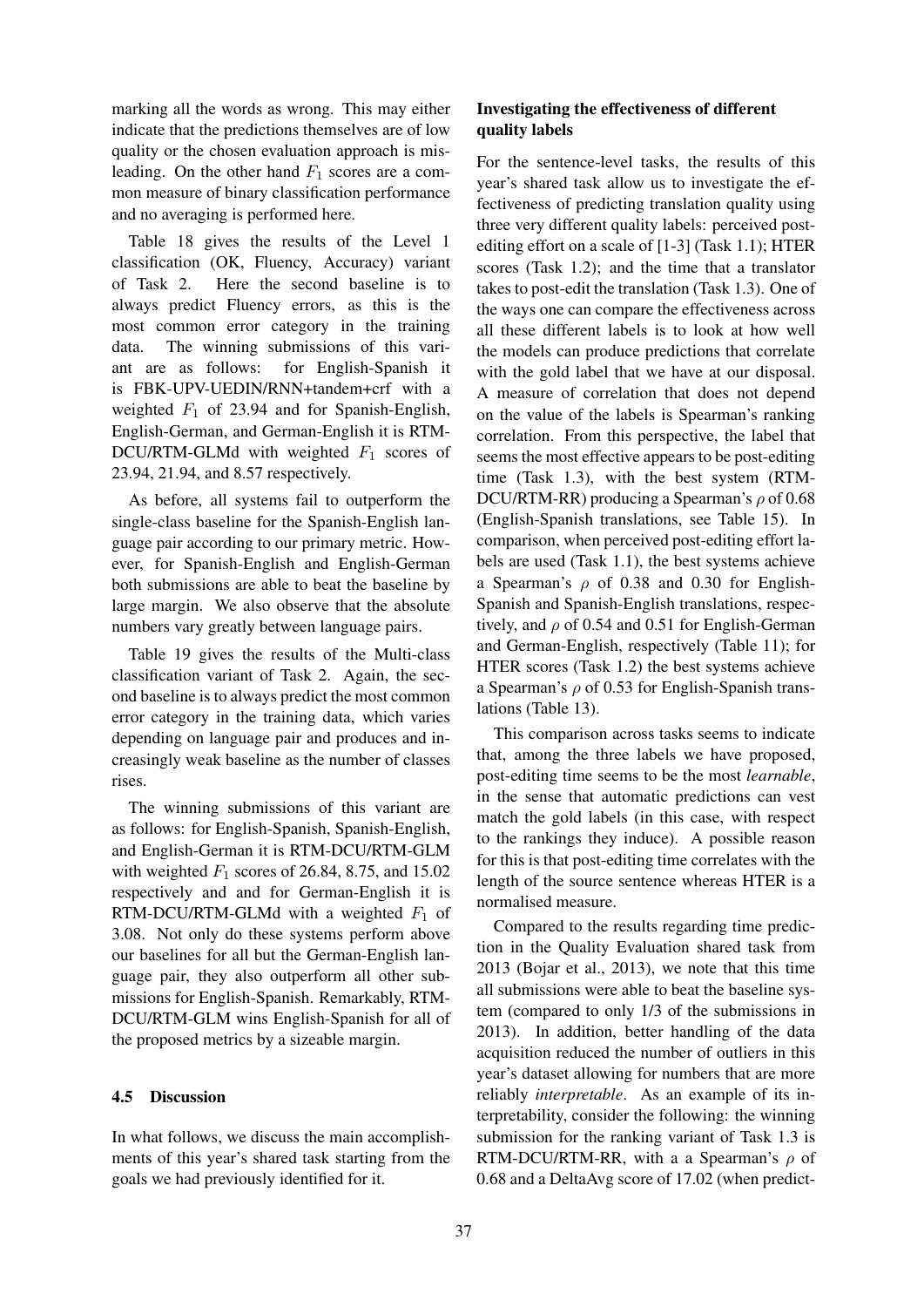|                                |       | weighted $F_1$    | weighted MCC |        |            |
|--------------------------------|-------|-------------------|--------------|--------|------------|
| System ID                      | All   | Errors $\uparrow$ | All          | Errors | <b>ACC</b> |
| <b>English-Spanish</b>         |       |                   |              |        |            |
| Baseline (always OK)           | 50.43 | 0.00              | 0.00         | 0.00   | 64.38      |
| Baseline (always fluency)      | 14.39 | 40.41             | 0.00         | 0.00   | 30.67      |
| · FBK-UPV-UEDIN/RNN+tandem+crf | 58.36 | 38.54             | 16.63        | 13.89  | 57.98      |
| FBK-UPV-UEDIN/RNN              | 60.32 | 37.25             | 18.22        | 15.51  | 61.75      |
| LIG/BL ALL                     | 58.97 | 31.79             | 14.95        | 11.48  | 61.13      |
| LIG/FS                         | 58.95 | 31.78             | 14.92        | 11.46  | 61.10      |
| RTM-DCU/RTM-GLMd               | 58.23 | 26.62             | 12.60        | 12.76  | 62.94      |
| RTM-DCU/RTM-GLM                | 56.47 | 29.91             | 8.11         | 7.96   | 58.56      |
| Spanish-English                |       |                   |              |        |            |
| Baseline (always OK)           | 74.41 | 0.00              | 0.00         | 0.00   | 82.37      |
| Baseline (always fluency)      | 2.67  | 15.13             | 0.00         | 0.00   | 12.24      |
| · RTM-DCU/RTM-GLMd             | 78.89 | 23.94             | 25.41        | 25.45  | 83.17      |
| RTM-DCU/RTM-GLM                | 78.78 | 21.96             | 26.31        | 26.99  | 83.69      |
| <b>English-German</b>          |       |                   |              |        |            |
| Baseline (always OK)           | 59.39 | 0.00              | 0.00         | 0.00   | 71.33      |
| Baseline (always fluency)      | 3.83  | 13.35             | 0.00         | 0.00   | 14.82      |
| · RTM-DCU/RTM-GLMd             | 64.58 | 21.94             | 17.69        | 15.92  | 69.26      |
| RTM-DCU/RTM-GLM                | 64.43 | 21.10             | 16.99        | 14.93  | 69.34      |
| <b>German-English</b>          |       |                   |              |        |            |
| Baseline (always OK)           | 67.82 | 0.00              | 0.00         | 0.00   | 77.60      |
| Baseline (always fluency)      | 3.34  | 14.92             | 0.00         | 0.00   | 13.79      |
| · RTM-DCU/RTM-GLMd             | 69.17 | 8.57              | 10.61        | 5.76   | 75.91      |
| RTM-DCU/RTM-GLM                | 69.09 | 8.26              | 9.95         | 5.76   | 75.97      |

Table 18: Official results for the Level 1 classification part of the WMT14 Quality Evaluation Task 2. The winning submissions are indicated by a •. All values are given as percentages.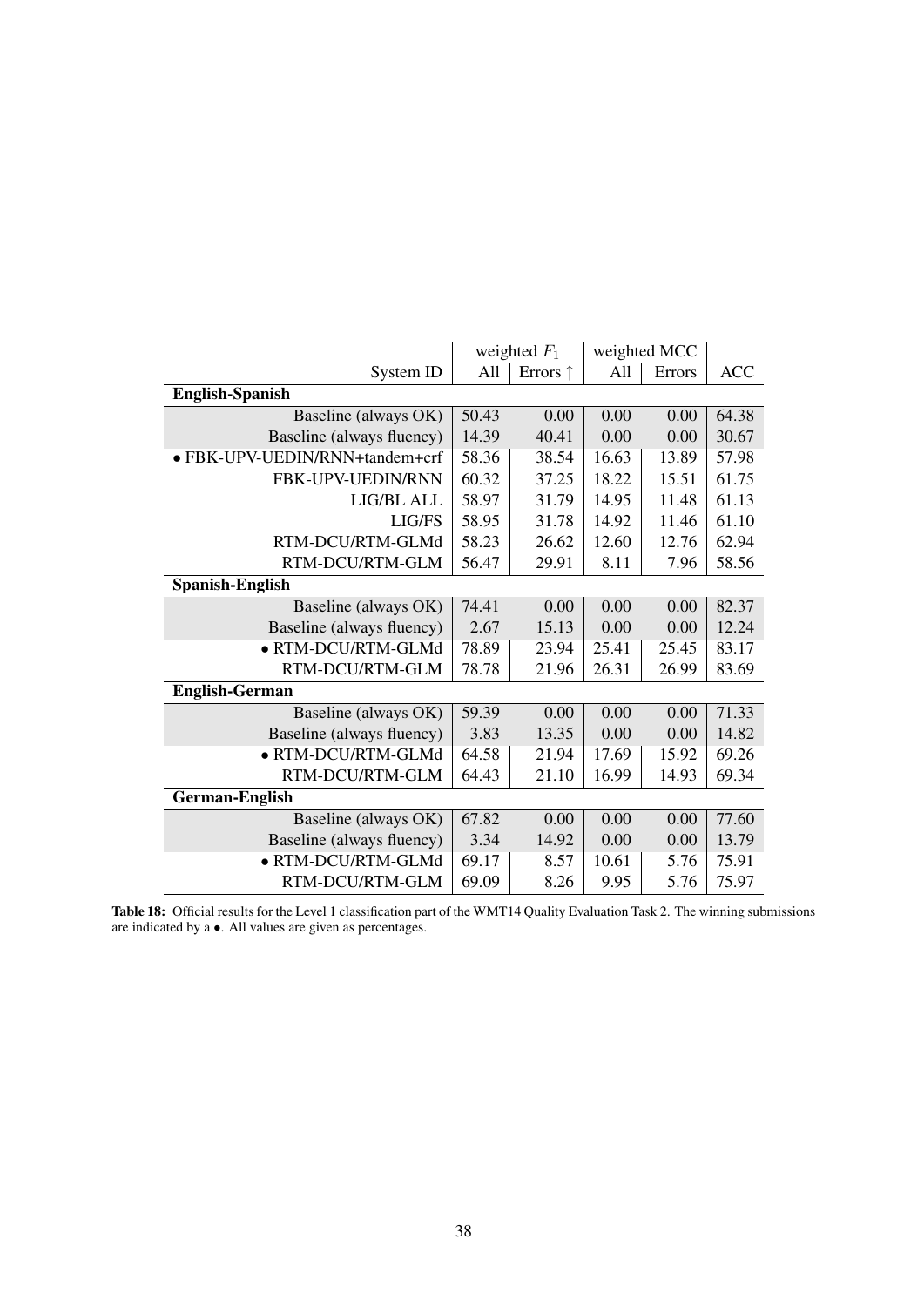|                                  |       | weighted $F_1$ | weighted MCC |        |            |
|----------------------------------|-------|----------------|--------------|--------|------------|
| System ID                        | All   | Errors ↑       | All          | Errors | <b>ACC</b> |
| <b>English-Spanish</b>           |       |                |              |        |            |
| Baseline (always OK)             | 50.43 | 0.00           | 0.00         | 0.00   | 64.38      |
| Baseline (always unintelligible) | 7.93  | 22.26          | 0.00         | 0.00   | 21.99      |
| • RTM-DCU/RTM-GLM                | 60.52 | 26.84          | 23.77        | 21.45  | 66.83      |
| FBK-UPV-UEDIN/RNN+tandem+crf     | 52.96 | 23.07          | 15.17        | 10.74  | 52.13      |
| LIG/BL ALL                       | 56.66 | 20.50          | 18.56        | 13.39  | 60.39      |
| LIG/FS                           | 56.66 | 20.50          | 18.56        | 13.39  | 60.39      |
| <b>FBK-UPV-UEDIN/RNN</b>         | 52.84 | 17.09          | 7.66         | 4.24   | 57.18      |
| RTM-DCU/RTM-GLMd                 | 51.87 | 3.22           | 10.16        | 4.04   | 64.42      |
| <b>Spanish-English</b>           |       |                |              |        |            |
| Baseline (always OK)             | 74.41 | 0.00           | 0.00         | 0.00   | 82.37      |
| Baseline (always word order)     | 0.34  | 1.96           | 0.00         | 0.00   | 4.24       |
| · RTM-DCU/RTM-GLM                | 76.34 | 8.75           | 19.82        | 13.43  | 83.27      |
| RTM-DCU/RTM-GLMd                 | 76.21 | 8.19           | 19.35        | 15.32  | 83.17      |
| <b>English-German</b>            |       |                |              |        |            |
| Baseline (always OK)             | 59.39 | 0.00           | 0.00         | 0.00   | 71.33      |
| Baseline (always mistranslation) | 2.48  | 8.66           | 0.00         | 0.00   | 11.78      |
| • RTM-DCU/RTM-GLM                | 63.57 | 15.02          | 17.57        | 15.08  | 70.82      |
| RTM-DCU/RTM-GLMd                 | 63.33 | 12.48          | 18.70        | 13.20  | 71.45      |
| <b>German-English</b>            |       |                |              |        |            |
| Baseline (always OK)             | 67.82 | 0.00           | 0.00         | 0.00   | 77.60      |
| Baseline (always word order)     | 1.56  | 6.96           | 0.00         | 0.00   | 9.23       |
| · RTM-DCU/RTM-GLMd               | 67.62 | 3.08           | 7.19         | 1.48   | 74.73      |
| RTM-DCU/RTM-GLM                  | 67.86 | 2.36           | 7.55         | 1.79   | 75.75      |

Table 19: Official results for the Multi-class classification part of the WMT14 Quality Evaluation Task 2. The winning submissions are indicated by a •. All values are given as percentages.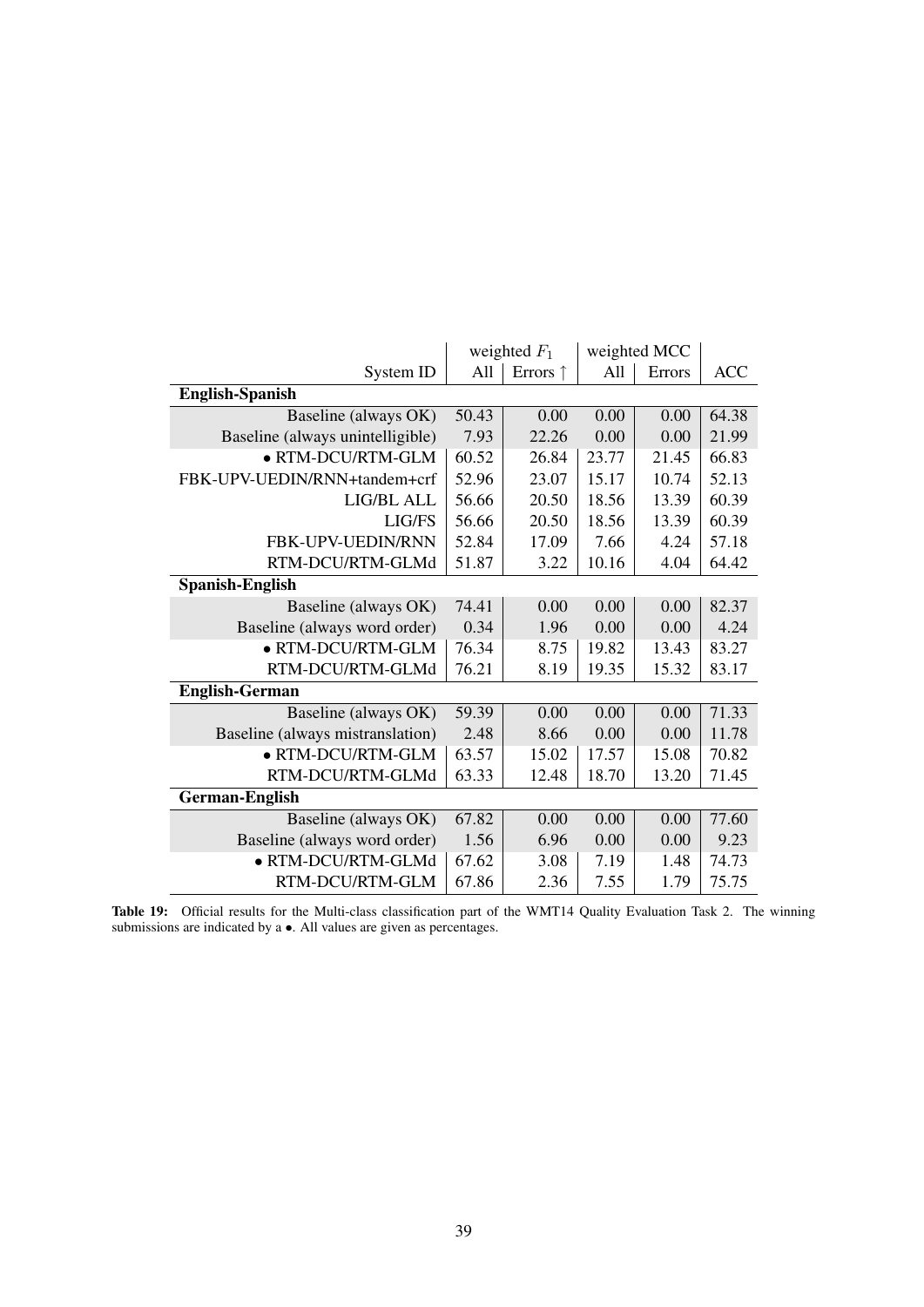ing seconds). This number has a direct real-world interpretation: using the order proposed by this system, a human translator would spend, on average, about 17 seconds less on a sentence taken from the top of the ranking compared to a sentence picked randomly from the set.<sup>14</sup> To put this number into perspective, for this dataset the average time to complete a sentence post-editing is 39 seconds. As such, one has an immediate interpretation for the usefulness of using such a ranking: translating around 100 sentences taken from the top of the rankings would take around 36min (at about 22 seconds/sentence), while translating the same number of sentences extracted randomly from the same dataset would take around 1h5min (at about 39 seconds/sentence). It is in this sense that we consider post-editing time an interpretable label.

Another desirable property of label predictions is *usefulness*; this property, however, it highly task-dependent and therefore cannot be judged in the absence of a specific task. For instance, an interpretable label like post-editing time may not be that useful in a task the requires one to place the machine translations into "ready to publish" and "not ready to publish" bins. For such an application, labels such as the ones used by Task 1.1 are clearly more useful, and also very much interpretable within the scope of the task. Our attempt at presenting the Quality Prediction task with a variety of prediction labels illustrates a good range of properties for the proposed labels and enables one to draw certain conclusions depending on the needs of the specific task at hand.

For the word-level tasks, different quality labels equate with using different levels of granularity for the predictions, which we discuss next.

# Exploring word-level quality prediction at different levels of granularity

Previous work on word-level predictions, e.g. (Bojar et al., 2013) has focused on prediction of automatically derived labels, generally due to practical considerations as the manual annotation is labour intensive. While easily applicable, automatic annotations, using for example TER alignment between the machine translation and reference (or post-edition), face the same problems as automatic MT evaluation metrics as they fail to account for different word choices and lack the ability to reliably distinguish meaning preserving reorderings from those that change the semantics of the output. Furthermore, previous automatic annotation for word-level quality estimation has focused on binary labels: correct / incorrect, or at most, the main edit operations that can be captured by alignment metrics like TER: correct, insertion, deletion, substitution.

In this year's task we were able to provide manual fine-grained annotations at the word-level produced by humans irrespective of references or post-editions. Error categories range from frequent ones, such as *unintelligible*, *mistranslation*, and *terminology*, to rare ones such as *additions* or *omissions*. For example, only 10 out of more than 3,400 errors in the English-Spanish test set fall into the latter categories, while over 2,000 words are marked as *unintelligible*. By hierarchically grouping errors into coarser categories we aimed to find a compromise between data sparsity and the expressiveness of the labels. What marks a good compromise depends on the use case, which we do not specify here, and the quality of the finer grained predictions: if a system is able to predict even rare errors these may be grouped later if necessary.

Overall, word-level error prediction seems to remain a challenging task as evidenced by the fact that many submissions were unable to beat a trivial baseline. We hypothesise that this is at least partially due to a mismatch in loss-functions used in training and testing. We know from the system descriptions that some systems were tuned to optimise squared error or accuracy, while evaluation was performed using weighted  $F_1$  scores. On the other hand, even a comparison of just accuracy shows that systems struggle to obtain a lower error rates than the "all-OK" baseline.

Such performance problems are consistent over the three levels of granularity, contrary to the intuition that binary classification would be easier. A notable exception is the RTM-DCU/RTM-GLM system, which is able to beat both the baseline and all other systems on the Multi-Class variant of the English-Spanish task – cf. Table 19 – with regard to all metrics. For this and most other submissions we observe that labels are not consistent for different granularities, i.e. at token marked with a specific error in the multi-class variant may still

<sup>&</sup>lt;sup>14</sup>Note that the 17.02 seconds figure is a difference in realtime, not predicted time; what is considered in this variant of Task 1.3 is only the predicted ranking of data points, not the absolute values of the predictions.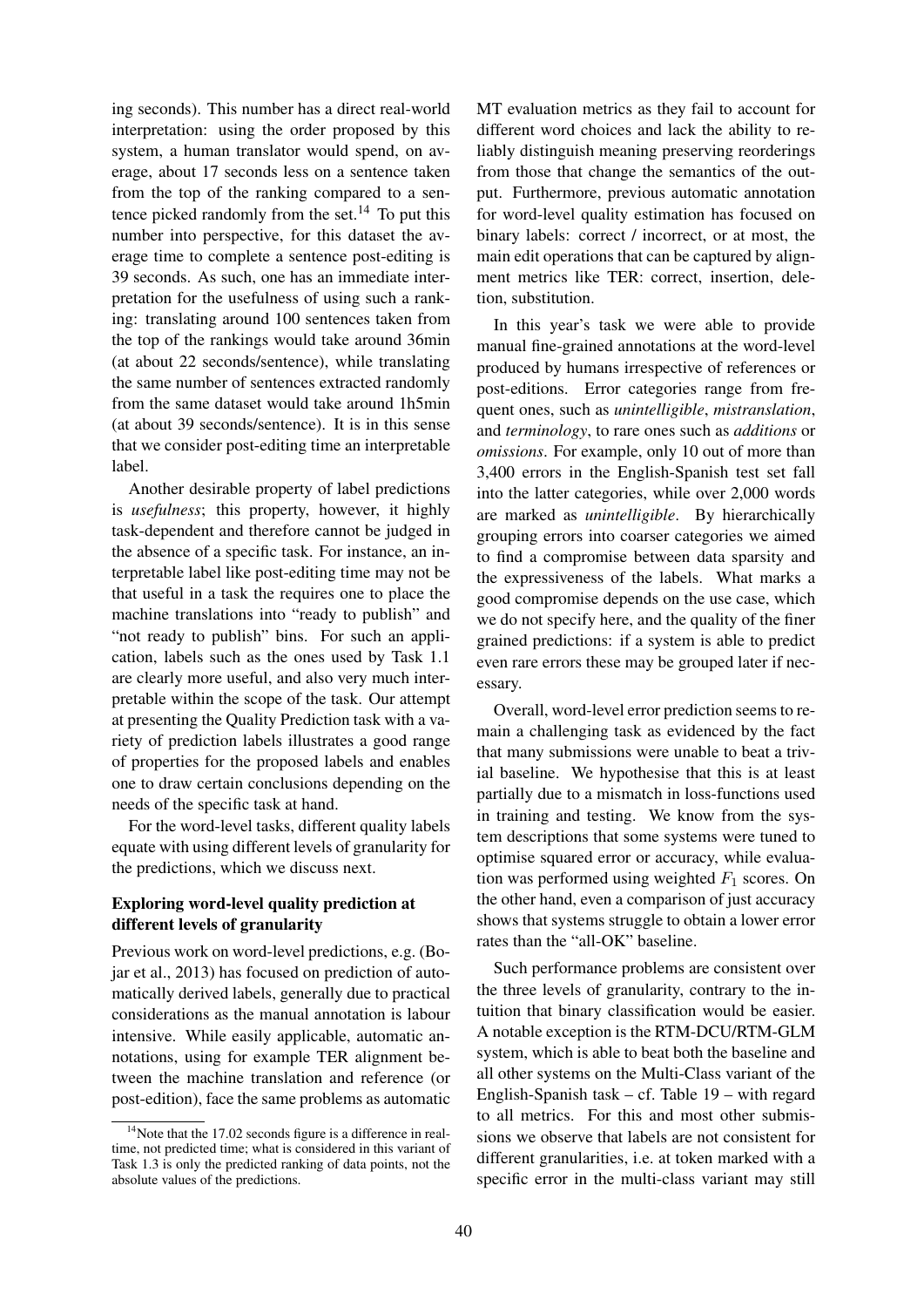carry an "OK" label in binary annotation. Thus, additional coarse grained annotations may be derived by automatic means. For example, mapping the multi-class predictions of the above system to coarser categories improves the  $F_{1,ERR}$  score in Table 17 from 35.08 to 37.02 but does not change the rank with respect to the other entries.

The fact that coarse grained predictions seem not to be derived from the fine-grained ones leads us to believe that most participants treated the different granularities as independent classification tasks. The FBK-UPV-UEDIN team transfers information in the opposite direction by using their binary predictions as features for Level-1 and multi-class.

Given the current quality of word-level prediction it remains unclear if these systems can already be employed in a practical setting, e.g. to focus the attention of post-editors.

## Studying the effects of training and test datasets with mixed domains, language pairs and MT systems

This year's shared task made available datasets for more than one language pair with the same or different types of annotation, 2-3 multiple MT systems (plus a human translation) per language pair, and out-of-domain test data (Tasks 1.1 and 2). Instances for each language pair were kept in separate datasets and thus the "language pair" variable can be analysed independently. However, for a given language pair, datasets mix translation systems (and humans) in Task 1.1, and also text domains in Task 2.

Directly comparing the performance across language pairs is not possible, given that their datasets have different numbers of instances (produced by 3 or 4 systems) and/or different true score distributions (see Figure 3). For a relative comparison (although not all systems submitted results for all language pairs, which is especially true in Task 2), we observe in Task 1.1 that for all language pairs generally at least half of the systems did better than the baseline. To our surprise, only one submission combined data for multiple languages together for Task 1.1: SHEF-lite, treating each language pair data as a different task in a multi-task learning setting. However, only for the 'sparse' variant of the submission significant gains were reported over modelling each task independently (with the tasks still sharing the same data kernel and the same hyperparameters).

The interpretation of the results for Task 2 is very dependent on the evaluation metric used, but generally speaking a large variation in performance was found between different languages, with English-Spanish performing the best, possibly given the much larger number of training instances. Data for Task 2 also presented varied true score distributions (as shown by the performance of the baseline (e.g. always "OK") in Tables 17- 19.

One of the main goals with Task 1.1 (and Task 2 to some extent) was to test the robustness of models in a blind setting where multiple MT systems (and human translations) are put together and their identifiers are now known. All submissions for these tasks were therefore translation system agnostic, with no submission attempting to perform meta-identification of the origins of the translations. For Task 1.1, data from multiple MT systems was explicitly used by USHEFF though the idea of consensus translations. Translations from all but the system of interest for the same source segment were used as pseudo-references. The submission significantly outperformed the baseline for all language pairs and did particularly well for Spanish-English and English-Spanish.

An in depth analysis of Task 1.1's datasets on the difference in prediction performance between models built and applied for individual translation systems and models built and tested for all translations pooled together is presented in (Shah and Specia, 2014). Not surprisingly, the former models perform significantly better, with MAE scores ranging between 0.35 and 0.5 for different language pairs and MT systems, and significantly lower scores for models trained and tested on human translations only (MAE scores between 0.2 and 0.35 for different language pairs), against MAE scores ranging between 0.5 and 0.65 for models with pooled data.

For Tasks 1.2 and 1.3, two submissions included English-Spanish data which had been produced by yet different MT systems (SHEF-lite and DFKI). While using these additional instances seemed attractive given the small number of instances available for these tasks, it is not clear what their contribution was. For example, with a reduced set of instances (only 400) from the combined sets, SHEFlite/sparse performed significantly better than its variant SHEF-lite.

Finally, with respect to out-of-domain (different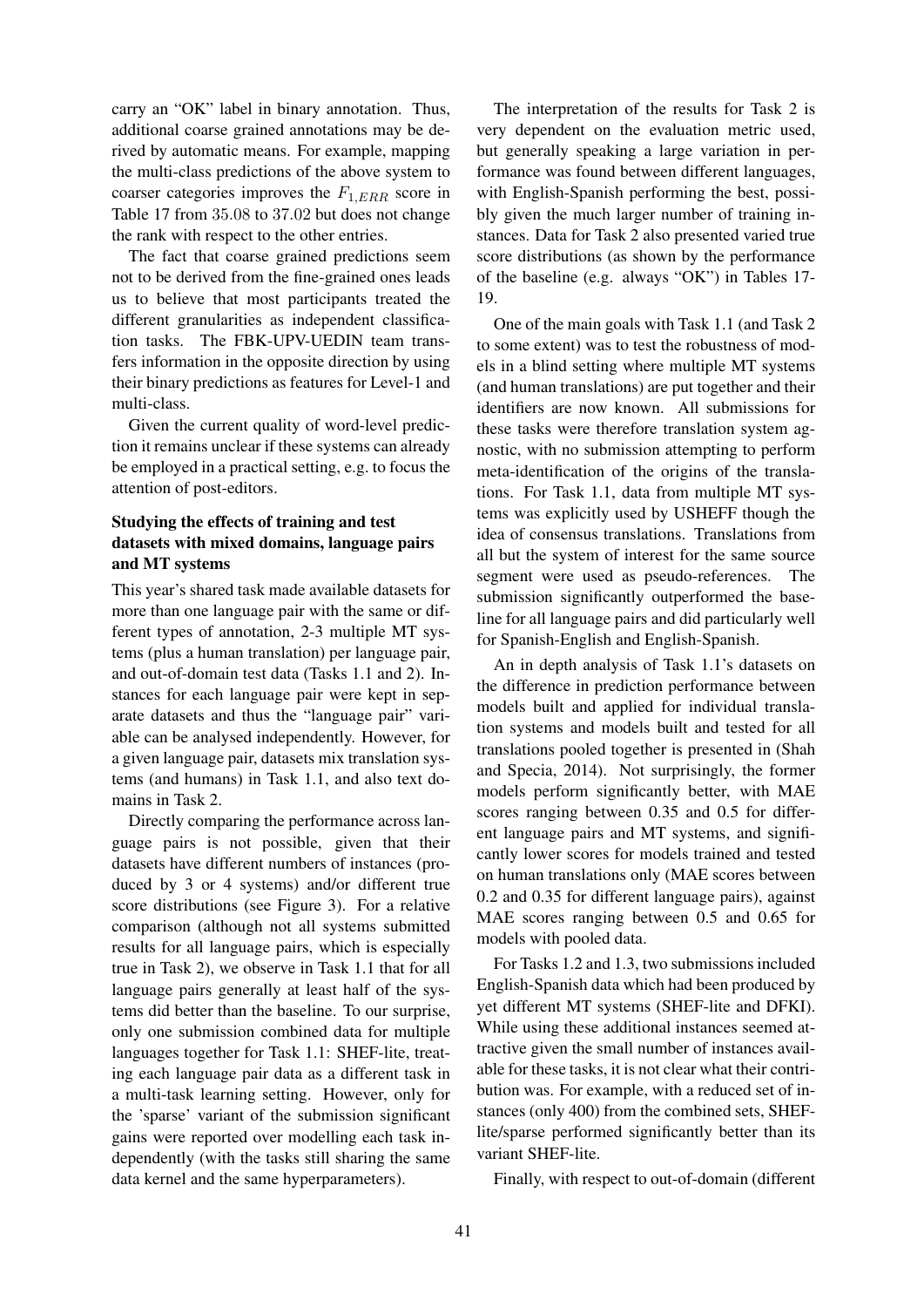text domain and MT system) test data, for Task 1.1, none of the papers submitted included experiments. (Shah and Specia, 2014) applied the models trained on pooled datasets (as explained above) for each language pair to the out-of-domain test sets. The results were surprisingly positive, with average MAE score of 0.5, compared to the 0.5- 0.65 range for in-domain data (see above). Further analysis is necessary to understand the reasons for that.

In Task 2, the official training and test sets already include out-of-domain data because of the very small amount of in-domain data available, and thus is is hard to isolate the effect of this data on the results.

# Examining the effectiveness of quality prediction methods on human translations

Datasets for Tasks 1.1 and 2 contain human translations, in addition to the automatic translations from various MT systems. Predicting human translation quality is an area that has been largely unexplored. Previous work has looked into distinguishing human from machine translations (e.g. (Gamon et al., 2005)), but this problem setting is somehow artificial, and moreover arguably harder to solve nowadays given the higher general quality of current MT systems (Shah and Specia, 2014). Although human translations are obviously of higher quality in general, many segments are translated by MT systems with the same or similar levels of quality as human translation. This is particularly true for Task 2, since data had been previously categorised and only "near misses" were selected for the word-level annotation, i.e., human and machine translations that were both nearly perfect in this case.

While no distinction was made between human and machine translations in our tasks, we believe the mix of these two types of translations has had a negative impact in prediction performance. Intuitively, one can expect errors in human translation to be more subtle, and hence more difficult to capture via standard quality estimation features. For example, an incorrect lexical choice (due to, e.g., ambiguity) which still fits the context and does not make the translation ungrammatical is unlikely to be captured. We hoped that participants would design features for this particular type of translation, but although linguistically motivated features have been exploited, they did not seem appropriate for human translations.

It is interesting to mention the indirect use of human translations by USHEFF for Tasks 1.1-1.3: given a translation for a source segment, all other translations for the same segment were used as pseudo-references. Apart from when this translation was actually the human translation, the human translation was effectively used as a reference. While this reference was mixed with 2- 3 other pseudo-references (other machine translations) for the feature computations, these features led to significant gains in performance over the baseline features Scarton and Specia (2014).

We believe that more investigation is needed for human translation quality prediction. Tasks dedicated to this type of data at both sentence- and word-level in the next editions of this shared task would be a possible starting point. The acquisition of such data is however much more costly, as it is arguably hard to find examples of low quality human translation, unless specific settings, such as translation learner corpora, are considered.

# 5 Medical Translation Task

The Medical Translation Task addresses the problem of domain-specific and genre-specific machine translation. The task is split into two subtasks: summary translation, focused on translation of sentences from summaries of medical articles, and query translation, focused on translation of queries entered by users into medical information search engines.

In general, texts of specific domains and genres are characterized by the occurrence of special vocabulary and syntactic constructions which are rare or even absent in traditional (general-domain) training data and therefore difficult for MT. Specific training data (containing such vocabulary and syntactic constructions) is usually scarce or not available at all. Medicine, however, is an example of a domain for which in-domain training data (both parallel and monolingual) is publicly available in amounts which allow to train a complete SMT system or to adapt an existing one.

## 5.1 Task Description

In the Medical Translation Task, we provided links to various medical-domain training resources and asked participants to use the data to train or adapt their systems to translate unseen test sets for both subtasks between English and Czech (CS), German (DE), and French (FR), in both directions.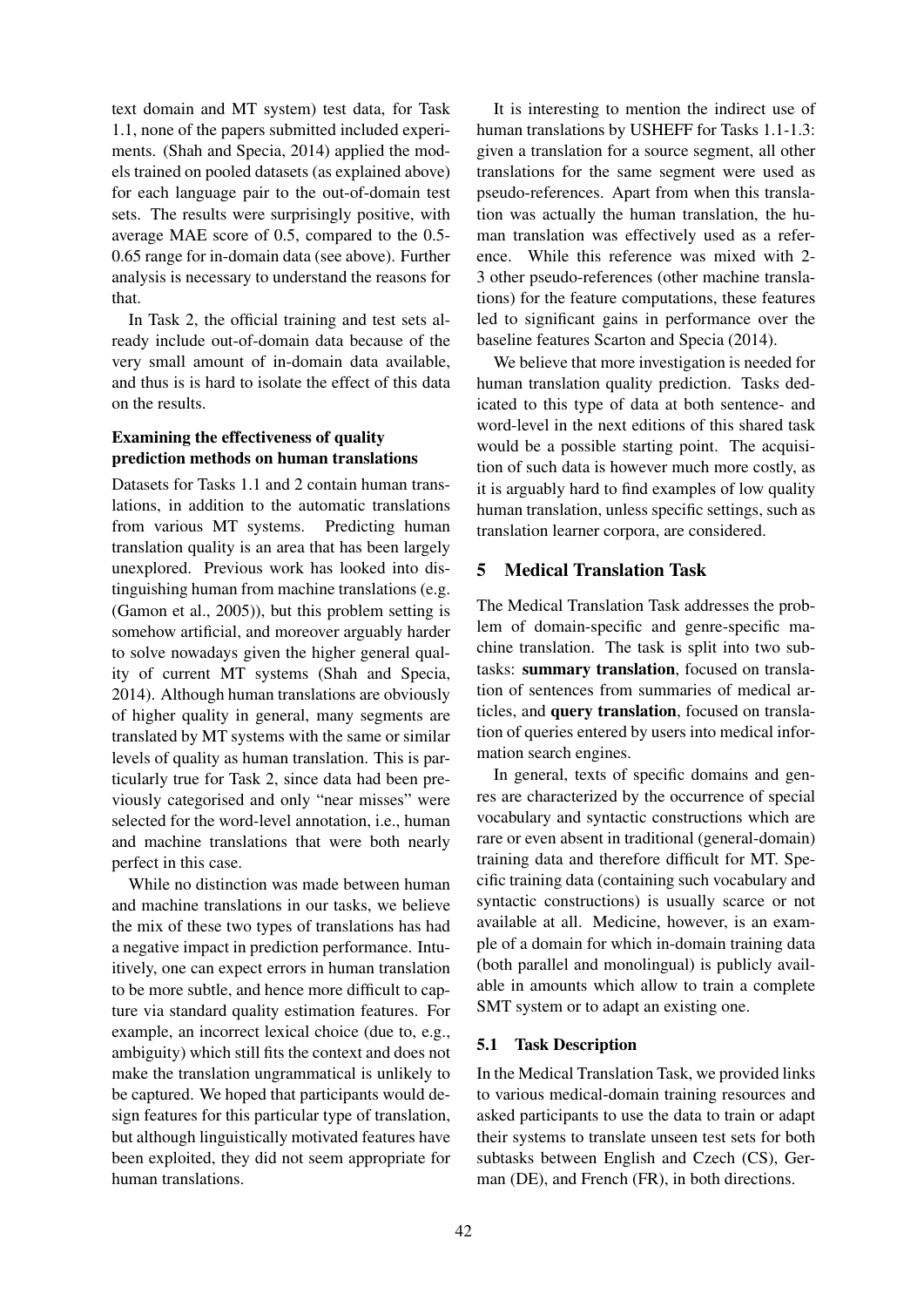The summary translation test data is domainspecific, but otherwise can be considered as ordinary sentences. On the other hand, the query translation test data is also specific for its genre (general style) – it contains short sequences of (more or less) of independent terms rather than complete and grammatical sentences, the usual target of current MT systems.

Similarly to the standard Translation Task, the participants of the Medical Translation Task were allowed to use only the provided resources in the *constrained task* (in addition to data allowed in the constrained standard Translation Task), but could exploit any additional resources in the *unconstrained task*. The submissions were expected with true letter casing and detokenized. The translation quality was measured using automatic evaluation metrics, manual evaluation was not performed.

### 5.2 Test and Development Data

The test and development data sets for this task were provided by the EU FP7 project Khresmoi.<sup>15</sup> This projects develops a multi-lingual multi-modal search and access system for biomedical information and documents and its MT component allows users to use non-English queries to search in English documents and see summaries of retrieved documents in their preferred language (Czech, German, or French). The statistics of the data sets are presented in Tables 20 and 21.

For the summary translation subtask, 1,000 and 500 sentences were provided for test development purposes, respectively. The sentences were randomly sampled from *automatically* generated summaries (extracts) of English documents (web pages) containing medical information relevant to 50 topics provided for the CLEF 2013 eHealth Task 3.<sup>16</sup> Out-of-domain and ungrammatical sentences were manually removed. The sentences were then translated by medical experts into Czech, German and French, and the translations were reviewed. Each sentence was provided with the corresponding document ID and topic ID. The set also included a description for each of the 50 topics. The data package (Khresmoi Summary Translation Test Data 1.1) is now available from the LINDAT/CLARIN repository<sup>17</sup> and more details can be found in Zdeňka Urešová and Pecina  $(2014)$ .

For the query translation subtask, the main test set contains 1,000 queries for test and 508 queries for development purposes. The original English queries were extracted at random from real user query logs provided by the Health on the Net foundation<sup>18</sup> (queries by general public) and the Trip database $19$  (queries by medical experts). Each query was translated into Czech, German, and French by medical experts and the translations were reviewed. The data package (Khresmoi Query Translation Test Data 1.0) is available from the LINDAT/CLARIN repository.<sup>20</sup>

An additional test set for the query translation subtask was adopted from the CLEF 2013 eHealth Task 3 (Pecina et al., 2014). It contains 50 queries constructed from titles of the test topics (originally in English) translated into Czech, German, and French by medical experts. The participants were asked to translate the queries back to English and the resulting translations were used in an information retrieval (IR) experiment for extrinsic evaluation.

### 5.3 Training Data

This section reviews the in-domain resources which were allowed for the constrained Medical Translation Task in addition to resources for the constrained standard Translation Task (see Section 2). Most of the corpora are available for direct download, others can be obtained upon registration. The corpora usually employ their own, more or less complex data format. To lower the entry barrier, we provided a set of easy-to-use scripts to convert the data to a plain text format suitable for MT training.

## 5.3.1 Parallel Training Data

The medical-domain parallel data includes the following corpora (see Table 22 for statistics): The *EMEA* corpus (Tiedemann, 2009) contains documents from the European Medicines Agency, automatically processed and aligned on sentence level. It is available for many language pairs, including those relevant to this task. *UMLS* is a multilingual metathesaurus of health and biomed-

<sup>15</sup>http://khresmoi.eu/

<sup>16</sup>https://sites.google.com/site/

shareclefehealth/

<sup>17</sup>http://hdl.handle.net/11858/

<sup>00-097</sup>C-0000-0023-866E-1

<sup>18</sup>http://www.hon.ch/

<sup>19</sup>http://www.tripdatabase.com/

 $^{20}$ http://hdl.handle.net/11858/

<sup>00-097</sup>C-0000-0022-D9BF-5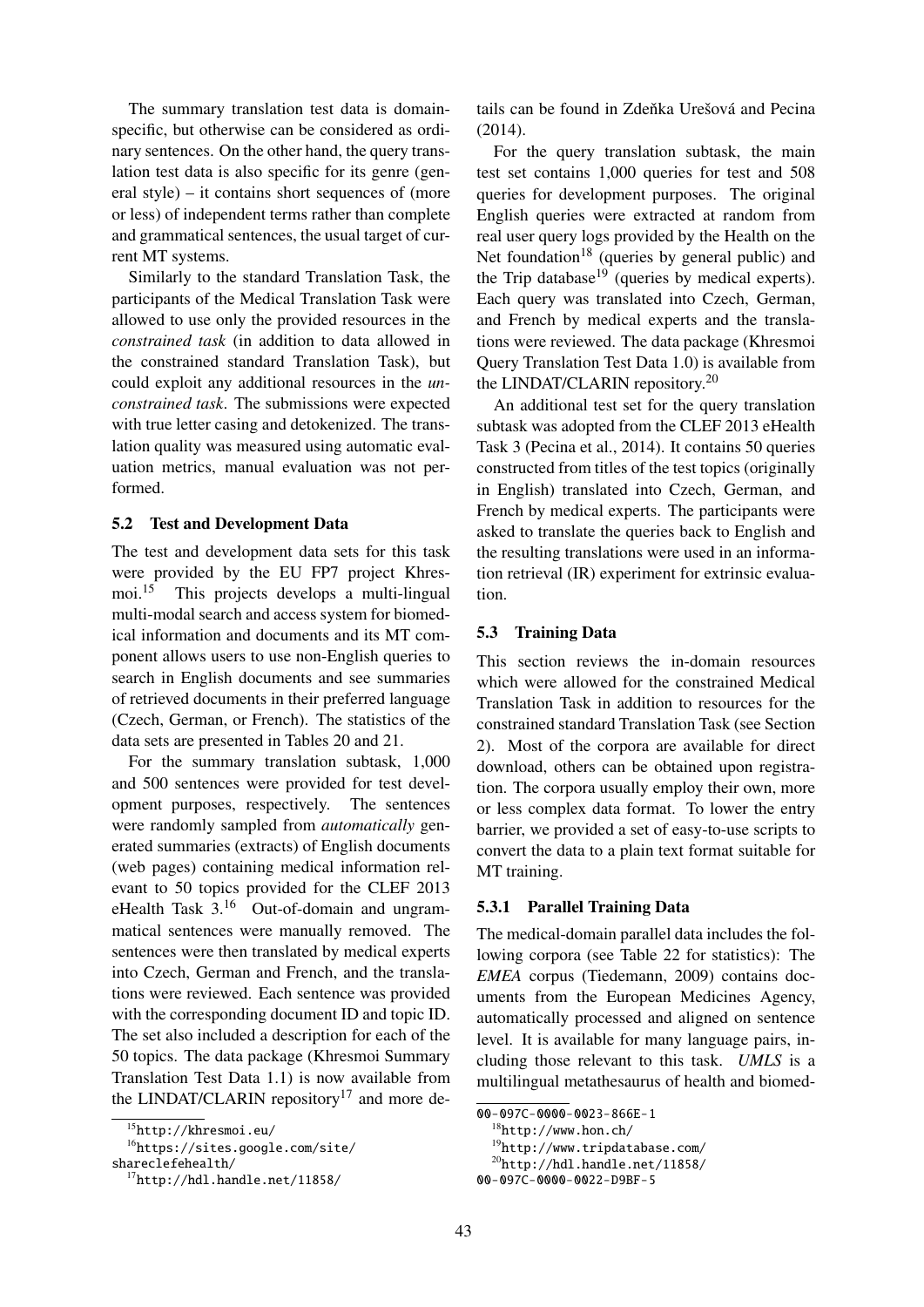|                                                                                                      | sents           |        | tokens        |        |                       |       | tokens<br>queries |         |           |       |              |         |                       |
|------------------------------------------------------------------------------------------------------|-----------------|--------|---------------|--------|-----------------------|-------|-------------------|---------|-----------|-------|--------------|---------|-----------------------|
|                                                                                                      | total           | Czech  | German        | French | English               |       | total             | general | expert    | Czech | German       | French  | English               |
| dev                                                                                                  | 500             | 9,209  | 9,924         | 12.369 | 10,350                | dev   | 508               | 249     | 259       | 1,128 | 1.041        | 1,335   | 1,084                 |
| test                                                                                                 | 1.000           | 19.191 | 20.831        | 26.183 | 21,423                | test  | 1,000             | 500     | 500       | 2.121 | 1,951        | 2.490   | 2,067                 |
| <b>Table 21:</b> Statistics of query test data.<br><b>Table 20:</b> Statistics of summary test data. |                 |        |               |        |                       |       |                   |         |           |       |              |         |                       |
| $L1-L2$                                                                                              |                 |        | Czech–English |        |                       | DE-EN |                   |         |           |       | <b>FR-EN</b> |         |                       |
| data set                                                                                             |                 | sents  | L1 tokens     |        | L <sub>2</sub> tokens | sents | L1 tokens         |         | L2 tokens | sents | L1 tokens    |         | L <sub>2</sub> tokens |
| <b>EMEA</b>                                                                                          |                 | 1.053  | 13.872        |        | 14.378                | 1,108 |                   | 13.946  | 14.953    | 1.092 |              | 17.605  | 14.786                |
| <b>UMLS</b>                                                                                          |                 | 1,441  | 4,248         |        | 5,579                 | 2,001 |                   | 6,613   | 8,153     | 2,171 |              | 8,505   | 8,524                 |
| Wiki                                                                                                 |                 | 3      |               |        | 6                     | 10    |                   | 19      | 22        |       | 8            | 19      | 17                    |
|                                                                                                      | <b>MuchMore</b> |        |               |        |                       | 29    |                   | 688     | 740       |       |              |         |                       |
| PatTr                                                                                                |                 |        |               |        |                       | 1,848 |                   | 102.418 | 106.727   | 2,201 |              | 127,098 | 108,665               |
| <b>COPPA</b>                                                                                         |                 |        |               |        |                       |       |                   |         |           | 664   |              | 49,016  | 39.933                |

Table 22: Statistics of the in-domain parallel training data allowed for the constrained task (in thousands).

| data set     | English | <b>Czech</b> | German | French |
|--------------|---------|--------------|--------|--------|
| PatTR        | 121,592 |              | 53,242 | 54,608 |
| <b>UMLS</b>  | 7.991   | 63           | 24     | 37     |
| Wiki         | 26,945  | 1,784        | 10,232 | 8,376  |
| <b>AACT</b>  | 13.341  |              |        |        |
| DrugBank     | 953     |              |        |        |
| <b>FMA</b>   | 884     |              |        |        |
| <b>GENIA</b> | 557     |              |        |        |
| <b>GREC</b>  | 62      |              |        |        |
| PIL.         | 662     |              |        |        |

Table 23: Sizes of monolingual training data allowed for the constrained tasks (in thousands of tokens).

ical vocabularies and standards (U.S. National Library of Medicine, 2009). The UMLS dataset was constructed by selecting the concepts which have translations in the respective languages. The *Wiki* dataset contains bilingual pairs of titles of Wikipedia articles belonging to the categories identified to be medical-domain within the Khresmoi project. It is available for all three language pairs. The *MuchMore Springer Corpus* is a German–English parallel corpus of medical journals abstracts published by Springer (Buitelaar et al., 2003). *PatTR* is a parallel corpus extracted from the MAREC patent collection (Wäschle and Riezler, 2012). It is available for German–English and French–English. For the medical domain, we only consider text from patents indicated to be from the medicine-related categories (A61, C12N, C12P). *COPPA* (Corpus of Parallel Patent Applications (Pouliquen and Mazenc, 2011) is a French–English parallel corpus extracted from the MAREC patent collection (Wäschle and Riezler, 2012). The medical-domain subset is identified by the same categories as in PatTR.

### 5.3.2 Monolingual Training Data

The medical-domain monolingual data consists of the following corpora (statistics are presented in Table 23): The monolingual *UMLS* dataset contains concept descriptions in CS, DE, and FR extracted from the UMLS Metathesaurus (see Section 5.3.1). The monolingual *Wiki* dataset consists of articles belonging to the categories identified to be medical-domain within the Khresmoi project. The *PatTR* dataset contains non-parallel data extracted from the medical patents included in the PatTR corpus (see Section 5.3.1). *AACT* is a collection of restructured and reformatted English texts publicly available and downloadable from ClinicalTrials.gov, containing clinical studies conducted around the world. *DrugBank* is a bioinformatics and cheminformatics resource containing drug descriptions (Knox et al., 2011). *GENIA* is a corpus of biomedical literature compiled and annotated within the GENIA project (Kim et al., 2003). *FMA* stands for the Foundational Model of Anatomy Ontology, a knowledge source for biomedical informatics concerned with symbolic representation of the phenotypic structure of the human body (Rosse and Mejino Jr., 2008). *GREC* (Gene Regulation Event Corpus) is a semantically annotated English corpus of abstracts of biomedical papers (Thompson et al., 2009). The *PIL* corpus is a collection of documents giving instructions to patients about their medication (Bouayad-Agha et al., 2000).

## 5.4 Participants

A total of eight teams participated in the Medical Translation Task by submitting their systems to at least one subtask for one or more translation directions. A list of the participants is given in Table 24; we provide short descriptions of their systems in the following.

CUNI was involved in the organization of the task, and their primary goal was to set up a baseline for both the subtasks and for all translation directions.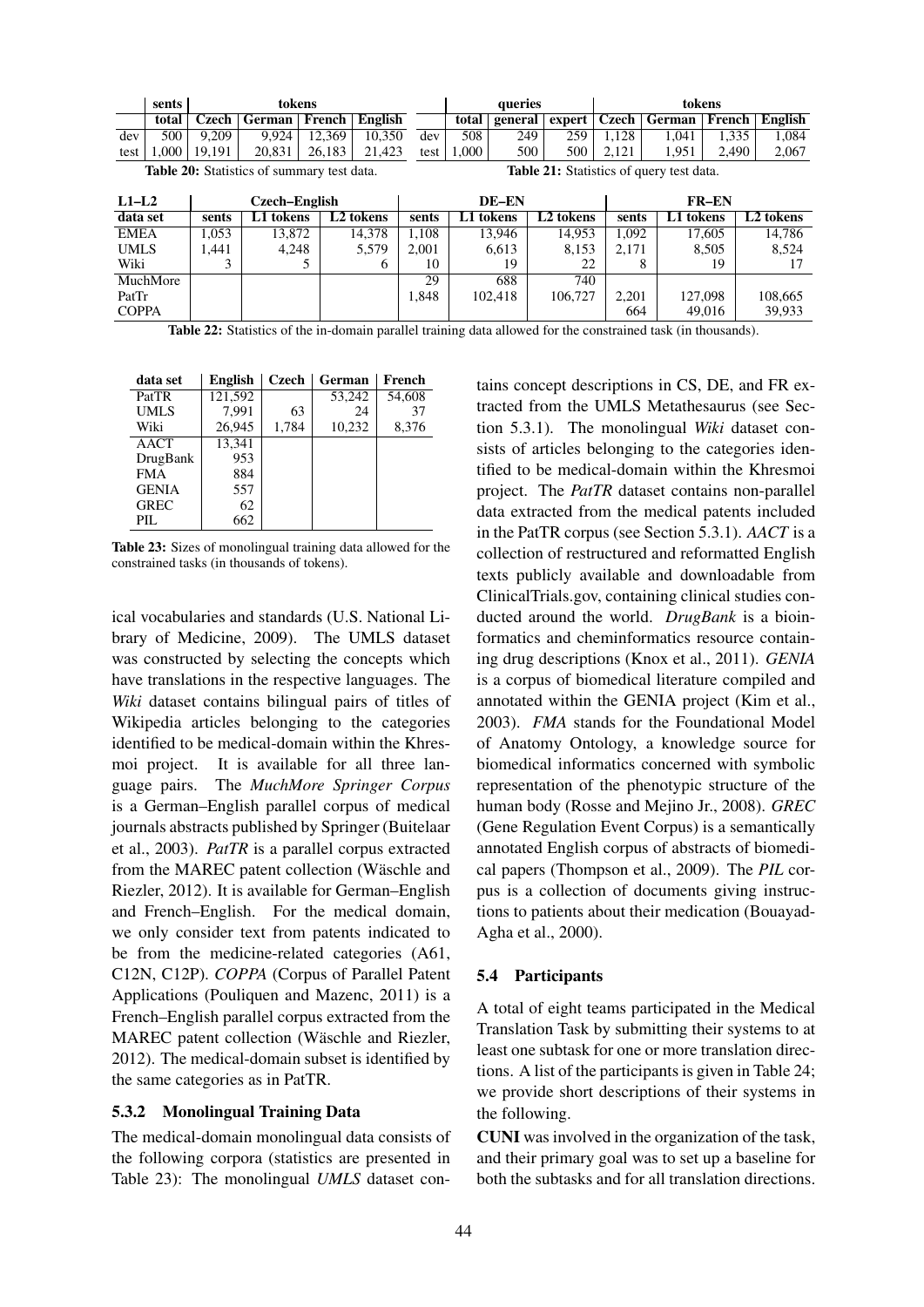| ID             | <b>Participating team</b>                                                                        |
|----------------|--------------------------------------------------------------------------------------------------|
| <b>CUNI</b>    | Charles University in Prague (Dušek et al., 2014)                                                |
| DCU-O          | Dublin City University (Okita et al., 2014)                                                      |
| DCU-S          | Dublin City University (Zhang et al., 2014)                                                      |
| LIMSI          | Laboratoire dInformatique pour la Mecanique et les Sciences de lIngénieur (Pécheux et al., 2014) |
| <b>POSTECH</b> | Pohang University of Science and Technology (Li et al., 2014a)                                   |
| <b>UEDIN</b>   | University of Edinburgh (Durrani et al., 2014a)                                                  |
| UM-DA          | University of Macau (Wang et al., 2014)                                                          |
| <b>UM-WDA</b>  | University of Macau (Lu et al., 2014)                                                            |
|                |                                                                                                  |

Table 24: Participants in the WMT14 Medical Translation Task.

Their systems are based on the Moses phrasebased toolkit and linear interpolation of in-domain and out-of-domain language models and phrase tables. The constrained/unconstrained systems differ in the training data only. The constrained ones are built using all allowed training data; the unconstrained ones take advantage of additional web-crawled monolingual data used for training of the language models, and additional parallel nonmedical data from the PatTr and COPPA patent collections.

DCU-Q submitted a system designed specifically for terminology translation in the query translation task for EN–FR and FR–EN. This system supports six terminology extraction methods and is able to detect rare word pairs including zero-appearance word pairs. It uses monotonic decoding with lattice inputs, avoiding unnecessary hypothesis expansions by the reordering model.

DCU-S submitted a system to the FR–EN summary translation subtask only. The system is similar to DCU's system for patent translation (phrased-based using Moses) but adapted to translate medical summaries and reports.

LIMSI took part in the summary translation subtask for English to French.Their primary submission uses a combination of two translation systems: NCODE, based on bilingual  $n$ -gram translation models; and an on-the-fly estimation of the parameters of Moses along with a vector space model to perform domain adaptation. A continuous-space language model is also used in a post-processing step for each system.

POSTECH submitted a phrase-based SMT system and query translation system for the DE–EN language pair in both subtasks. They analysed three types of query formation, generated query translation candidates using term-to-term dictionaries and a phrase-based system, and then scored them using a co-occurrence word frequency measure to select the best candidate.

UEDIN applied the Moses phrase-based system to

all language pairs and both subtasks. They used the hierarchical reordering model and the OSM feature, same as in UEDIN's news translation system, and applied compound splitting to German input. They used separate language models built on in-domain and out-of-domain data with linear interpolation. For all language pairs except CS-EN and DE-EN, they selected data for the translation model using modified Moore-Lewis filtering. For DE-EN and CS-EN, they concatenated all the supplied parallel training data.

UM-DA submitted systems for all language pairs in the summary translation subtask based on a combination of different adaptation steps, namely domain-specific pre-processing, language model adaptation, translation model adaptation, numeric adaptation, and hyphenated word adaptation. Data for the domain-adapted language and translation models were selected using various data selection techniques.

UM-WDA submitted systems for all language pairs in the summary translation subtask. Their systems are domain-adapted using web-crawled in-domain resources: bilingual dictionaries and monolingual data. The translation model and language model trained on the crawled data were interpolated with the best-performing language and translation model employed in the UM-DA systems.

## 5.5 Results

MT quality in the Medical Translation Task is evaluated using automatic evaluation metrics: BLEU (Papineni et al., 2002), TER (Snover et al., 2006), PER (Tillmann et al., 1997), and CDER (Leusch et al., 2006). BLEU scores are reported as percentage and all error rates are reported as one minus the original value, also as percentage, so that all metrics are in the 0-100 range, and higher scores indicate better translations.

The main reason for not conducting human evaluation, as it happens in the standard Trans-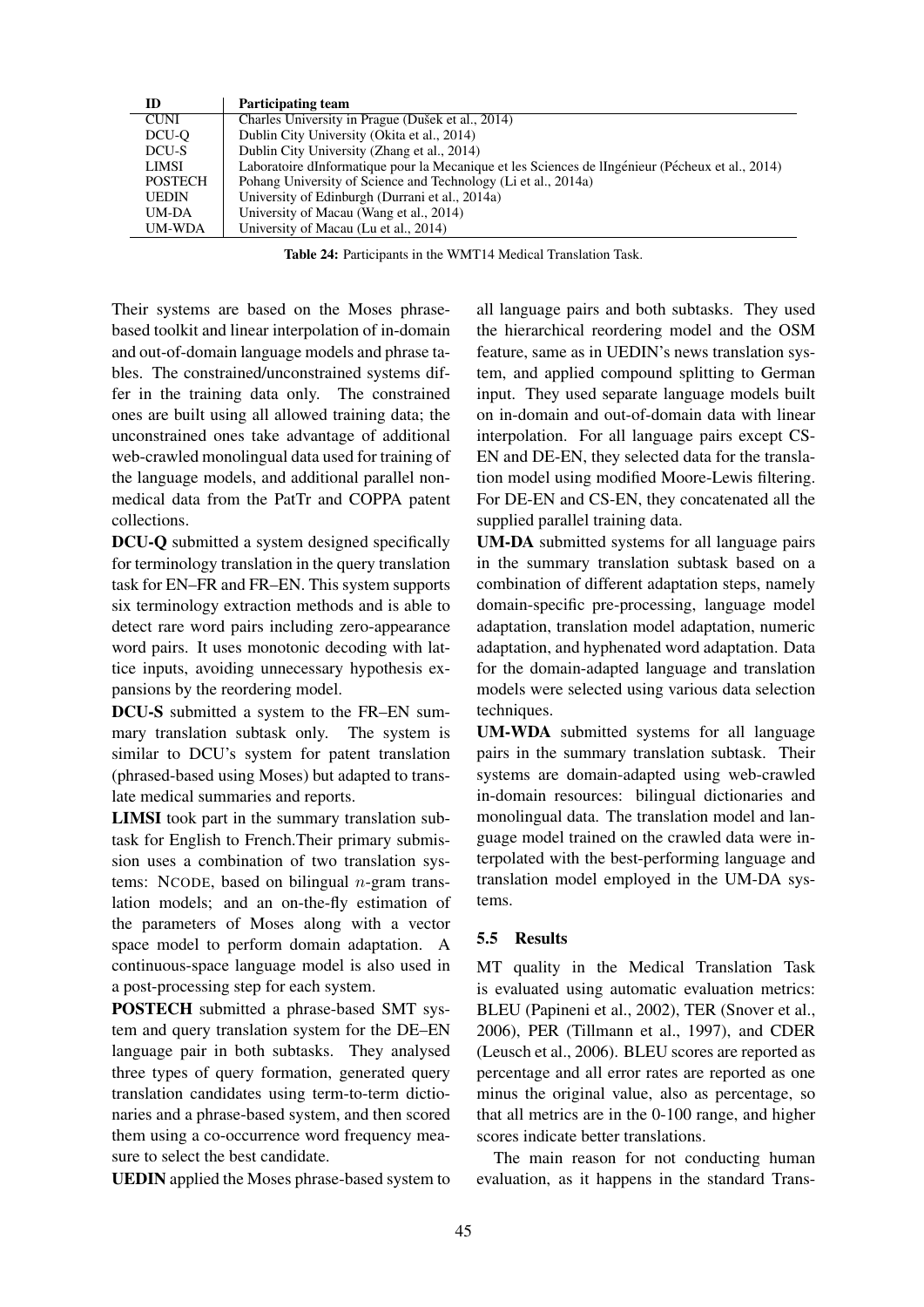|                              | original       |                  |                                                                                                                                       | normalized truecased              |                                                       |                                                                                         | normalized lowercased                                                                                                      |                                   |                  |
|------------------------------|----------------|------------------|---------------------------------------------------------------------------------------------------------------------------------------|-----------------------------------|-------------------------------------------------------|-----------------------------------------------------------------------------------------|----------------------------------------------------------------------------------------------------------------------------|-----------------------------------|------------------|
| ID                           | <b>BLEU</b>    | <b>BLEU</b>      | 1-TER                                                                                                                                 | 1-PER                             | $1$ -CDER                                             | <b>BLEU</b>                                                                             | 1-TER                                                                                                                      | 1-PER                             | $1$ -CDER        |
|                              |                |                  |                                                                                                                                       |                                   | $Czech \rightarrow$ English                           |                                                                                         |                                                                                                                            |                                   |                  |
| <b>CUNI</b>                  | 29.64          |                  | 29.79 ± 1.07 47.45 ± 1.15 61.64 ± 1.06 52.18 ± 0.98                                                                                   |                                   |                                                       |                                                                                         | $31.68 \pm 1.14$ 49.84 $\pm 1.10$ 64.38 $\pm 1.06$ 54.10 $\pm 0.96$                                                        |                                   |                  |
| <b>CUNI</b>                  | 22.44          |                  | $22.57\pm0.95$ 41.43 $\pm1.16$ 55.46 $\pm1.09$ 46.42 $\pm0.96$<br>$36.87 \pm 1.23$ $54.35 \pm 1.19$ $67.16 \pm 1.00$ $57.61 \pm 1.01$ |                                   |                                                       |                                                                                         | $32.34 \pm 1.12$ $50.24 \pm 1.20$ $65.07 \pm 1.10$ $54.42 \pm 0.96$                                                        |                                   |                  |
| <b>UEDIN</b>                 | 36.65<br>37.62 |                  | $37.79 \pm 1.26$ $54.55 \pm 1.20$ $68.29 \pm 0.88$ $57.28 \pm 1.03$                                                                   |                                   |                                                       |                                                                                         | $38.02 \pm 1.24$ 56.14 $\pm$ 1.17 69.24 $\pm$ 1.01 58.96 $\pm$ 0.96<br>38.81 ± 1.28 56.04 ± 1.20 70.06 ± 0.82 58.45 ± 1.05 |                                   |                  |
| <b>UM-DA</b><br><b>CUNI</b>  | 22.92          |                  | $23.06\pm0.97$ 42.49 $\pm1.10$ 56.10 $\pm1.12$ 47.13 $\pm0.95$                                                                        |                                   |                                                       |                                                                                         | 33.18±1.15 51.48±1.15 66.00±1.03 55.30±0.96                                                                                |                                   |                  |
| <b>CUNI</b>                  | 22.69          |                  | $22.84\pm0.98$ $42.21\pm1.14$ $56.01\pm1.11$ $46.79\pm0.94$                                                                           |                                   |                                                       |                                                                                         | 32.84±1.13 51.10±1.11 65.79±1.07 54.81±0.96                                                                                |                                   |                  |
| <b>UM-WDA</b>                | 37.35          |                  | $37.53 \pm 1.26$ $54.39 \pm 1.19$ $68.21 \pm 0.83$ $57.16 \pm 1.07$                                                                   |                                   |                                                       |                                                                                         | $38.61 \pm 1.27$ $55.92 \pm 1.17$                                                                                          | $70.02 \pm 0.81$                  | $58.36 \pm 1.07$ |
|                              |                |                  | $39.57 \pm 1.21$ $58.24 \pm 1.14$ $70.16 \pm 0.78$ $60.04 \pm 1.02$                                                                   |                                   |                                                       |                                                                                         | $40.62 \pm 1.23$ 59.72 $\pm 1.11$                                                                                          | $71.94 \pm 0.74$ 61.26 $\pm 1.01$ |                  |
| <b>ONLINE</b>                |                |                  |                                                                                                                                       |                                   |                                                       |                                                                                         |                                                                                                                            |                                   |                  |
| <b>CUNI</b>                  | 28.20          |                  | $28.34 \pm 1.12$ $46.66 \pm 1.13$ $61.53 \pm 1.03$ $50.57 \pm 0.93$                                                                   |                                   | $German \rightarrow English$                          |                                                                                         | $30.69 \pm 1.19$ $48.91 \pm 1.16$ $64.12 \pm 1.04$ $52.52 \pm 0.95$                                                        |                                   |                  |
| <b>CUNI</b>                  | 28.85          |                  | $28.99 \pm 1.15$ 47.12 $\pm 1.15$ 61.98 $\pm 1.07$ 50.72 $\pm 0.98$                                                                   |                                   |                                                       |                                                                                         | $31.37 \pm 1.21$ $49.29 \pm 1.13$ $64.53 \pm 1.05$ $52.64 \pm 0.98$                                                        |                                   |                  |
| <b>POSTECH</b>               | 25.92          |                  | $25.99 \pm 1.06$ 43.66 $\pm 1.14$ 59.62 $\pm 0.92$ 47.13 $\pm 0.90$                                                                   |                                   |                                                       |                                                                                         | $26.97 \pm 1.06$ 45.13 $\pm$ 1.12 61.53 $\pm$ 0.89 48.37 $\pm$ 0.88                                                        |                                   |                  |
| <b>UEDIN</b>                 | 37.31          |                  | $37.53 \pm 1.19$ $55.72 \pm 1.14$ $68.82 \pm 0.99$ $58.35 \pm 0.95$                                                                   |                                   |                                                       |                                                                                         | $38.60 \pm 1.25$ $57.18 \pm 1.12$ $70.46 \pm 0.98$ $59.53 \pm 0.94$                                                        |                                   |                  |
| <b>UM-DA</b>                 | 35.71          |                  | $35.81 \pm 1.23$ $53.08 \pm 1.16$ $66.82 \pm 0.98$ $55.91 \pm 0.96$                                                                   |                                   |                                                       |                                                                                         | $36.55 \pm 1.27$ $54.01 \pm 1.13$ $68.05 \pm 0.97$ $56.78 \pm 0.95$                                                        |                                   |                  |
| <b>CUNI</b>                  | 30.58          |                  | $30.71 \pm 1.10$ $48.68 \pm 1.09$ $63.19 \pm 1.08$ $52.72 \pm 0.94$                                                                   |                                   |                                                       |                                                                                         | 33.14±1.19 50.98±1.06 65.88±1.04 54.74±0.94                                                                                |                                   |                  |
| <b>CUNI</b>                  | 30.22          |                  | $30.32 \pm 1.12$ $47.71 \pm 1.18$ $62.20 \pm 1.10$ $52.17 \pm 0.91$                                                                   |                                   |                                                       |                                                                                         | $32.75 \pm 1.20$ $50.00 \pm 1.14$ $64.87 \pm 1.06$ $54.19 \pm 0.92$                                                        |                                   |                  |
| <b>UM-WDA</b>                | 32.70          |                  | 32.88 ± 1.19 49.60 ± 1.18 63.74 ± 1.01 53.50 ± 0.96                                                                                   |                                   |                                                       |                                                                                         | 33.95±1.23 51.05±1.19 65.54±0.98 54.73±0.96                                                                                |                                   |                  |
|                              |                | $41.18 \pm 1.24$ | $59.33 \pm 1.09$                                                                                                                      | $70.95 \pm 0.92$ 61.92 $\pm 1.01$ |                                                       | $42.29 \pm 1.23$                                                                        | $60.76 \pm 1.08$                                                                                                           | $72.51 \pm 0.88$                  | $63.06 \pm 0.96$ |
| <b>ONLINE</b>                |                |                  |                                                                                                                                       |                                   | $French \rightarrow English$                          |                                                                                         |                                                                                                                            |                                   |                  |
| <b>CUNI</b>                  | 34.42          |                  | $34.55 \pm 1.20$ $52.24 \pm 1.17$ $64.52 \pm 1.03$ $56.48 \pm 0.91$                                                                   |                                   |                                                       |                                                                                         | $36.52 \pm 1.23$ $54.35 \pm 1.12$ $67.07 \pm 1.00$ $58.34 \pm 0.91$                                                        |                                   |                  |
| <b>CUNI</b>                  | 33.67          |                  | 33.59±1.16 50.39±1.23 61.75±1.16 56.74±0.97                                                                                           |                                   |                                                       |                                                                                         | $35.55 \pm 1.21$ $52.55 \pm 1.26$ $64.45 \pm 1.13$ $58.63 \pm 0.91$                                                        |                                   |                  |
| DCU-B                        | 44.85          |                  | $45.01 \pm 1.24$ $62.57 \pm 1.12$ $74.11 \pm 0.78$ $64.33 \pm 0.99$                                                                   |                                   |                                                       |                                                                                         | 46.12±1.26 64.04±1.06 75.84±0.74 65.55±0.94                                                                                |                                   |                  |
| <b>UEDIN</b>                 | 46.44          |                  | $46.68 \pm 1.26$ 64.12 $\pm$ 1.16 74.47 $\pm$ 0.87 66.40 $\pm$ 0.96                                                                   |                                   |                                                       |                                                                                         | $48.01 \pm 1.29$ 65.70 $\pm 1.15$ 76.30 $\pm 0.86$ 67.76 $\pm 0.91$                                                        |                                   |                  |
| <b>UM-DA</b>                 | 47.08          |                  | 47.22 $\pm$ 1.33 64.08 $\pm$ 1.16 75.41 $\pm$ 0.88 66.15 $\pm$ 0.96                                                                   |                                   |                                                       |                                                                                         | 48.23±1.31 $65.36\pm1.10$ 76.95±0.89 $67.18\pm0.93$                                                                        |                                   |                  |
| <b>CUNI</b>                  | 34.74          |                  | 34.89 ± 1.12 52.39 ± 1.16 63.76 ± 1.09 57.29 ± 0.94                                                                                   |                                   |                                                       |                                                                                         | $36.84 \pm 1.17$ $54.56 \pm 1.13$ $66.43 \pm 1.07$ $59.14 \pm 0.90$                                                        |                                   |                  |
| <b>CUNI</b>                  | 35.04          |                  | 34.99 ± 1.18 52.11 ± 1.24 63.24 ± 1.09 57.51 ± 0.97                                                                                   |                                   |                                                       |                                                                                         | $37.04 \pm 1.18$ $54.38 \pm 1.17$ $66.02 \pm 1.05$ $59.55 \pm 0.93$                                                        |                                   |                  |
| <b>UM-WDA</b>                | 43.84          |                  | 44.06 ± 1.32 61.14 ± 1.18 73.13 ± 0.87 63.09 ± 1.00                                                                                   |                                   |                                                       |                                                                                         | 45.17±1.36 62.63±1.15 74.94±0.84 64.37±0.99                                                                                |                                   |                  |
| <b>ONLINE</b>                |                |                  | $46.99 \pm 1.35$ $64.31 \pm 1.12$ $76.07 \pm 0.78$ $66.09 \pm 1.00$                                                                   |                                   |                                                       |                                                                                         | $47.99 \pm 1.33$ $65.65 \pm 1.07$ $77.65 \pm 0.75$ $67.20 \pm 0.96$                                                        |                                   |                  |
|                              |                |                  |                                                                                                                                       |                                   | $English \rightarrow Czech$                           |                                                                                         |                                                                                                                            |                                   |                  |
| <b>CUNI</b>                  | 17.36          |                  | $17.65 \pm 0.96$ $37.17 \pm 1.02$ $49.13 \pm 0.98$ $40.31 \pm 0.95$                                                                   |                                   |                                                       |                                                                                         | $18.75\pm0.96$ $38.32\pm1.02$ $50.82\pm0.91$ $41.39\pm0.94$                                                                |                                   |                  |
| <b>CUNI</b>                  | 16.64          |                  | $16.89\pm0.93$ $36.57\pm1.05$ $48.79\pm0.98$ $39.46\pm0.90$                                                                           |                                   |                                                       |                                                                                         | $17.94 \pm 0.96$ $37.74 \pm 1.03$ $50.50 \pm 0.97$ $40.59 \pm 0.91$                                                        |                                   |                  |
| <b>UEDIN</b>                 | 23.45          |                  | $23.74 \pm 1.00$ $44.20 \pm 1.10$ $55.38 \pm 0.88$ $46.23 \pm 0.99$                                                                   |                                   |                                                       |                                                                                         | $24.20 \pm 1.00$ $44.92 \pm 1.08$ $56.38 \pm 0.90$ $46.78 \pm 1.00$                                                        |                                   |                  |
| <b>UM-DA</b>                 | 22.61          |                  | $22.72\pm0.98$ $42.73\pm1.16$ $54.12\pm0.93$ $44.73\pm1.01$                                                                           |                                   |                                                       |                                                                                         | $23.12 \pm 1.01$ $43.41 \pm 1.14$ $55.11 \pm 0.93$ $45.32 \pm 1.02$                                                        |                                   |                  |
| <b>CUNI</b>                  | 20.56          |                  | $20.84 \pm 1.01$ 39.98 $\pm 1.09$ 51.98 $\pm 0.99$ 42.86 $\pm 1.00$                                                                   |                                   |                                                       |                                                                                         | $22.03 \pm 1.05$ 41.19 $\pm 1.08$ 53.66 $\pm 0.97$ 43.93 $\pm 1.01$                                                        |                                   |                  |
| <b>CUNI</b>                  | 19.50          |                  | $19.72 \pm 0.97$ 38.09 $\pm$ 1.10 50.12 $\pm$ 1.06 41.50 $\pm$ 0.96                                                                   |                                   |                                                       |                                                                                         | $20.91 \pm 1.02$ 39.26 $\pm 1.12$ 51.79 $\pm 1.04$ 42.59 $\pm 0.96$                                                        |                                   |                  |
| <b>UM-WDA</b>                | 22.14          |                  | $22.33\pm0.96$ 42.30 $\pm1.11$ 53.89 $\pm0.92$ 44.48 $\pm1.01$                                                                        |                                   |                                                       |                                                                                         | 22.72±0.97 43.02±1.09 54.89±0.95 45.08±0.99                                                                                |                                   |                  |
| <b>ONLINE</b>                |                |                  | $33.45 \pm 1.28$ $51.64 \pm 1.28$ $61.82 \pm 1.10$ $53.97 \pm 1.18$                                                                   |                                   |                                                       | $34.02 \pm 1.31$                                                                        | $52.35 \pm 1.22$                                                                                                           | $62.84 \pm 1.08$ $54.52 \pm 1.18$ |                  |
|                              |                |                  |                                                                                                                                       |                                   | $\overline{\text{English} \rightarrow \text{German}}$ |                                                                                         |                                                                                                                            |                                   |                  |
| <b>CUNI</b>                  | 12.52          |                  | $12.64 \pm 0.77$ 29.84 $\pm$ 0.99 45.38 $\pm$ 1.14 34.69 $\pm$ 0.81                                                                   |                                   |                                                       |                                                                                         | $16.63 \pm 0.91$ $33.63 \pm 1.07$ $50.03 \pm 1.24$ $38.43 \pm 0.87$                                                        |                                   |                  |
| <b>CUNI</b>                  | 12.42          |                  | $12.53 \pm 0.77$ $29.02 \pm 1.05$ $44.27 \pm 1.16$ $34.62 \pm 0.78$                                                                   |                                   |                                                       |                                                                                         | $16.41\pm0.91$ $32.87\pm1.08$ $48.99\pm1.21$ $38.37\pm0.86$                                                                |                                   |                  |
| <b>POSTECH</b>               | 15.46          |                  | $15.59 \pm 0.91$ $34.41 \pm 1.01$ $49.00 \pm 0.83$ $37.11 \pm 0.90$                                                                   |                                   |                                                       |                                                                                         | $15.98 \pm 0.92$ 34.98 $\pm 1.00$ 49.94 $\pm 0.81$ 37.60 $\pm 0.87$                                                        |                                   |                  |
| <b>UEDIN</b>                 | 20.88          |                  | $21.01 \pm 1.03$ $40.03 \pm 1.08$ <b>55.54</b> $\pm$ <b>0.91</b> $42.95 \pm 0.90$                                                     |                                   |                                                       |                                                                                         | $21.40 \pm 1.03$ $40.55 \pm 1.08$ $56.33 \pm 0.92$ $43.41 \pm 0.90$                                                        |                                   |                  |
| <b>UM-DA</b>                 | 20.89          |                  | $21.09 \pm 1.07$ $40.76 \pm 1.03$ $55.45 \pm 0.89$ $43.02 \pm 0.93$                                                                   |                                   |                                                       |                                                                                         | $21.52 \pm 1.08$ $41.31 \pm 1.01$ $56.38 \pm 0.90$ $43.58 \pm 0.91$                                                        |                                   |                  |
| <b>CUNI</b>                  | 14.29          |                  | $14.42 \pm 0.81$ $31.82 \pm 1.03$ $47.01 \pm 1.13$ $36.81 \pm 0.79$                                                                   |                                   |                                                       |                                                                                         | $18.87 \pm 0.90$ $35.76 \pm 1.11$ $51.76 \pm 1.17$ $40.65 \pm 0.87$                                                        |                                   |                  |
| <b>CUNI</b>                  | 13.44          |                  | $13.58 \pm 0.75$ $30.37 \pm 1.03$ $45.80 \pm 1.14$ $35.80 \pm 0.76$                                                                   |                                   |                                                       |                                                                                         | $17.84 \pm 0.89$ $34.41 \pm 1.13$ $50.75 \pm 1.18$ $39.85 \pm 0.78$                                                        |                                   |                  |
| <b>UM-WDA</b>                | 18.77          |                  | $18.91 \pm 1.00$ $37.92 \pm 1.02$ $53.59 \pm 0.85$ $40.90 \pm 0.86$                                                                   |                                   |                                                       |                                                                                         | $19.30 \pm 1.02$ $38.42 \pm 1.01$ $54.40 \pm 0.85$ $41.34 \pm 0.86$                                                        |                                   |                  |
| <b>ONLINE</b>                |                |                  | $23.92 \pm 1.06$ 44.33 $\pm$ 0.97 57.47 $\pm$ 0.80 46.35 $\pm$ 0.91                                                                   |                                   |                                                       |                                                                                         | $24.29 \pm 1.07$ $44.83 \pm 0.98$ $58.20 \pm 0.80$ $46.71 \pm 0.92$                                                        |                                   |                  |
|                              |                |                  |                                                                                                                                       |                                   | $English \rightarrow French$                          |                                                                                         |                                                                                                                            |                                   |                  |
| ${\bf CUNI}$                 | 30.30          |                  | $30.67 \pm 1.11$ $46.59 \pm 1.09$ $59.83 \pm 1.04$ $50.51 \pm 0.93$                                                                   |                                   |                                                       |                                                                                         | $32.06 \pm 1.12$ $48.01 \pm 1.09$ $61.66 \pm 1.00$ $51.83 \pm 0.94$                                                        |                                   |                  |
| <b>CUNI</b>                  | 29.35          |                  | $29.71 \pm 1.10$ $45.84 \pm 1.07$ $58.81 \pm 1.04$ $50.00 \pm 0.96$<br>43.54±1.22 59.70±1.04 69.45±0.86 61.35±0.96                    |                                   |                                                       |                                                                                         | $31.02 \pm 1.10$ $47.24 \pm 1.09$ $60.57 \pm 1.02$ $51.31 \pm 0.94$<br>44.04±1.22 60.32±1.03 70.20±0.85 61.90±0.94         |                                   |                  |
| <b>LIMSI</b>                 | 40.14<br>38.83 |                  | $42.21 \pm 1.13$ $58.88 \pm 1.01$ $68.70 \pm 0.81$ $60.59 \pm 0.93$                                                                   |                                   |                                                       |                                                                                         | $42.69 \pm 1.12$ $59.53 \pm 0.98$ $69.50 \pm 0.80$ $61.17 \pm 0.91$                                                        |                                   |                  |
| <b>LIMSI</b>                 | 40.74          |                  | $44.24 \pm 1.16$ 60.66 $\pm 1.07$ 70.35 $\pm$ 0.82 62.28 $\pm$ 0.95                                                                   |                                   |                                                       |                                                                                         | $44.85 \pm 1.17$ $61.43 \pm 1.05$ $71.27 \pm 0.81$ $62.94 \pm 0.91$                                                        |                                   |                  |
| <b>UEDIN</b><br><b>UM-DA</b> | 41.24          |                  | $41.68 \pm 1.12$ 58.72 $\pm 1.06$ 69.37 $\pm 0.78$ 60.12 $\pm 0.95$                                                                   |                                   |                                                       |                                                                                         | $42.16 \pm 1.11$ $59.39 \pm 1.05$ $70.21 \pm 0.77$ $60.71 \pm 0.92$                                                        |                                   |                  |
| <b>CUNI</b>                  | 32.23          |                  | $32.61 \pm 1.09$ $48.48 \pm 1.08$ $61.13 \pm 1.01$ $52.24 \pm 0.93$                                                                   |                                   |                                                       |                                                                                         | $34.08 \pm 1.10$ $49.93 \pm 1.11$ $62.92 \pm 0.99$ $53.65 \pm 0.92$                                                        |                                   |                  |
| <b>CUNI</b>                  | 32.45          |                  | $32.84 \pm 1.06$ $48.68 \pm 1.06$ $61.32 \pm 0.98$ $52.35 \pm 0.94$                                                                   |                                   |                                                       |                                                                                         | $34.22 \pm 1.07$ $50.09 \pm 1.04$ $63.04 \pm 0.96$ $53.67 \pm 0.91$                                                        |                                   |                  |
| <b>UM-WDA</b>                | 40.78          |                  | $41.16 \pm 1.13$ 58.20 $\pm$ 0.99 68.93 $\pm$ 0.84 59.64 $\pm$ 0.94                                                                   |                                   |                                                       |                                                                                         | 41.79 ± 1.12 59.10 ± 0.96 70.01 ± 0.84 60.39 ± 0.91                                                                        |                                   |                  |
|                              |                |                  |                                                                                                                                       |                                   |                                                       |                                                                                         |                                                                                                                            |                                   |                  |
| <b>ONLINE</b>                |                |                  |                                                                                                                                       |                                   |                                                       | 58.63±1.26 70.70±1.12 78.22±0.81 71.89±0.96 59.27±1.26 71.50±1.10 79.16±0.81 72.63±0.94 |                                                                                                                            |                                   |                  |

Table 25: Official results of translation quality evaluation in the medical summary translation subtask.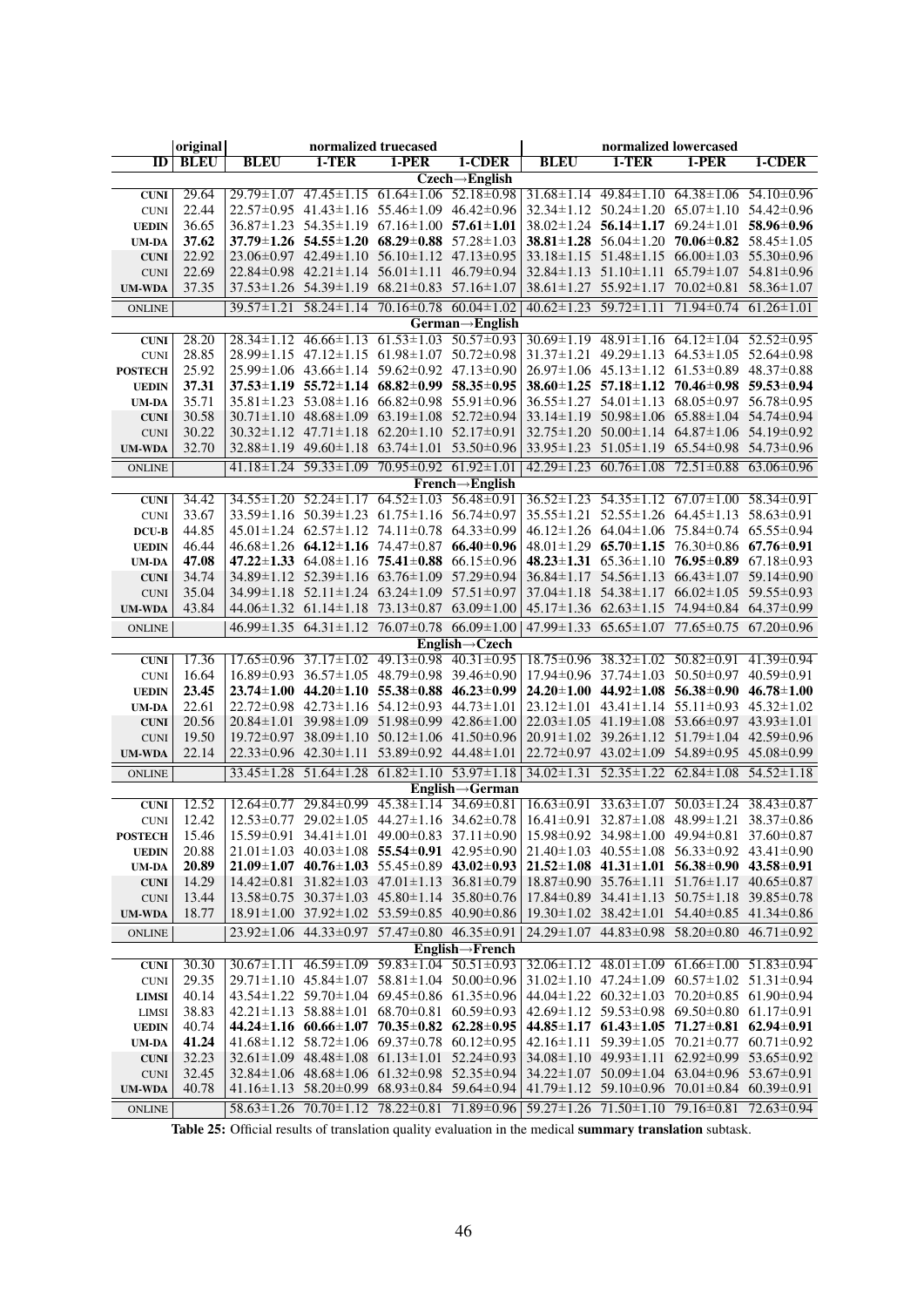|                | original    |                  |                                                                     | normalized truecased                               |                                                                                                                                | normalized lowercased |                                                                     |                                                    |                                                                     |
|----------------|-------------|------------------|---------------------------------------------------------------------|----------------------------------------------------|--------------------------------------------------------------------------------------------------------------------------------|-----------------------|---------------------------------------------------------------------|----------------------------------------------------|---------------------------------------------------------------------|
| ID             | <b>BLEU</b> | <b>BLEU</b>      | $1-TER$                                                             | $1-PER$                                            | $1-CDER$                                                                                                                       | <b>BLEU</b>           | $1-TER$                                                             | $1-PER$                                            | 1-CDER                                                              |
|                |             |                  |                                                                     |                                                    | $Czech \rightarrow$ English                                                                                                    |                       |                                                                     |                                                    |                                                                     |
| <b>CUNI</b>    | 10.71       |                  | $10.57 \pm 3.42$ $15.72 \pm 2.77$ $23.37 \pm 3.03$                  |                                                    | $18.68 \pm 2.42$                                                                                                               |                       | 30.13±4.85 53.38±3.01 62.53±2.84 55.44±2.87                         |                                                    |                                                                     |
| <b>CUNI</b>    | 9.92        | $9.78 \pm 3.04$  |                                                                     | $16.84 \pm 2.84$ $23.80 \pm 3.08$ $19.85 \pm 2.40$ |                                                                                                                                |                       | $28.21 \pm 4.56$ 54.15 $\pm 3.04$ 62.56 $\pm 2.99$ 55.91 $\pm 2.79$ |                                                    |                                                                     |
| <b>UEDIN</b>   | 24.66       |                  | $24.68 \pm 4.52$ $39.88 \pm 3.05$ $49.97 \pm 3.29$ $41.81 \pm 2.80$ |                                                    |                                                                                                                                |                       | $28.25 \pm 4.94$ $45.31 \pm 3.14$ $55.66 \pm 3.06$ $46.67 \pm 2.77$ |                                                    |                                                                     |
| <b>CUNI</b>    | 12.00       |                  | $11.86 \pm 3.42$ $18.49 \pm 2.74$ $24.67 \pm 2.85$ $21.08 \pm 2.29$ |                                                    |                                                                                                                                |                       | $31.91 \pm 4.81$ $57.61 \pm 3.13$ $65.02 \pm 2.99$ $59.24 \pm 2.69$ |                                                    |                                                                     |
| <b>CUNI</b>    | 10.54       |                  | $10.39 \pm 3.48$ $18.86 \pm 2.48$ $26.65 \pm 2.05$ $20.53 \pm 2.08$ |                                                    |                                                                                                                                |                       | 32.39 $\pm$ 5.45 56.79 $\pm$ 3.02 65.52 $\pm$ 2.26 57.96 $\pm$ 2.56 |                                                    |                                                                     |
| <b>ONLINE</b>  |             |                  | 28.88 ± 4.96 47.31 ± 3.35 55.19 ± 3.21 49.88 ± 2.89                 |                                                    |                                                                                                                                |                       | 35.33±5.20 55.80±3.20 64.05±2.97 57.94±2.85                         |                                                    |                                                                     |
|                |             |                  |                                                                     |                                                    | $German \rightarrow English$                                                                                                   |                       |                                                                     |                                                    |                                                                     |
| <b>CUNI</b>    | 10.90       | $10.74 \pm 3.41$ | $18.89 \pm 2.39$ $26.09 \pm 2.00$                                   |                                                    | $20.29 \pm 2.07$                                                                                                               |                       | $32.15 \pm 5.23$ $55.56 \pm 2.90$ $63.68 \pm 2.34$ $56.45 \pm 2.62$ |                                                    |                                                                     |
| <b>CUNI</b>    | 10.71       |                  | $10.55\pm3.47$ $18.40\pm2.35$ $25.45\pm2.04$ $19.84\pm2.07$         |                                                    |                                                                                                                                |                       | $32.06 \pm 5.19$ $54.85 \pm 2.91$ $62.87 \pm 2.39$ $55.52 \pm 2.61$ |                                                    |                                                                     |
| <b>POSTECH</b> | 18.06       |                  | $17.97\pm4.38$ $28.57\pm3.30$ $40.38\pm2.77$ $31.79\pm2.80$         |                                                    |                                                                                                                                |                       | 21.99±4.65 35.76±3.35 47.84±2.82 38.84±2.92                         |                                                    |                                                                     |
| <b>POSTECH</b> | 17.99       |                  | $17.88 \pm 4.72$ $29.79 \pm 3.04$ $41.15 \pm 2.48$ $32.49 \pm 2.63$ |                                                    |                                                                                                                                |                       | $24.41 \pm 4.83$ $41.72 \pm 3.19$ $53.33 \pm 2.55$ $44.06 \pm 2.88$ |                                                    |                                                                     |
| <b>UEDIN</b>   | 23.33       |                  | $23.39 \pm 4.37$ $38.55 \pm 3.65$ $48.21 \pm 3.43$ $40.75 \pm 3.05$ |                                                    |                                                                                                                                |                       | $27.17 \pm 4.63$ $43.87 \pm 3.52$ $53.76 \pm 3.48$ $45.72 \pm 3.03$ |                                                    |                                                                     |
| <b>CUNI</b>    | 10.54       |                  | $10.39 \pm 3.48$ $18.86 \pm 2.48$ $26.65 \pm 2.05$ $20.53 \pm 2.08$ |                                                    |                                                                                                                                |                       | $32.39 \pm 5.45$ 56.79 $\pm 3.02$ 65.52 $\pm 2.26$ 57.96 $\pm 2.56$ |                                                    |                                                                     |
| <b>CUNI</b>    | 8.75        | $8.49 \pm 3.60$  |                                                                     | 19.10 ± 2.27 24.98 ± 1.95 19.95 ± 2.02             |                                                                                                                                |                       | 30.00 ± 5.59 56.07 ± 2.92 62.92 ± 2.32 56.27 ± 2.56                 |                                                    |                                                                     |
| <b>ONLINE</b>  |             |                  | 19.97±4.46 37.03±3.26 43.91±3.22 40.95±2.93                         |                                                    |                                                                                                                                | 33.86±4.87            | $53.28 \pm 3.28$                                                    | $60.86 \pm 3.22$ $56.33 \pm 2.98$                  |                                                                     |
|                |             |                  |                                                                     |                                                    | $French \rightarrow English$                                                                                                   |                       |                                                                     |                                                    |                                                                     |
| <b>CUNI</b>    | 13.90       |                  | $13.79 \pm 3.61$ $18.49 \pm 2.55$ $28.35 \pm 2.81$ $20.36 \pm 2.20$ |                                                    |                                                                                                                                |                       | 34.97±5.34 59.54±2.94 72.30±2.63 58.86±2.76                         |                                                    |                                                                     |
| <b>CUNI</b>    | 12.10       |                  | $11.95 \pm 3.41$ $17.23 \pm 2.57$ $27.12 \pm 2.88$ $19.15 \pm 2.28$ |                                                    |                                                                                                                                |                       | $33.74 \pm 5.01$ $58.95 \pm 2.96$ $71.25 \pm 2.76$ $58.20 \pm 2.81$ |                                                    |                                                                     |
| DCU-Q          | 30.85       |                  | $31.24 \pm 5.08$ $58.88 \pm 2.97$ $67.94 \pm 2.62$ $59.19 \pm 2.62$ |                                                    |                                                                                                                                |                       | $36.88\pm5.07$ $66.38\pm2.85$ $75.86\pm2.37$ $66.29\pm2.55$         |                                                    |                                                                     |
| DCU-Q          | 26.51       |                  | 26.16±4.40 48.02±3.72 57.34±3.24 53.56±2.79                         |                                                    |                                                                                                                                |                       | 28.61±4.52 53.65±3.73 63.51±3.21 59.07±2.79                         |                                                    |                                                                     |
| <b>UEDIN</b>   | 27.20       |                  | 27.60 ± 3.98 38.54 ± 3.22 48.81 ± 3.26 39.77 ± 2.95                 |                                                    |                                                                                                                                |                       | $32.23 \pm 4.27$ $43.66 \pm 3.20$ $54.31 \pm 3.17$ $44.53 \pm 2.79$ |                                                    |                                                                     |
| <b>CUNI</b>    | 14.03       |                  | $14.00\pm3.30$ $20.11\pm2.38$ $29.00\pm2.71$ $21.62\pm2.22$         |                                                    |                                                                                                                                |                       | 38.98 $\pm$ 5.08 62.90 $\pm$ 2.87 74.49 $\pm$ 2.45 62.12 $\pm$ 2.64 |                                                    |                                                                     |
| <b>CUNI</b>    | 13.38       |                  | 13.16±3.52 17.79±2.56 28.84±2.81                                    |                                                    | $19.17 \pm 2.23$                                                                                                               | $35.00 \pm 5.20$      | 59.52±2.98 73.08±2.57 58.41±2.68                                    |                                                    |                                                                     |
|                |             |                  | 32.96±5.04 53.68±3.21 64.27±2.80 54.40±2.66                         |                                                    |                                                                                                                                | $38.09 \pm 5.52$      | $61.44 \pm 3.08$                                                    | $72.59 \pm 2.61$                                   | $61.60 \pm 2.78$                                                    |
| <b>ONLINE</b>  |             |                  |                                                                     |                                                    | English $\rightarrow$ Czech                                                                                                    |                       |                                                                     |                                                    |                                                                     |
|                | 8.37        | $8.00 \pm 3.65$  |                                                                     | $17.74 \pm 2.23$ $26.46 \pm 1.96$ $19.48 \pm 2.10$ |                                                                                                                                |                       | $19.49 \pm 4.60$ $41.53 \pm 2.94$ $51.34 \pm 2.51$                  |                                                    | $42.54 \pm 2.74$                                                    |
| <b>CUNI</b>    | 9.04        | $8.75 \pm 3.64$  |                                                                     | $18.25 \pm 2.27$ $26.97 \pm 1.92$ $19.69 \pm 2.11$ |                                                                                                                                |                       | $21.46 \pm 5.05$ $42.36 \pm 3.09$ $51.99 \pm 2.40$ $43.18 \pm 2.68$ |                                                    |                                                                     |
| <b>CUNI</b>    | 12.57       |                  | $12.40 \pm 3.61$ $21.15 \pm 2.96$ $33.56 \pm 2.80$ $22.30 \pm 2.67$ |                                                    |                                                                                                                                |                       | 14.06 ± 3.80 24.92 ± 2.90 37.85 ± 2.72 25.58 ± 2.70                 |                                                    |                                                                     |
| <b>UEDIN</b>   | 6.64        | $6.21 \pm 4.73$  | $-2.35 \pm 3.06$                                                    | $5.95 \pm 3.48$                                    | $-0.97 \pm 3.12$                                                                                                               |                       | $14.35\pm3.52$ $14.51\pm3.19$ $24.96\pm3.50$ $15.11\pm3.10$         |                                                    |                                                                     |
| <b>UEDIN</b>   | 9.06        | $8.64 \pm 3.82$  |                                                                     | $19.92 \pm 2.24$ $26.97 \pm 1.94$ $20.82 \pm 2.06$ |                                                                                                                                |                       | $22.42 \pm 5.24$ $44.89 \pm 2.94$ $52.89 \pm 2.40$ $45.36 \pm 2.78$ |                                                    |                                                                     |
| <b>CUNI</b>    | 8.49        |                  |                                                                     |                                                    |                                                                                                                                |                       |                                                                     |                                                    |                                                                     |
| <b>CUNI</b>    |             | $8.01 \pm 6.05$  |                                                                     | $18.13 \pm 2.28$ $25.19 \pm 1.86$ $19.19 \pm 2.01$ |                                                                                                                                |                       | 21.04±4.80 42.66±2.87 50.34±2.47 43.30±2.74                         |                                                    |                                                                     |
| <b>ONLINE</b>  |             | $21.09 \pm 4.60$ |                                                                     | 48.56±2.82 54.72±2.51                              | $48.30 \pm 2.83$                                                                                                               | $24.37 \pm 4.80$      | $51.93 \pm 2.74$                                                    |                                                    | 58.10 $\pm$ 2.50 51.62 $\pm$ 2.80                                   |
|                |             |                  |                                                                     |                                                    | $English \rightarrow German$                                                                                                   |                       |                                                                     |                                                    |                                                                     |
| <b>CUNI</b>    | 10.17       |                  | $10.01 \pm 3.92$ 26.48 $\pm 3.24$ 36.71 $\pm 3.37$ 29.26 $\pm 2.96$ |                                                    |                                                                                                                                | $13.02 \pm 4.17$      |                                                                     | $31.96 \pm 3.41$ $42.39 \pm 3.21$ $34.61 \pm 2.95$ |                                                                     |
| <b>CUNI</b>    | 9.98        | $9.69 \pm 3.94$  |                                                                     | 26.16 ± 3.19 35.50 ± 3.23 28.86 ± 2.94             |                                                                                                                                | $12.90 \pm 4.28$      | $31.75 \pm 3.33$ $41.24 \pm 3.21$                                   |                                                    | $34.38 \pm 3.05$                                                    |
| <b>POSTECH</b> | 13.43       |                  | $13.01 \pm 5.91$ $26.38 \pm 3.09$ $35.75 \pm 3.16$ $27.86 \pm 2.82$ |                                                    |                                                                                                                                |                       | 15.05 $\pm$ 5.71 30.45 $\pm$ 3.10 39.89 $\pm$ 3.14 31.79 $\pm$ 3.00 |                                                    |                                                                     |
| <b>POSTECH</b> | 13.41       |                  | 13.15 $\pm$ 5.21 22.18 $\pm$ 3.09 30.89 $\pm$ 3.31 24.17 $\pm$ 3.06 |                                                    |                                                                                                                                |                       | 14.96 ± 5.15 26.13 ± 3.19 34.92 ± 3.40 27.98 ± 3.12                 |                                                    |                                                                     |
| <b>UEDIN</b>   | 10.45       |                  | $10.14 \pm 3.86$ 23.44 $\pm 3.43$ 34.55 $\pm 3.34$ 25.46 $\pm 3.17$ |                                                    |                                                                                                                                |                       | $11.91 \pm 4.42$ $27.91 \pm 3.45$ $39.08 \pm 3.42$ $29.63 \pm 3.31$ |                                                    |                                                                     |
| <b>CUNI</b>    | 8.91        | $7.72 \pm 6.48$  |                                                                     | $30.05 \pm 3.22$ $40.65 \pm 2.71$ $31.91 \pm 2.88$ |                                                                                                                                |                       | $13.66 \pm 5.37$ $35.51 \pm 3.28$ $46.12 \pm 2.74$ $37.27 \pm 3.01$ |                                                    |                                                                     |
| <b>CUNI</b>    | 9.14        | $8.69 \pm 6.44$  | $27.66 \pm 3.31$ $37.95 \pm 3.45$ $31.00 \pm 2.82$                  |                                                    |                                                                                                                                |                       | $14.03 \pm 5.92$ $33.53 \pm 3.45$ $44.03 \pm 3.53$ $36.73 \pm 3.00$ |                                                    |                                                                     |
| <b>ONLINE</b>  |             |                  |                                                                     |                                                    | $20.07\pm6.06$ 41.07 $\pm3.23$ 47.41 $\pm2.86$ 41.61 $\pm3.02$ 21.67 $\pm6.23$ 43.78 $\pm3.23$ 50.18 $\pm2.95$ 44.26 $\pm3.06$ |                       |                                                                     |                                                    |                                                                     |
|                |             |                  |                                                                     |                                                    | $English \rightarrow French$                                                                                                   |                       |                                                                     |                                                    |                                                                     |
| ${\bf CUNI}$   | 13.12       |                  |                                                                     |                                                    | $12.92 \pm 2.84$ $21.95 \pm 2.41$ $33.19 \pm 2.09$ $23.70 \pm 2.24$                                                            |                       |                                                                     |                                                    | 28.42±3.98 51.43±2.90 63.74±2.35 52.64±2.58                         |
| <b>CUNI</b>    | 12.80       |                  |                                                                     |                                                    | $12.65 \pm 2.81$ $19.16 \pm 2.61$ $31.61 \pm 2.21$ $21.91 \pm 2.32$                                                            |                       | $27.52 \pm 4.05$ $47.47 \pm 3.08$ $61.43 \pm 2.37$ $49.82 \pm 2.72$ |                                                    |                                                                     |
| DCU-Q          | 27.69       |                  |                                                                     |                                                    | $27.84 \pm 4.11$ $48.97 \pm 3.06$ $60.90 \pm 2.55$ $51.84 \pm 2.83$                                                            |                       | $28.98\pm4.16$ 51.73 $\pm$ 3.10 63.84 $\pm$ 2.47 54.43 $\pm$ 2.76   |                                                    |                                                                     |
| <b>UEDIN</b>   | 20.16       |                  | 21.76 ± 3.42 31.66 ± 4.23 44.37 ± 4.13 44.29 ± 2.73                 |                                                    |                                                                                                                                |                       | 23.25 ± 3.49 35.38 ± 4.19 48.52 ± 4.07 47.94 ± 2.75                 |                                                    |                                                                     |
| <b>CUNI</b>    | 13.78       |                  |                                                                     |                                                    | $13.57 \pm 3.00$ $21.92 \pm 2.51$ $33.47 \pm 2.03$ $24.16 \pm 2.32$                                                            |                       | $30.07 \pm 4.10$ $51.12 \pm 3.08$ $63.61 \pm 2.45$ $52.96 \pm 2.67$ |                                                    |                                                                     |
| <b>CUNI</b>    | 15.27       |                  | 15.24 ± 3.12 23.58 ± 2.54 34.39 ± 2.54 25.79 ± 2.32                 |                                                    |                                                                                                                                |                       | $31.40 \pm 4.15$ $53.60 \pm 2.96$ $65.39 \pm 2.57$ $55.47 \pm 2.69$ |                                                    |                                                                     |
| <b>ONLINE</b>  |             |                  |                                                                     |                                                    | $28.93 \pm 3.66$ 49.20 $\pm 3.08$ 60.85 $\pm 2.69$ 51.68 $\pm 2.78$                                                            |                       |                                                                     |                                                    | $30.88 \pm 3.66$ $52.25 \pm 3.08$ $64.06 \pm 2.62$ $54.59 \pm 2.68$ |
|                |             |                  |                                                                     |                                                    |                                                                                                                                |                       |                                                                     |                                                    |                                                                     |

Table 26: Official results of translation quality evaluation in the medical query translation subtask.

| source lang.                 | ID           | P@5    | P@10   | NDCG@5 | NDCG@10 | <b>MAP</b> | Rprec  | bpref  | rel  |
|------------------------------|--------------|--------|--------|--------|---------|------------|--------|--------|------|
| $Czech \rightarrow English$  | <b>CUNI</b>  | 0.3280 | 0.3340 | 0.2873 | 0.2936  | 0.2217     | 0.2362 | 0.3473 | 1461 |
| German $\rightarrow$ English | <b>CUNI</b>  | 0.2800 | 0.3000 | 0.2467 | 0.2630  | 0.2057     | 0.2077 | 0.3310 | 1426 |
| $French \rightarrow English$ | <b>CUNI</b>  | 0.3280 | 0.3380 | 0.2811 | 0.2882  | 0.2206     | 0.2284 | 0.3504 | 1481 |
|                              | DCU-O        | 0.3480 | 0.3460 | 0.3060 | 0.3072  | 0.2252     | 0.2358 | 0.3659 | 1524 |
|                              | <b>UEDIN</b> | 0.4440 | 0.4300 | 0.3793 | 0.3826  | 0.2843     | 0.2935 | 0.3936 | 1544 |
| English (monolingual)        |              | 0.4600 | 0.4700 | 0.4091 | 0.4205  | 0.3035     | 0.3198 | 0.3858 | 1638 |

Table 27: Official results of retrieval evaluation in the query translation subtask.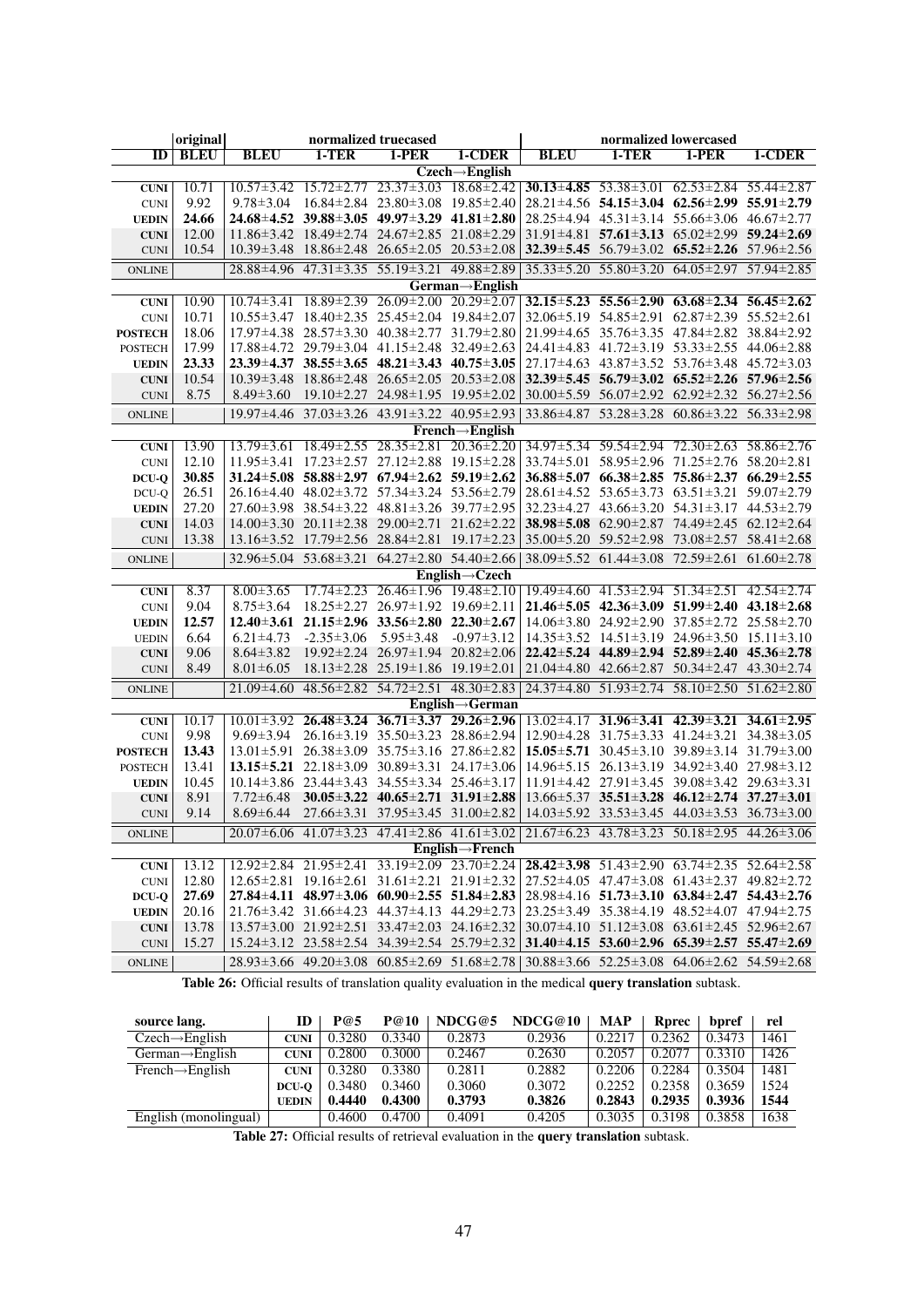lation Task, was the lack of domain expertise of prospective raters. While in the standard task, the only requirement for the raters was to be a native speaker of the target language, in the Medical Translation Task, a very good knowledge of the domain would be necessary to provide reliable judgements and the raters with such an expertise (medical doctors and native speakers) were not available.

The complete results of the task are presented in Table 25 (for summary translation) and Tables 26 and 27 (for query translation). Participant IDs given in bold indicate primary submissions, IDs in normal font refer to contrastive submissions. The first section for each translation direction (white background) refers to constrained submissions and the second one (light-gray background) to unconstrained submissions. The column denoted as "original" contains BLEU scores as reported by the Matrix submission system obtained on the original submitted translations. Due to punctuation inconsistency in the original reference translations, we decided to perform punctuation normalization before calculating the official scores. The columns denoted as "normalized truecased" contain scores obtained on the submitted translations after punctuation normalization and the columns denoted as "normalized lowercased" contain scores obtained after punctuation normalization and lowercasing. The normalization script is available in the package with summary translation test data. The confidence intervals were obtained by bootstrap resampling with a confidence level of 95%. Figures in bold denote the best constrained system and, if its score is higher, the best unconstrained system for each translation direction and each metric. For comparison, we also present results of a major on-line translation system (denoted as ONLINE).

The results of the extrinsic evaluation of query translation submissions are given in 27. We used the CLEF 2013 eHealth Task 3 test collection containing about 1 million web pages (in English), 50 test queries (originally in English and translated to Czech, German, and French), and their relevance assessments. Some of the participants of the WMT Medical Task (three teams with five submissions in total) submitted translations of the queries (from Czech, German, and French) into English and these translations were used to query the CLEF 2013 eHealth Task 3 test collection us-

ing a state-of-the-art system based on a BM25 model, described in Pecina et al. (2014). Originally, we asked for 10 best translations for each query, but only the best one were used for the evaluation. The results are provided in terms of standard IR evaluation measures: precision at a cut-off of 5 and 10 documents (P@5, P@10), normalized discounted cumulative gain (Järvelin and Kekäläinen,  $2002$ ) at 5 and 10 documents (NDCG@5, NDCG@10), mean average precision (MAP) (Voorhees and Harman, 2005), precision reached after R documents retrieved, where  $R$  indicates the number of the relevant documents for each query in the entire collection (Rprec), binary preference (bpref) (Buckley and Voorhees, 2004), and number or relevant documents retrieved (rel). The cross-lingual results are also compared with the monolingual one (obtained by using the reference (English) translations of the test topics) to see how the system would perform if the queries were translated perfectly.

## 5.6 Discussion and Conclusion

Both the subtasks turned out to be quite challenging not only because of the specific domain – in summary sentences, we can observe much higher density of terminology than in ordinary sentences; the queries, which are also rich in terminology, do not form sentences at all.

Most submissions were based on systems participating in the standard Translation Task and trained on the provided data or its subsets CUNI provided baseline systems for all language pairs in both subtasks, which turned to be relatively strong for the query translation task, especially in translation to English, but only in terms of scores obtained on normalized and lowercased translations since their truecasing component did not perform well.

In the summary translation subtask, the best overall results were achieved by the UEDIN team which won for DE–EN, EN–CS, and EN–FR, followed by the UM-DA team, which performed on par with UEDIN in all other translation.

The unconstrained submissions in almost all cases did not outperform the results of the constrained submissions. Some improvements were observed in the query translations subtasks by the CUNI's unconstrained system with language models trained on larger in-domain data.

The ONLINE system outperforms all other sub-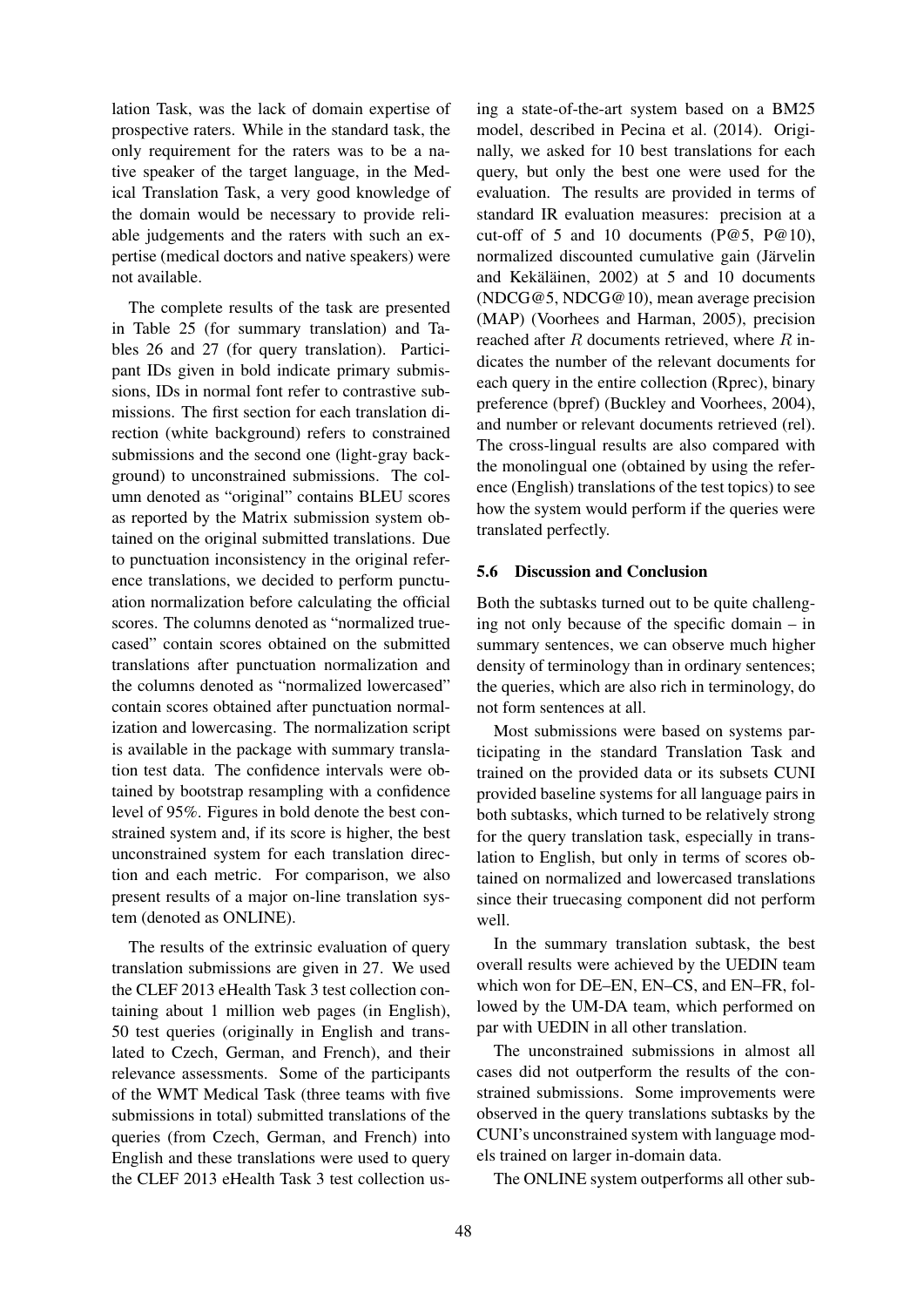missions with only two exceptions – the UM-DA's and UEDIN's systems for the summary translation in the FR–EN direction, though the score differences are within the 95% confidence interval.

In the query translation subtask, DCU-Q built a system designed specifically for terminology translation between French and English and outperformed all other participants in translation into English; however, the confidence intervals in the query translation task are much wider and most of the differences in scores of the automatic metrics are not statistically significant.

The extrinsic evaluation in the cross-lingual information retrieval was conducted for translations into English only. CUNI provided the baselines for all directions, but other submissions were done for FR–EN only. Here, the winner is UEDIN, who outperformed both CUNI and DCU-Q, and their scores are very close to those obtained using the reference English translations.

# Acknowledgments

This work was supported in parts by the MosesCore, Casmacat, Khresmoi, Matecat and QTLaunchPad projects funded by the European Commission (7th Framework Programme), and by gifts from Yandex.

We would also like to thank our colleagues Matouš Macháček and Martin Popel for detailed discussions.

# References

- Avramidis, E. (2014). Efforts on machine learning over human-mediated translation edit rate. In *Proceedings of the Ninth Workshop on Statistical Machine Translation*, Baltimore, Maryland, USA. Association for Computational Linguistics.
- Beck, D., Shah, K., and Specia, L. (2014). Sheflite 2.0: Sparse multi-task gaussian processes for translation quality estimation. In *Proceedings of the Ninth Workshop on Statistical Machine Translation*, Baltimore, Maryland, USA. Association for Computational Linguistics.
- Bicici, E. (2013). Referential translation machines for quality estimation. In *Proceedings of the Eighth Workshop on Statistical Machine Translation*, Sofia, Bulgaria.
- Bicici, E., Liu, Q., and Way, A. (2014). Parallel FDA5 for fast deployment of accurate statisti-

cal machine translation systems. In *Proceedings of the Ninth Workshop on Statistical Machine Translation*, Baltimore, USA. Association for Computational Linguistics.

- Bicici, E., Liu, Q., and Way, A. (2014). Parallel fda5 for fast deployment of accurate statistical machine translation systems. In *Proceedings of the Ninth Workshop on Statistical Machine Translation*, Baltimore, Maryland, USA. Association for Computational Linguistics.
- Bicici, E. and Way, A. (2014). Referential translation machines for predicting translation quality. In *Proceedings of the Ninth Workshop on Statistical Machine Translation*, Baltimore, Maryland, USA. Association for Computational Linguistics.
- Bojar, O., Buck, C., Callison-Burch, C., Federmann, C., Haddow, B., Koehn, P., Monz, C., Post, M., Soricut, R., and Specia, L. (2013). Findings of the 2013 Workshop on Statistical Machine Translation. In *Proceedings of the Eighth Workshop on Statistical Machine Translation*, pages 1–42, Sofia, Bulgaria. Association for Computational Linguistics.
- Bojar, O., Diatka, V., Rychlý, P., Straňák, P., Tamchyna, A., and Zeman, D. (2014). Hindi-English and Hindi-only Corpus for Machine Translation. In *Proceedings of the Ninth International Language Resources and Evaluation Conference*, Reykjavik, Iceland. ELRA.
- Bojar, O., Ercegovčević, M., Popel, M., and Zaidan, O. (2011). A grain of salt for the WMT manual evaluation. In *Proceedings of the Sixth Workshop on Statistical Machine Translation*, pages 1–11, Edinburgh, Scotland. Association for Computational Linguistics.
- Borisov, A. and Galinskaya, I. (2014). Yandex school of data analysis russian-english machine translation system for wmt14. In *Proceedings of the Ninth Workshop on Statistical Machine Translation*, Baltimore, Maryland, USA. Association for Computational Linguistics.
- Bouayad-Agha, N., Scott, D. R., and Power, R. (2000). Integrating content and style in documents: A case study of patient information leaflets. *Information Design Journal*, 9(2– 3):161–176.
- Buckley, C. and Voorhees, E. M. (2004). Retrieval evaluation with incomplete information.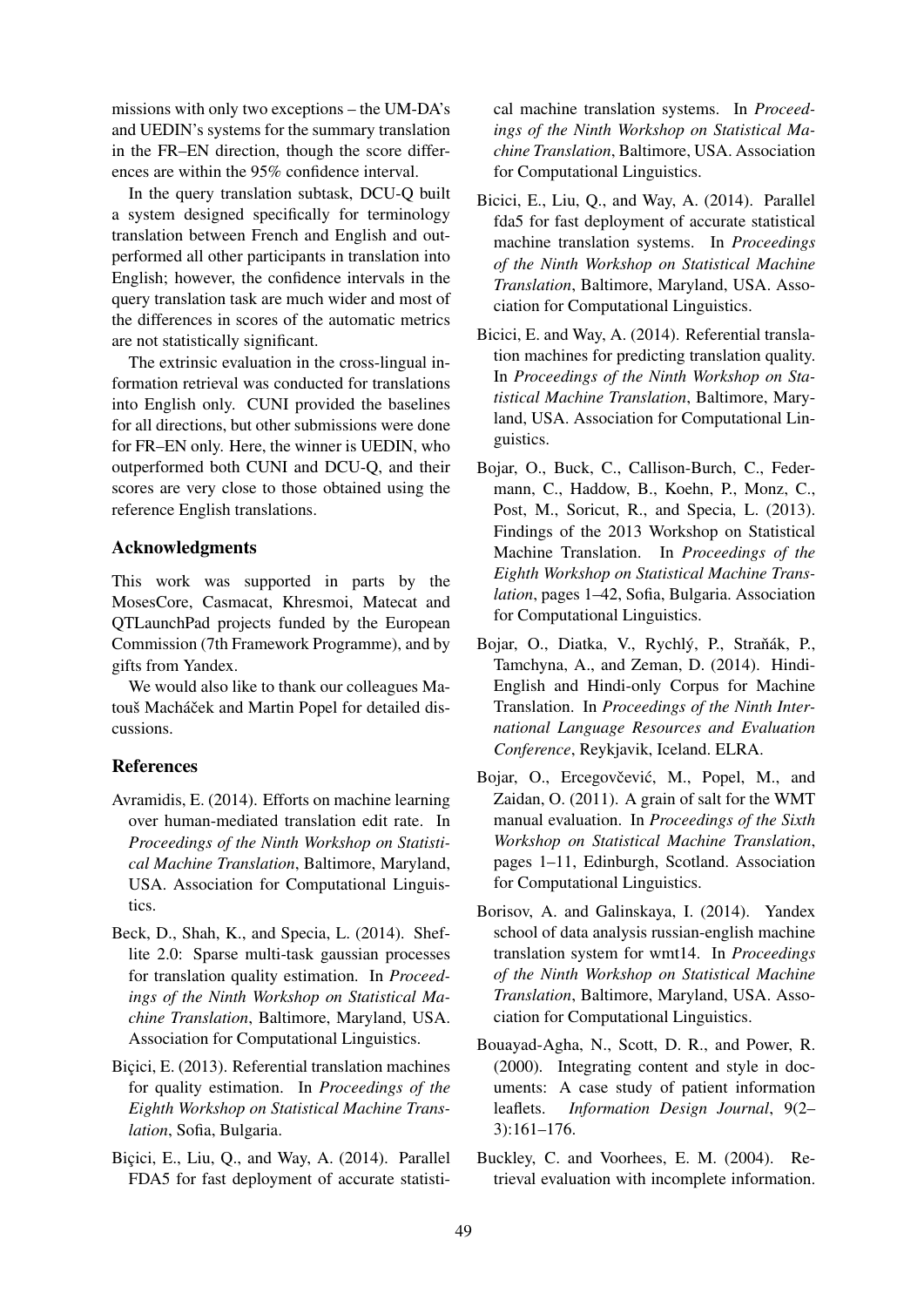In *Proceedings of the 27th Annual International ACM SIGIR Conference on Research and Development in Information Retrieval*, pages 25– 32, Sheffield, United Kingdom.

- Buitelaar, P., Sacaleanu, B., Špela Vintar, Steffen, D., Volk, M., Dejean, H., Gaussier, E., Widdows, D., Weiser, O., and Frederking, R. (2003). Multilingual concept hierarchies for medical information organization and retrieval. Public deliverable, MuchMore project.
- Callison-Burch, C., Fordyce, C., Koehn, P., Monz, C., and Schroeder, J. (2007). (Meta-) evaluation of machine translation. In *Proceedings of the Second Workshop on Statistical Machine Translation (WMT07)*, Prague, Czech Republic.
- Callison-Burch, C., Fordyce, C., Koehn, P., Monz, C., and Schroeder, J. (2008). Further metaevaluation of machine translation. In *Proceedings of the Third Workshop on Statistical Machine Translation (WMT08)*, Colmbus, Ohio.
- Callison-Burch, C., Koehn, P., Monz, C., Peterson, K., Przybocki, M., and Zaidan, O. F. (2010). Findings of the 2010 joint workshop on statistical machine translation and metrics for machine translation. In *Proceedings of the Fourth Workshop on Statistical Machine Translation (WMT10)*, Uppsala, Sweden.
- Callison-Burch, C., Koehn, P., Monz, C., Post, M., Soricut, R., and Specia, L. (2012). Findings of the 2012 workshop on statistical machine translation. In *Proceedings of the Seventh Workshop on Statistical Machine Translation*, pages 10– 51, Montréal, Canada. Association for Computational Linguistics.
- Callison-Burch, C., Koehn, P., Monz, C., and Schroeder, J. (2009). Findings of the 2009 workshop on statistical machine translation. In *Proceedings of the Fourth Workshop on Statistical Machine Translation (WMT09)*, Athens, Greece.
- Callison-Burch, C., Koehn, P., Monz, C., and Zaidan, O. (2011). Findings of the 2011 workshop on statistical machine translation. In *Proceedings of the Sixth Workshop on Statistical Machine Translation*, pages 22–64, Edinburgh, Scotland.
- Camargo de Souza, J. G., Gonzalez-Rubio, J., ´ Buck, C., Turchi, M., and Negri, M. (2014). Fbk-upv-uedin participation in the wmt14 quality estimation shared-task. In *Proceedings of the*

*Ninth Workshop on Statistical Machine Translation*, Baltimore, Maryland, USA. Association for Computational Linguistics.

- Cap, F., Weller, M., Ramm, A., and Fraser, A. (2014). Cims – the cis and ims joint submission to wmt 2014 translating from english into german. In *Proceedings of the Ninth Workshop on Statistical Machine Translation*, Baltimore, Maryland, USA. Association for Computational Linguistics.
- Cohen, J. (1960). A coefficient of agreement for nominal scales. *Educational and Psychological Measurment*, 20(1):37–46.
- Cohn, T. and Specia, L. (2013). Modelling annotator bias with multi-task gaussian processes: An application to machine translation quality estimation. In *Proceedings of the 51st Annual Meeting of the Association for Computational Linguistics*, ACL-2013, pages 32–42, Sofia, Bulgaria.
- Collins, M. (2002). Discriminative training methods for hidden markov models: theory and experiments with perceptron algorithms. In *Proceedings of the ACL-02 conference on Empirical methods in natural language processing - Volume 10*, EMNLP '02, pages 1–8, Stroudsburg, PA, USA. Association for Computational Linguistics.
- Costa-jussa, M. R., Gupta, P., Rosso, P., and ` Banchs, R. E. (2014). English-to-hindi system description for wmt 2014: Deep sourcecontext features for moses. In *Proceedings of the Ninth Workshop on Statistical Machine Translation*, Baltimore, Maryland, USA. Association for Computational Linguistics.
- Do, Q. K., Herrmann, T., Niehues, J., Allauzen, A., Yvon, F., and Waibel, A. (2014). The kit-limsi translation system for wmt 2014. In *Proceedings of the Ninth Workshop on Statistical Machine Translation*, Baltimore, Maryland, USA. Association for Computational Linguistics.
- Dungarwal, P., Chatterjee, R., Mishra, A., Kunchukuttan, A., Shah, R., and Bhattacharyya, P. (2014). The iit bombay hindi-english translation system at wmt 2014. In *Proceedings of the Ninth Workshop on Statistical Machine Translation*, Baltimore, Maryland, USA. Association for Computational Linguistics.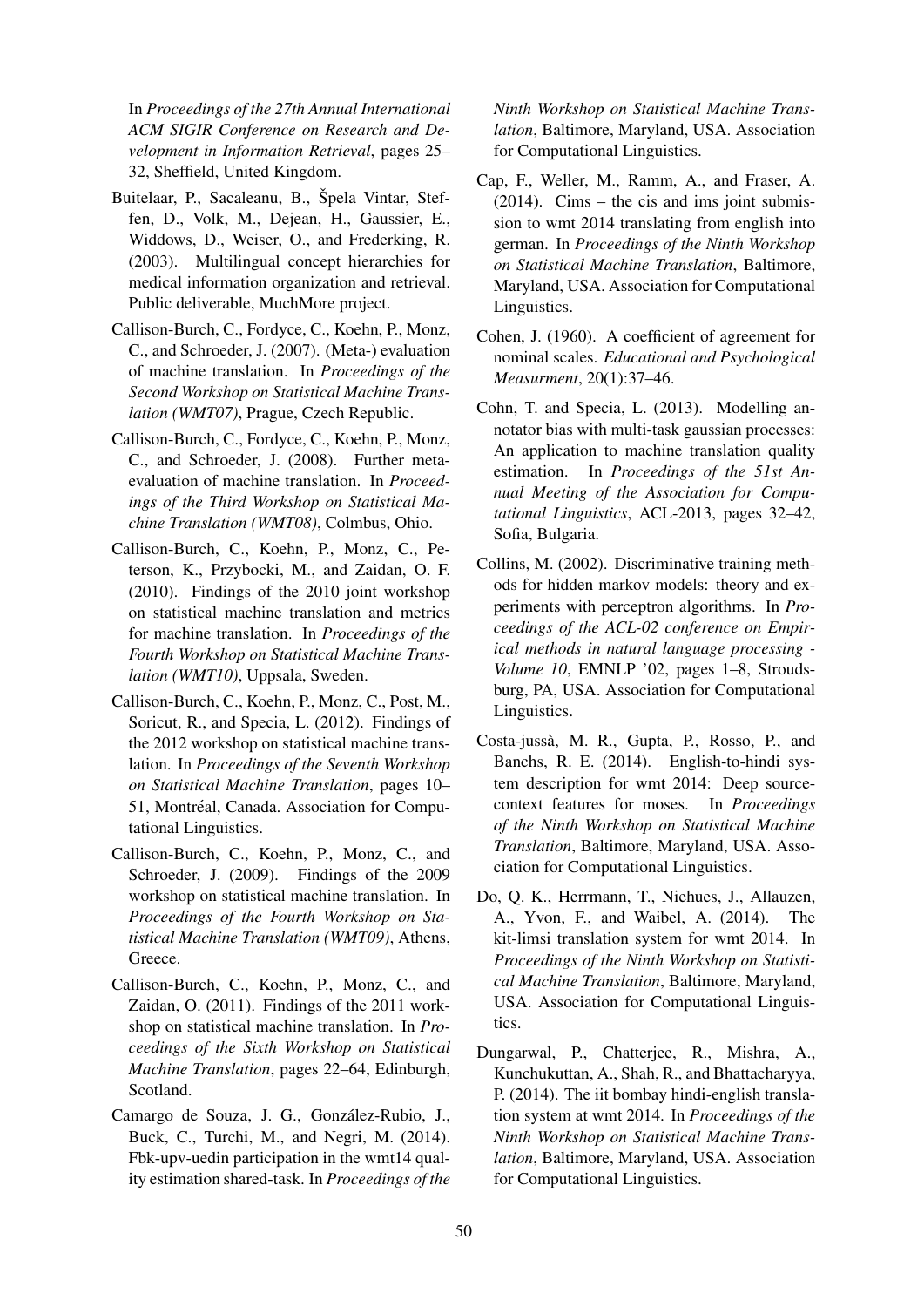- Durrani, N., Haddow, B., Koehn, P., and Heafield, K. (2014a). Edinburgh's phrase-based machine translation systems for wmt-14. In *Proceedings of the ACL 2014 Ninth Workshop of Statistical Machine Translation*, Baltimore, USA.
- Durrani, N., Haddow, B., Koehn, P., and Heafield, K. (2014b). Edinburghs phrase-based machine translation systems for wmt-14. In *Proceedings of the Ninth Workshop on Statistical Machine Translation*, Baltimore, Maryland, USA. Association for Computational Linguistics.
- Dušek, O., Hajič, J., Hlaváčová, J., Novák, M., Pecina, P., Rosa, R., Tamchyna, A., Urešová, Z., and Zeman, D. (2014). Machine translation of medical texts in the khresmoi project. In *Proceedings of the ACL 2014 Ninth Workshop of Statistical Machine Translation*, Baltimore, USA.
- Federmann, C. (2012). Appraise: An Open-Source Toolkit for Manual Evaluation of Machine Translation Output. *The Prague Bulletin of Mathematical Linguistics (PBML)*, 98:25– 35.
- Foster, J. (2007). Treebanks gone bad: Parser evaluation and retraining using a treebank of ungrammatical sentences. *International Journal on Document Analysis and Recognition*, 10(3- 4):129–145.
- Freitag, M., Peitz, S., Wuebker, J., Ney, H., Huck, M., Sennrich, R., Durrani, N., Nadejde, M., Williams, P., Koehn, P., Herrmann, T., Cho, E., and Waibel, A. (2014). Eu-bridge mt: Combined machine translation. In *Proceedings of the Ninth Workshop on Statistical Machine Translation*, Baltimore, Maryland, USA. Association for Computational Linguistics.
- Gamon, M., Aue, A., and Smets, M. (2005). Sentence-level MT evaluation without reference translations: beyond language modeling. In *Proceedings of the Annual Conference of the European Association for Machine Translation*, Budapest.
- Geurts, P., Ernst, D., and Wehenkel, L. (2006). Extremely randomized trees. *Machine Learning*, 63(1):3–42.
- Green, S., Cer, D., and Manning, C. (2014). Phrasal: A toolkit for new directions in statistical machine translation. In *Proceedings of the Ninth Workshop on Statistical Machine Trans-*

*lation*, Baltimore, Maryland, USA. Association for Computational Linguistics.

- Hardmeier, C., Stymne, S., Tiedemann, J., Smith, A., and Nivre, J. (2014). Anaphora models and reordering for phrase-based smt. In *Proceedings of the Ninth Workshop on Statistical Machine Translation*, Baltimore, Maryland, USA. Association for Computational Linguistics.
- Herbrich, R., Minka, T., and Graepel, T. (2006). TrueSkillTM: A Bayesian Skill Rating System. In *Proceedings of the Twentieth Annual Conference on Neural Information Processing Systems*, pages 569–576, Vancouver, British Columbia, Canada. MIT Press.
- Herrmann, T., Mediani, M., Cho, E., Ha, T.-L., Niehues, J., Slawik, I., Zhang, Y., and Waibel, A. (2014). The karlsruhe institute of technology translation systems for the wmt 2014. In *Proceedings of the Ninth Workshop on Statistical Machine Translation*, Baltimore, Maryland, USA. Association for Computational Linguistics.
- Hokamp, C., Calixto, I., Wagner, J., and Zhang, J. (2014). Target-centric features for translation quality estimation. In *Proceedings of the Ninth Workshop on Statistical Machine Translation*, Baltimore, Maryland, USA. Association for Computational Linguistics.
- Hopkins, M. and May, J. (2013). Models of translation competitions. In *Proceedings of the 51st Annual Meeting of the Association for Computational Linguistics (Volume 1: Long Papers)*, pages 1416–1424, Sofia, Bulgaria.
- Järvelin, K. and Kekäläinen, J. (2002). Cumulated gain-based evaluation of ir techniques. *ACM Transactions on Information Systems*, 20(4):422–446.
- Kim, J.-D., Ohta, T., Tateisi, Y., and Tsujii, J. (2003). GENIA corpus – a semantically annotated corpus for bio-textmining. *Bioinformatics*, 19(suppl 1):i180–i182.
- Knox, C., Law, V., Jewison, T., Liu, P., Ly, S., Frolkis, A., Pon, A., Banco, K., Mak, C., Neveu, V., Djoumbou, Y., Eisner, R., Guo, A. C., and Wishart, D. S. (2011). DrugBank 3.0: a comprehensive resource for Omics research on drugs. *Nucleic acids research*, 39(suppl 1):D1035–D1041.
- Koehn, P. (2012a). Simulating human judgment in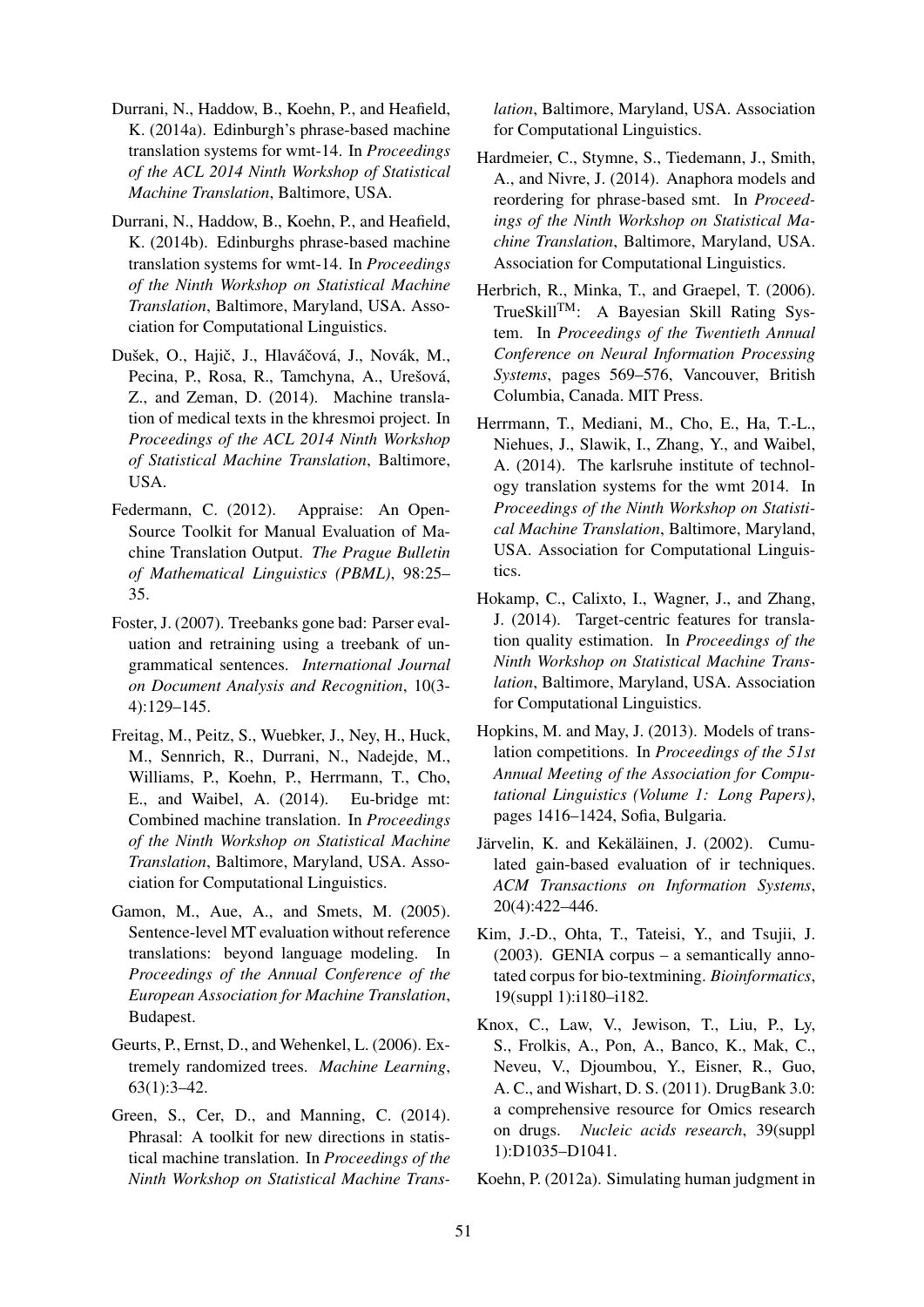machine translation evaluation campaigns. In *International Workshop on Spoken Language Translation (IWSLT)*.

- Koehn, P. (2012b). Simulating Human Judgment in Machine Translation Evaluation Campaigns. In *Proceedings of the Ninth International Workshop on Spoken Language Translation*, pages 179–184, Hong Kong, China.
- Koehn, P. and Monz, C. (2006). Manual and automatic evaluation of machine translation between European languages. In *Proceedings of NAACL 2006 Workshop on Statistical Machine Translation*, New York, New York.
- Koppel, M. and Ordan, N. (2011). Translationese and its dialects. In *Proceedings of the 49th Annual Meeting of the Association for Computational Linguistics: Human Language Techologies*, pages 1318–1326, Portland, Oregon.
- Landis, J. R. and Koch, G. G. (1977). The measurement of observer agreement for categorical data. *Biometrics*, 33:159–174.
- Leusch, G., Ueffing, N., and Ney, H. (2006). Cder: Efficient mt evaluation using block movements. In *Proceedings of the 11th Conference of the European Chapter of the Association for Computational Linguistics*, pages 241–248, Trento, Italy.
- Li, J., Kim, S.-J., Na, H., and Lee, J.-H. (2014a). Postech's system description for medical text translation task. In *Proceedings of the ACL 2014 Ninth Workshop of Statistical Machine Translation*, Baltimore, USA.
- Li, L., Wu, X., Vaillo, S. C., Xie, J., Way, A., and Liu, Q. (2014b). The dcu-ictcas mt system at wmt 2014 on german-english translation task. In *Proceedings of the Ninth Workshop on Statistical Machine Translation*, Baltimore, Maryland, USA. Association for Computational Linguistics.
- Lopez, A. (2012). Putting Human Assessments of Machine Translation Systems in Order. In *Proceedings of the Seventh Workshop on Statistical Machine Translation*, pages 1-9, Montréal, Canada. Association for Computational Linguistics.
- Lu, Y., Wang, L., Wong, D. F., Chao, L. S., Wang, Y., and Oliveira, F. (2014). Domain adaptation for medical text translation using web resources. In *Proceedings of the ACL 2014 Ninth*

*Workshop of Statistical Machine Translation*, Baltimore, USA.

- Luong, N. Q., Besacier, L., and Lecouteux, B. (2014). Lig system for word level qe task at wmt14. In *Proceedings of the Ninth Workshop on Statistical Machine Translation*, Baltimore, Maryland, USA. Association for Computational Linguistics.
- Luong, N. Q., Lecouteux, B., and Besacier, L. (2013). LIG system for WMT13 QE task: Investigating the usefulness of features in word confidence estimation for MT. In *Proceedings of the Eighth Workshop on Statistical Machine Translation*, pages 384–389, Sofia, Bulgaria. Association for Computational Linguistics.
- Macháček, M. and Bojar, O. (2014). Results of the wmt14 metrics shared task. In *Proceedings of the Ninth Workshop on Statistical Machine Translation*, Baltimore, Maryland, USA. Association for Computational Linguistics.
- Matthews, A., Ammar, W., Bhatia, A., Feely, W., Hanneman, G., Schlinger, E., Swayamdipta, S., Tsvetkov, Y., Lavie, A., and Dyer, C. (2014). The cmu machine translation systems at wmt 2014. In *Proceedings of the Ninth Workshop on Statistical Machine Translation*, Baltimore, Maryland, USA. Association for Computational Linguistics.
- Neidert, J., Schuster, S., Green, S., Heafield, K., and Manning, C. (2014). Stanford universitys submissions to the wmt 2014 translation task. In *Proceedings of the Ninth Workshop on Statistical Machine Translation*, Baltimore, Maryland, USA. Association for Computational Linguistics.
- Okita, T., Vahid, A. H., Way, A., and Liu, Q. (2014). Dcu terminology translation system for medical query subtask at wmt14. In *Proceedings of the ACL 2014 Ninth Workshop of Statistical Machine Translation*, Baltimore, USA.
- Papineni, K., Roukos, S., Ward, T., and Zhu, W.-J. (2002). BLEU: a method for automatic evaluation of machine translation. In *Proceedings of the 40th Annual Meeting of the Association for Computational Linguistics*, pages 311–318, Philadelphia, PA, USA. Association for Computational Linguistics.
- Pécheux, N., Gong, L., Do, Q. K., Marie, B., Ivanishcheva, Y., Allauzen, A., Lavergne, T.,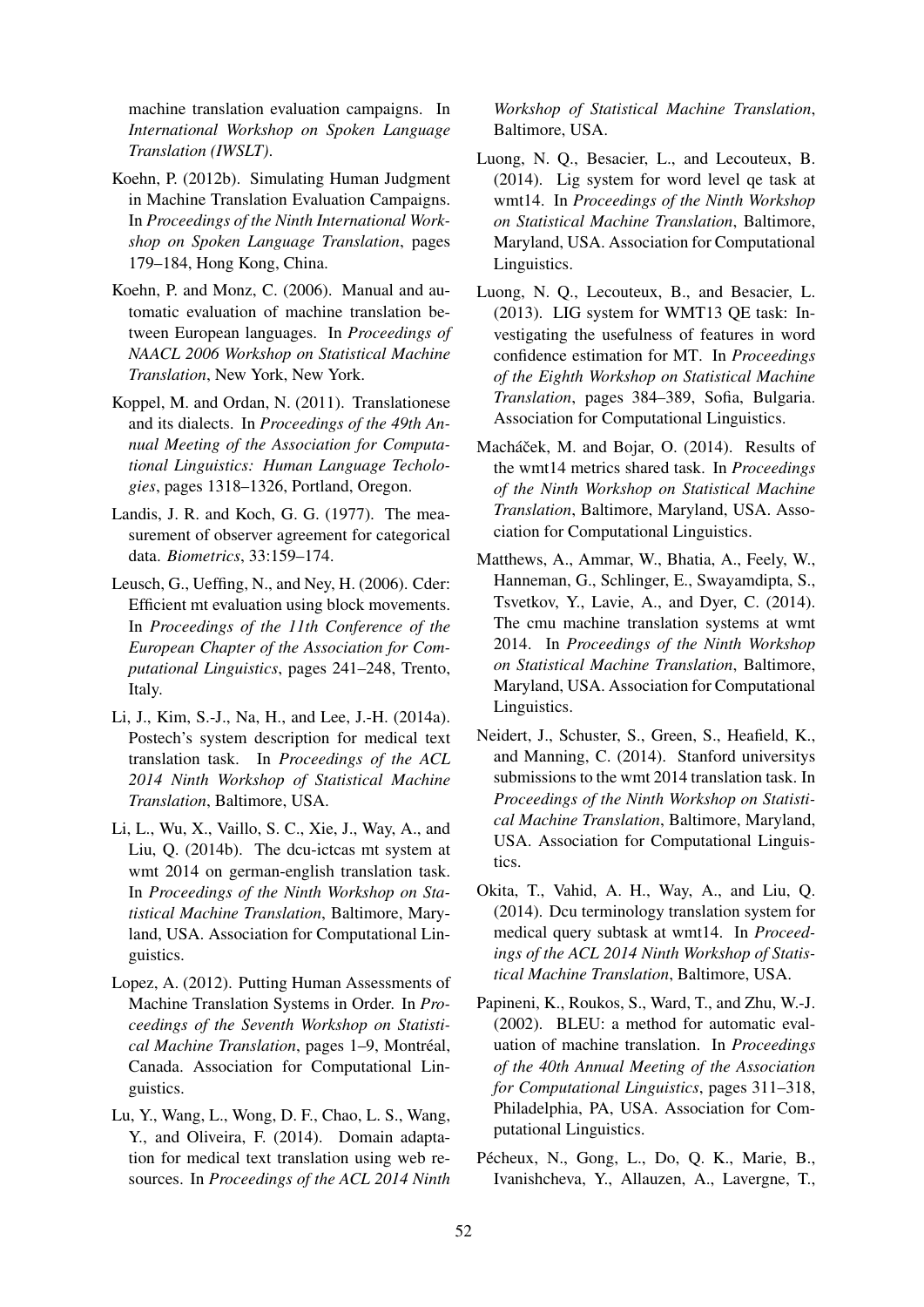Niehues, J., Max, A., and Yvon, Y. (2014). LIMSI @ WMT'14 Medical Translation Task. In *Proceedings of the Ninth Workshop on Statistical Machine Translation*, Baltimore, USA.

- Pecina, P., Dušek, O., Goeuriot, L., Hajič, J., Hlaváčová, J., Jones, G., Kelly, L., Leveling, J., Mareček, D., Novák, M., Popel, M., Rosa, R., Tamchyna, A., and Urešová, Z. (2014). Adaptation of machine translation for multilingual information retrieval in the medical domain. *Artificial Intelligence in Medicine*, (0):–.
- Peitz, S., Wuebker, J., Freitag, M., and Ney, H. (2014). The rwth aachen german-english machine translation system for wmt 2014. In *Proceedings of the Ninth Workshop on Statistical Machine Translation*, Baltimore, Maryland, USA. Association for Computational Linguistics.
- Pouliquen, B. and Mazenc, C. (2011). COPPA, CLIR and TAPTA: three tools to assist in overcoming the patent barrier at WIPO. In *Proceedings of the Thirteenth Machine Translation Summit*, pages 24–30, Xiamen, China. Asia-Pacific Association for Machine Translation.
- Powers, D. M. W. (2011). Evaluation: from precision, recall and f-measure to roc, informedness, markedness & correlation. *Journal of Machine Learning Technologies*.
- Quernheim, D. and Cap, F. (2014). Large-scale exact decoding: The ims-ttt submission to wmt14. In *Proceedings of the Ninth Workshop on Statistical Machine Translation*, Baltimore, Maryland, USA. Association for Computational Linguistics.
- Rosse, C. and Mejino Jr., J. L. V. (2008). The foundational model of anatomy ontology. In Burger, A., Davidson, D., and Baldock, R., editors, *Anatomy Ontologies for Bioinformatics*, volume 6 of *Computational Biology*, pages 59– 117. Springer London.
- Rubino, R., Toral, A., Sánchez-Cartagena, V. M., Ferrández-Tordera, J., Ortiz Rojas, S., Ramírez-Sánchez, G., Sánchez-Martínez, F., and Way, A. (2014). Abu-matran at wmt 2014 translation task: Two-step data selection and rbmtstyle synthetic rules. In *Proceedings of the Ninth Workshop on Statistical Machine Translation*, Baltimore, Maryland, USA. Association for Computational Linguistics.
- Sakaguchi, K., Post, M., and Van Durme, B. (2014). Efficient elicitation of annotations for human evaluation of machine translation. In *Proceedings of the Ninth Workshop on Statistical Machine Translation*, Baltimore, Maryland.
- Sánchez-Cartagena, V. M., Pérez-Ortiz, J. A., and Sánchez-Martínez, F. (2014). The ua-prompsit hybrid machine translation system for the 2014 workshop on statistical machine translation. In *Proceedings of the Ninth Workshop on Statistical Machine Translation*, Baltimore, Maryland, USA. Association for Computational Linguistics.
- Scarton, C. and Specia, L. (2014). Exploring consensus in machine translation for quality estimation. In *Proceedings of the Ninth Workshop on Statistical Machine Translation*, Baltimore, Maryland, USA. Association for Computational Linguistics.
- Schwartz, L., Anderson, T., Gwinnup, J., and Young, K. (2014). Machine translation and monolingual postediting: The afrl wmt-14 system. In *Proceedings of the Ninth Workshop on Statistical Machine Translation*, Baltimore, Maryland, USA. Association for Computational Linguistics.
- Seginer, Y. (2007). *Learning Syntactic Structure*. PhD thesis, University of Amsterdam.
- Shah, K., Cohn, T., and Specia, L. (2013). An investigation on the effectiveness of features for translation quality estimation. In *Proceedings of the Machine Translation Summit XIV*, pages 167–174, Nice, France.
- Shah, K. and Specia, L. (2014). Quality estimation for translation selection. In *Proceedings of the 17th Annual Conference of the European Association for Machine Translation*, Dubrovnik, Croatia.
- Snover, M., Dorr, B., Schwartz, R., Micciulla, L., and Makhoul, J. (2006). A study of translation edit rate with targeted human annotation. In *Proceedings of the 7th Biennial Conference of the Association for Machine Translation in the Americas (AMTA-2006)*, Cambridge, Massachusetts.
- Souza, J. G. C. d., Espl-Gomis, M., Turchi, M., and Negri, M. (2013). Exploiting qualitative information from automatic word alignment for cross-lingual nlp tasks. In *The 51st Annual*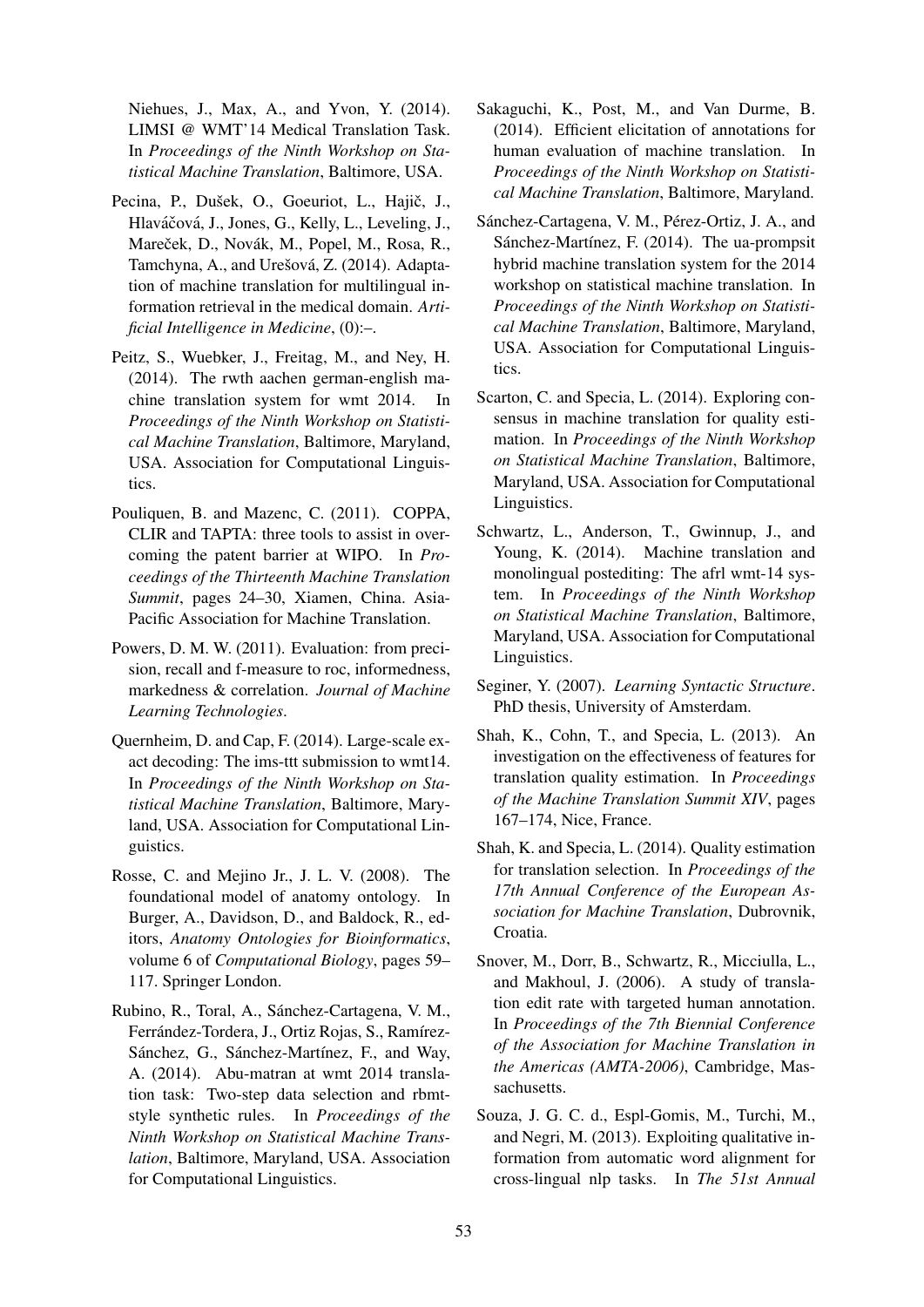*Meeting of the Association for Computational Linguistics - Short Papers (ACL Short Papers 2013)*.

- Specia, L., Shah, K., de Souza, J. G. C., and Cohn, T. (2013). QuEst - A Translation Quality Estimation Framework. In *Proceedings of the 51th Conference of the Association for Computational Linguistics (ACL), Demo Session*, Sofia, Bulgaria.
- Tamchyna, A., Popel, M., Rosa, R., and Bojar, O. (2014). Cuni in wmt14: Chimera still awaits bellerophon. In *Proceedings of the Ninth Workshop on Statistical Machine Translation*, Baltimore, Maryland, USA. Association for Computational Linguistics.
- Tan, L. and Pal, S. (2014). Manawi: Using multi-word expressions and named entities to improve machine translation. In *Proceedings of the Ninth Workshop on Statistical Machine Translation*, Baltimore, Maryland, USA. Association for Computational Linguistics.
- Thompson, P., Iqbal, S., McNaught, J., and Ananiadou, S. (2009). Construction of an annotated corpus to support biomedical information extraction. *BMC bioinformatics*, 10(1):349.
- Tiedemann, J.  $(2009)$ . News from OPUS a collection of multilingual parallel corpora with tools and interfaces. In *Recent Advances in Natural Language Processing*, volume 5, pages 237–248, Borovets, Bulgaria. John Benjamins.
- Tillmann, C., Vogel, S., Ney, H., Zubiaga, A., and Sawaf, H. (1997). Accelerated DP based search for statistical translation. In Kokkinakis, G., Fakotakis, N., and Dermatas, E., editors, *Proceedings of the Fifth European Conference on Speech Communication and Technology*, pages 2667–2670, Rhodes, Greece. International Speech Communication Association.
- U.S. National Library of Medicine (2009). UMLS reference manual. Metathesaurus. Bethesda, MD, USA.
- Voorhees, E. M. and Harman, D. K., editors (2005). *TREC: Experiment and evaluation in information retrieval*, volume 63 of *Digital libraries and electronic publishing series*. MIT press Cambridge, Cambridge, MA, USA.
- Wang, L., Lu, Y., Wong, D. F., Chao, L. S., Wang, Y., and Oliveira., F. (2014). Combining domain

adaptation approaches for medical text translation. In *Proceedings of the ACL 2014 Ninth Workshop of Statistical Machine Translation*, Baltimore, USA.

- Wäschle, K. and Riezler, S. (2012). Analyzing parallelism and domain similarities in the MAREC patent corpus. In Salampasis, M. and Larsen, B., editors, *Multidisciplinary Information Retrieval*, volume 7356 of *Lecture Notes in Computer Science*, pages 12–27. Springer Berlin Heidelberg.
- Williams, P., Sennrich, R., Nadejde, M., Huck, M., Hasler, E., and Koehn, P. (2014). Edinburghs syntax-based systems at wmt 2014. In *Proceedings of the Ninth Workshop on Statistical Machine Translation*, Baltimore, Maryland, USA. Association for Computational Linguistics.
- Wisniewski, G., Pécheux, N., Allauzen, A., and Yvon, F. (2014). Limsi submission for wmt'14 qe task. In *Proceedings of the Ninth Workshop on Statistical Machine Translation*, Baltimore, Maryland, USA. Association for Computational Linguistics.
- wu, x., Haque, R., Okita, T., Arora, P., Way, A., and Liu, Q. (2014). Dcu-lingo24 participation in wmt 2014 hindi-english translation task. In *Proceedings of the Ninth Workshop on Statistical Machine Translation*, Baltimore, Maryland, USA. Association for Computational Linguistics.
- Zdeňka Urešová, Ondřej Dušek, J. H. and Pecina, P. (2014). Multilingual test sets for machine translation of search queries for cross-lingual information retrieval in the medical domain. In *To appear in Proceedings of the Ninth International Conference on Language Resources and Evaluation*, Reykjavik, Iceland.
- Zhang, J., Wu, X., Calixto, I., Vahid, A. H., Zhang, X., Way, A., and Liu, Q. (2014). Experiments in medical translation shared task at wmt 2014. In *Proceedings of the ACL 2014 Ninth Workshop of Statistical Machine Translation*, Baltimore, USA.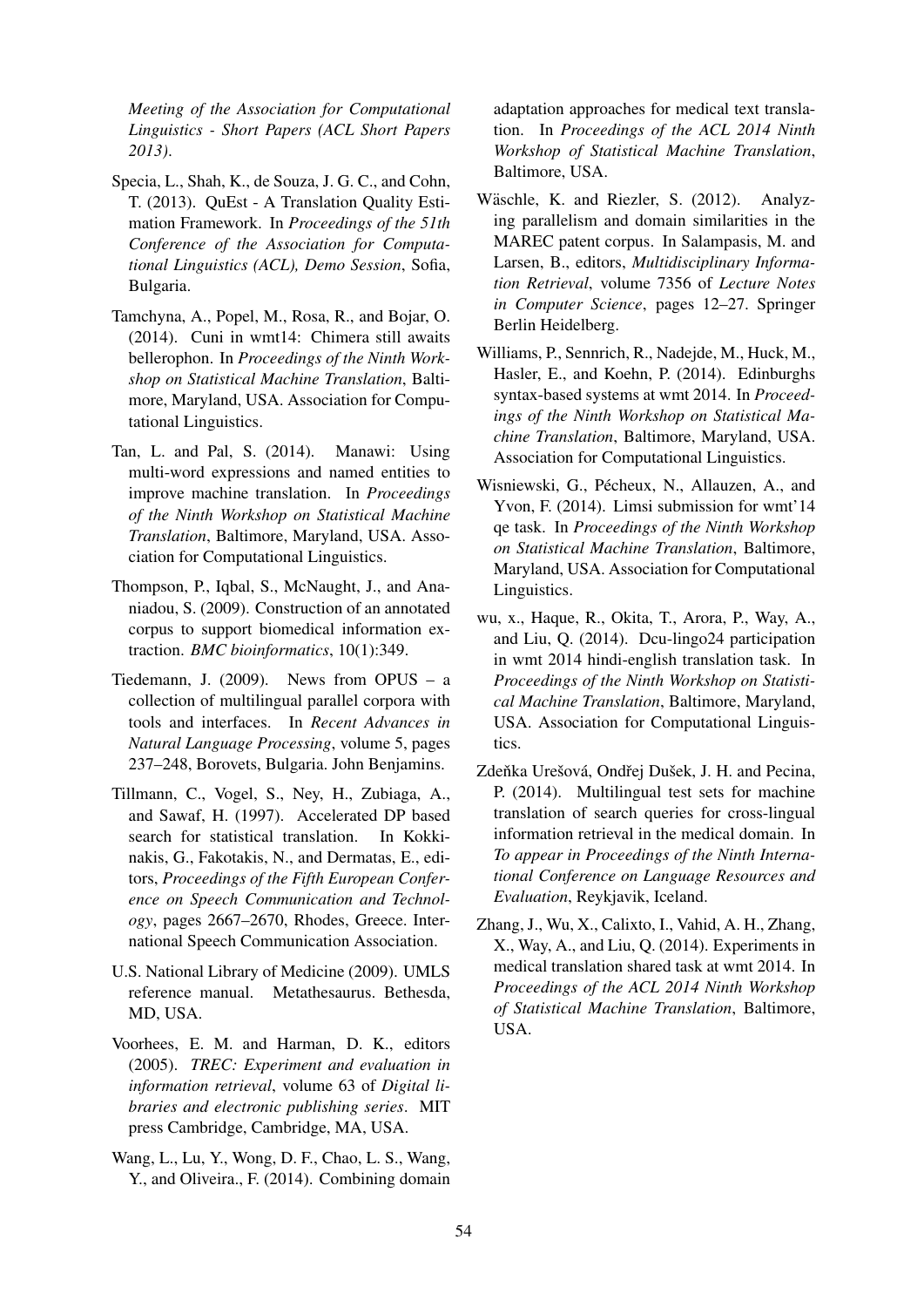## A Pairwise System Comparisons by Human Judges

Tables 28–37 show pairwise comparisons between systems for each language pair. The numbers in each of the tables' cells indicate the percentage of times that the system in that column was judged to be better than the system in that row, ignoring ties. Bolding indicates the winner of the two systems.

Because there were so many systems and data conditions the significance of each pairwise comparison needs to be quantified. We applied the Sign Test to measure which comparisons indicate genuine differences (rather than differences that are attributable to chance). In the following tables  $\star$  indicates statistical significance at  $p \le 0.10$ ,  $\dagger$  indicates statistical significance at  $p \le 0.05$ , and  $\dagger$  indicates statistical significance at  $p \leq 0.01$ , according to the Sign Test.

Each table contains final rows showing how likely a system would win when paired against a randomly selected system (the expected win ratio score) and the rank range according the official method used in Table 8. Gray lines separate clusters based on non-overlapping rank ranges.



Table 28: Head to head comparison, ignoring ties, for Czech-English systems

|                                                                                                                                                                                           | CU-DEPFIX                | UEDIN-UNCNSTR                   | CU-BOJAR       | CU-FUNKY                | ONLINE-B | <b>JEDIN-PHRASE</b>                       | A-BNLINE-A     | CU-TECTO                                                                                                                              | COMMERCIAL                                  | COMMERCIAL2       |
|-------------------------------------------------------------------------------------------------------------------------------------------------------------------------------------------|--------------------------|---------------------------------|----------------|-------------------------|----------|-------------------------------------------|----------------|---------------------------------------------------------------------------------------------------------------------------------------|---------------------------------------------|-------------------|
| <b>CU-DEPFIX</b>                                                                                                                                                                          | $\overline{\phantom{a}}$ | .50                             | .421           | .48                     | .441     |                                           | $.431$ $.411$  |                                                                                                                                       | $.351$ $.301$                               | .241              |
| <b>UEDIN-UNCNSTR</b>                                                                                                                                                                      | .50                      | $\hspace{0.1mm}-\hspace{0.1mm}$ | .51            | .48                     |          | .421 .371                                 | .421           |                                                                                                                                       | .391 .311                                   | .26 <sub>1</sub>  |
| CU-BOJAR .58 <sup><math>\dagger</math></sup> .49                                                                                                                                          |                          |                                 | $\sim$ $ \sim$ | .49                     |          | $.45\ddagger$ $.44\ddagger$ $.40\ddagger$ |                |                                                                                                                                       | $.361$ $.321$                               | .241              |
| CU-FUNKY $.52$ .52 .51 –                                                                                                                                                                  |                          |                                 |                |                         | .48      | .47 <sub>†</sub>                          | .441           |                                                                                                                                       | .341331                                     | $\overline{261}$  |
| ONLINE-B $.56\frac{1}{4}$ .58 $\frac{1}{4}$ .55 $\frac{1}{4}$ .52 $-$ .48                                                                                                                 |                          |                                 |                |                         |          |                                           | $.47+$         |                                                                                                                                       | .411 .311 .261                              |                   |
| UEDIN-PHRASE 57 <sup><math>\pm</math></sup> .63 <sup><math>\pm</math></sup> .56 <sup><math>\pm</math></sup> .53 <sup><math>\dagger</math></sup> .52 - .48                                 |                          |                                 |                |                         |          |                                           |                |                                                                                                                                       | $.44\ddagger$ .32 $\ddagger$ .27 $\ddagger$ |                   |
| ONLINE-A $.59\frac{+}{4}$ .58 $\frac{+}{4}$ .60 $\frac{+}{4}$ .56 $\frac{+}{4}$ .53 $\frac{+}{4}$ .52 $\frac{-}{4}$ .45 $\frac{+}{4}$ .37 $\frac{+}{4}$                                   |                          |                                 |                |                         |          |                                           |                |                                                                                                                                       |                                             | $\overline{.301}$ |
| CU-TECTO $.65$ : $.61$ : $.64$ : $.66$ : $.59$ : $.56$ : $.55$ : $-$                                                                                                                      |                          |                                 |                |                         |          |                                           |                |                                                                                                                                       | $.42\ddagger .30\ddagger$                   |                   |
| COMMERCIAL1                                                                                                                                                                               |                          |                                 |                |                         |          |                                           |                | $\mid .70 \downarrow .69 \downarrow .68 \downarrow .67 \downarrow .69 \downarrow .68 \downarrow .63 \downarrow .58 \downarrow \mid -$ |                                             | .40 <sub>1</sub>  |
| COMMERCIAL2 <sup>1</sup> .76 <sup>t</sup> . 74 <sup>t</sup> . 74 <sup>t</sup> . 74 <sup>t</sup> . 74 <sup>t</sup> . 74 <sup>t</sup> . 76 <sup>t</sup> . 0 <sup>t</sup> . 0 <sup>t</sup> . |                          |                                 |                |                         |          |                                           |                |                                                                                                                                       |                                             | $\equiv$          |
| score                                                                                                                                                                                     | .60                      | .59                             | .58            | .57                     |          | .54 .52                                   | .50            | .44                                                                                                                                   | .36                                         | .28               |
| rank                                                                                                                                                                                      |                          |                                 |                | $1-3$ $1-3$ $1-4$ $3-4$ |          | $5-6$ 5-6                                 | $\overline{7}$ | 8                                                                                                                                     | 9                                           | 10                |

Table 29: Head to head comparison, ignoring ties, for English-Czech systems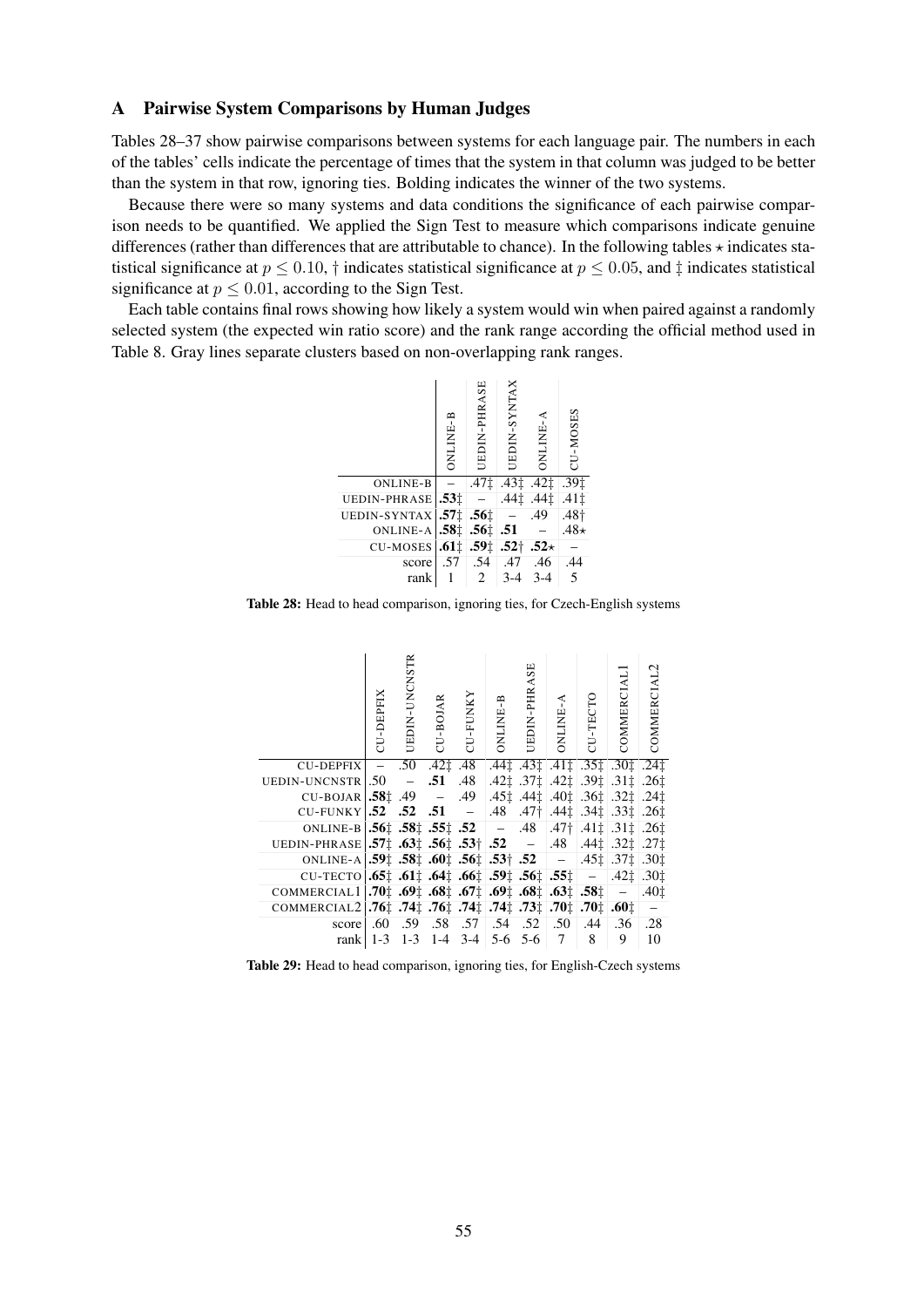|                                                                                                                                                                                 | <b>A-BNLINE</b> | UEDIN-SYNTAX | <b>A-BALIND</b> | LIMSI-KIT | EU-BRIDGE | SE<br>UEDIN-PHRA                                                                                        | KIT | RWTH | S<br>DCU-ICTCA | CMU                                                                    | RBMT <sup>4</sup>                                                                                                                                         | RBMT]                       | ONLINE-C                    |
|---------------------------------------------------------------------------------------------------------------------------------------------------------------------------------|-----------------|--------------|-----------------|-----------|-----------|---------------------------------------------------------------------------------------------------------|-----|------|----------------|------------------------------------------------------------------------|-----------------------------------------------------------------------------------------------------------------------------------------------------------|-----------------------------|-----------------------------|
| $ONLINE-B$ $-$                                                                                                                                                                  |                 | .46          |                 |           |           |                                                                                                         |     |      |                |                                                                        | $.40\ddagger$ $.41\ddagger$ $.35\ddagger$ $.42\ddagger$ $.38\ddagger$ $.35\ddagger$ $.40\ddagger$ $.31\ddagger$ $.33\ddagger$ $.32\ddagger$ $.22\ddagger$ |                             |                             |
| UEDIN-SYNTAX $.54$ -                                                                                                                                                            |                 |              | .51             |           |           | .47.47.45                                                                                               |     |      |                | $.45 \star 0.391$ $.361$ $.381$ $.351$                                 |                                                                                                                                                           | $.341$ $.271$               |                             |
| ONLINE-A $.601$ .49 - .42 <sup>†</sup> .44 <sup>†</sup> .51                                                                                                                     |                 |              |                 |           |           |                                                                                                         |     |      |                | $.41\ddagger$ .38 $\ddagger$ .44 $\star$ .42 $\ddagger$ .38 $\ddagger$ |                                                                                                                                                           | .31‡                        | .201                        |
| LIMSI-KIT $ .59 \cdot 53$ $.58 \cdot 56 = 0.55$ $.53$ $ .31 \cdot 45 \times  .39 \cdot 10 \cdot 37 \cdot 57$                                                                    |                 |              |                 |           |           |                                                                                                         |     |      |                |                                                                        |                                                                                                                                                           | $.351$ $.291$               |                             |
|                                                                                                                                                                                 |                 |              |                 |           |           |                                                                                                         |     |      |                |                                                                        |                                                                                                                                                           | $.37 \pm .30 \pm .30$       |                             |
| UEDIN-PHRASE 55.5 49 47.55 - 48.39: 34: 45* 40: 40: 40: 40: 41.34.                                                                                                              |                 |              |                 |           |           |                                                                                                         |     |      |                |                                                                        |                                                                                                                                                           |                             |                             |
|                                                                                                                                                                                 |                 |              |                 |           |           | KIT $.62 \div 0.55 \times 0.59 \div 0.69 \div 0.56 \times 0.52 = .45 \times 0.41 \div 0.45 \times 0.47$ |     |      |                |                                                                        |                                                                                                                                                           | $.401$ $.311$               |                             |
| RWTH $.65\frac{1}{4}$ $.61\frac{1}{4}$ $.62\frac{1}{4}$ $.55\star$ $.52$ $.61\frac{1}{4}$ $.55\star$ $ .54$ $.44\frac{1}{4}$ $.44\frac{1}{4}$ $.38\frac{1}{4}$ $.37\frac{1}{4}$ |                 |              |                 |           |           |                                                                                                         |     |      |                |                                                                        |                                                                                                                                                           |                             |                             |
| DCU-ICTCAS $.601$ $.641$ $.56 \times 0.611$ $.601$ $.661$ $.591$ $.46$ $ .51$ $.49$                                                                                             |                 |              |                 |           |           |                                                                                                         |     |      |                |                                                                        |                                                                                                                                                           | $.46 \star 0.401$           |                             |
| CMU $.691$ $.621$ $.581$ $.591$ $.631$ $.55 \times 0.56$ $.49$ $- 0.53$                                                                                                         |                 |              |                 |           |           |                                                                                                         |     |      |                |                                                                        |                                                                                                                                                           | $.42\ddagger$ $.43\ddagger$ |                             |
| RBMT4 $.67\frac{+}{4}$ $.65\frac{+}{4}$ $.62\frac{+}{4}$ $.63\frac{+}{4}$ $.61\frac{+}{4}$ $.63\frac{+}{4}$ $.53$ $.56\frac{+}{4}$ $.51$ $.47$ -                                |                 |              |                 |           |           |                                                                                                         |     |      |                |                                                                        |                                                                                                                                                           | .51                         | $-.371$                     |
| RBMT1 $.68\pm .66\pm .69\pm .65\pm .63\pm .60\pm .60\pm .62\pm .54\star .58\pm .49$                                                                                             |                 |              |                 |           |           |                                                                                                         |     |      |                |                                                                        |                                                                                                                                                           | $\sim$                      | $-.38+$                     |
| 021. [63] $163t$ , $173t$ , $180t$ , $171t$ , $10t$ , $166t$ , $169t$ , $160t$ , $167t$ , $163t$                                                                                |                 |              |                 |           |           |                                                                                                         |     |      |                |                                                                        |                                                                                                                                                           |                             | $\mathcal{L} = \mathcal{L}$ |
| score                                                                                                                                                                           | .63             | .58          | .58 .55         |           | .55       | .54 .49                                                                                                 |     | .47  | .45            | .44                                                                    | .44                                                                                                                                                       | .40 <sub>1</sub>            | .32                         |
| rank                                                                                                                                                                            | $\mathbf{1}$    | $2 - 3$      |                 |           |           | $2-3$ 4-6 4-6 4-6 7-8 7-8 9-11 9-11 9-11                                                                |     |      |                |                                                                        |                                                                                                                                                           | 12                          | 13                          |

Table 30: Head to head comparison, ignoring ties, for German-English systems

|                                                                                                         | <b>JEDIN-SYNTAX</b> | <b>S-BNLINE</b> | A-BALINE-A                  | PROMT-HYBRID | PROMT-RULE        | <b>UEDIN-STANFORD</b> | EU-BRIDGE     | RBMT4                                                                                                                                                                                                                                                                                                                                                                                                                    | <b>UEDIN-PHRASE</b> | RBMT.                         | KП               | UNC<br>ANFORD<br>ST. | <b>CIMS</b>      | STANFORD         | E                        | <b>DNLINE-C</b>                                                                      | Ę<br>IMS.  | UU-DOCENT        |
|---------------------------------------------------------------------------------------------------------|---------------------|-----------------|-----------------------------|--------------|-------------------|-----------------------|---------------|--------------------------------------------------------------------------------------------------------------------------------------------------------------------------------------------------------------------------------------------------------------------------------------------------------------------------------------------------------------------------------------------------------------------------|---------------------|-------------------------------|------------------|----------------------|------------------|------------------|--------------------------|--------------------------------------------------------------------------------------|------------|------------------|
| UEDIN-SYNTAX                                                                                            |                     |                 |                             |              |                   |                       |               | $-$ .55* .46* .45* .46* .44† .411 .45† .431 .411                                                                                                                                                                                                                                                                                                                                                                         |                     |                               | $.38+$           | $.38+$               | .36 <sup>†</sup> | .33 <sup>†</sup> | .38‡                     | .30‡                                                                                 | .30‡       | $.25+$           |
| ONLINE-B $.45\star -$                                                                                   |                     |                 | .50 <sub>1</sub>            |              |                   | .48 .50 .47           |               | $.43\dagger$ .46 $\star$ .41 $\ddagger$ .45 $\dagger$                                                                                                                                                                                                                                                                                                                                                                    |                     |                               | .39‡             | .39‡                 | .37‡             | $.32+$           | .35‡                     | .34‡                                                                                 | .30‡       | .29‡             |
| ONLINE-A $.54 \times .50$                                                                               |                     |                 | $\sim$                      | $.44$ † .52  |                   | .50                   |               | $.45 \star .43$ $.43$ $.43$ $\dagger$                                                                                                                                                                                                                                                                                                                                                                                    |                     | .42‡                          | .39±             | $.41+$               | $.42+$           | .42‡             | $.37+$                   | .44†                                                                                 | .38‡       | .33‡             |
| PROMT-HYBRID $.55 \star .52$                                                                            |                     |                 | $.56^{\dagger}$ - .45 $.47$ |              |                   |                       | .47           | $.46\star$ .50                                                                                                                                                                                                                                                                                                                                                                                                           |                     | .44†                          | .421             | .40‡                 | $.41\pm$         | $.38+$           | .39‡                     | .39‡                                                                                 | .33‡       | $.34+$           |
| PROMT-RULE $.54 \times .50$                                                                             |                     |                 | .48                         |              | $.55 \star - .51$ |                       | .47           | $.47$ $.45 \star$ $.38 \ddagger$                                                                                                                                                                                                                                                                                                                                                                                         |                     |                               | .42‡             | $.40+$               | $.43\dagger$     | $.41+$           | $.43\dagger$             | .38‡                                                                                 | .35‡       | .29‡             |
| UEDIN-STANFORD $.56^{\dagger}$ .53                                                                      |                     |                 | .50 <sub>1</sub>            | .53          | $.49 -$           |                       | .48           | .50 <sub>1</sub>                                                                                                                                                                                                                                                                                                                                                                                                         | .47                 | $.44\dagger$                  | .46              | .36‡                 | .36‡             | .36‡             | .36‡                     | $.35+$                                                                               | .30‡       | $.32+$           |
| EU-BRIDGE 59: .57 + .55 $\star$ .53 .53 .52 + - .46 $\star$ .43 +                                       |                     |                 |                             |              |                   |                       |               |                                                                                                                                                                                                                                                                                                                                                                                                                          |                     | .52                           | $.42+$           | .42‡                 | $.45\star$       | .35‡             | .36‡                     | .41‡                                                                                 | .38‡       | .301             |
| RBMT4 $.55$ † .54 $\star$ .57 $\ddagger$ .54 $\star$ .53 .50                                            |                     |                 |                             |              |                   |                       | $.54 \star -$ |                                                                                                                                                                                                                                                                                                                                                                                                                          | .53                 | .49                           | $.44\dagger$     | .49                  | .50              | .47              | .40‡                     | .42 <sub>†</sub>                                                                     | .38‡       | .401             |
| UEDIN-PHRASE 57 <sup>†</sup> .59 <sup>†</sup> .57 <sup>†</sup> .50 .55 $\star$ .53 .57 <sup>†</sup> .47 |                     |                 |                             |              |                   |                       |               |                                                                                                                                                                                                                                                                                                                                                                                                                          | $\sim$ $ \sim$      | .50                           | $.55\star$       | .47                  | $.45\star$       | .44†             | $.43\dagger$             | $.42+$                                                                               | .37‡       | $.34+$           |
| RBMT1 $ .59 \cdot 0.55 \cdot   .58 \cdot 0.56 \cdot 0.62 \cdot 0.56 \cdot   .48 \cdot 0.51$             |                     |                 |                             |              |                   |                       |               |                                                                                                                                                                                                                                                                                                                                                                                                                          | $.50 -$             |                               | .47              | .47                  | .45 <sub>†</sub> | .47              | .43‡                     | .42‡                                                                                 | .38‡       | .41‡             |
|                                                                                                         |                     |                 |                             |              |                   |                       |               | KIT $.62$ $\ddagger$ $.61$ $\ddagger$ $.61$ $\ddagger$ $.58$ $\ddagger$ $.58$ $\ddagger$ $.54$ $.58$ $\ddagger$ $.56$ $\ddagger$ $.45$ $\star$ $.53$                                                                                                                                                                                                                                                                     |                     |                               | $\sim$ $-$       | .47                  | .49              | .46              | .43‡                     | .48                                                                                  | .34‡       | .37 <sub>1</sub> |
| 51. 58‡ 58± 58± 60± 60± 60± 60± 61± 58± 58± 61± 62± 62± 61± 62± 61± 60±                                 |                     |                 |                             |              |                   |                       |               |                                                                                                                                                                                                                                                                                                                                                                                                                          |                     | $.53$ $.53$ $.53$             |                  | $\sim$ $-$           | .48              | .47              | .45†                     | $.45\star$                                                                           | .39‡       | .41‡             |
| CIMS $.641$ $.631$ $.581$ $.591$ $.57$ $.641$ $.55 \times 1.50$                                         |                     |                 |                             |              |                   |                       |               |                                                                                                                                                                                                                                                                                                                                                                                                                          |                     | $.55\star$ $.55\dagger$ $.51$ |                  | .52                  | $\sim$ $-$       | .53              | .42 <sub>1</sub>         | .52                                                                                  | .47        | $.42+$           |
| $STANFORM 1.671 .681 .581 .621 .591 .641 .651 .53$                                                      |                     |                 |                             |              |                   |                       |               |                                                                                                                                                                                                                                                                                                                                                                                                                          |                     | $.56$ † .53 .54               |                  | .53                  | .47              | $\sim$           | .53                      | .42‡                                                                                 | .39‡       | .48              |
|                                                                                                         |                     |                 |                             |              |                   |                       |               | UU 62 <sup><math>\ddagger</math></sup> .65 <sup><math>\ddagger</math></sup> .62 <sup><math>\ddagger</math></sup> .61 <sup><math>\ddagger</math></sup> .57 <sup><math>\ddagger</math></sup> .64 <sup><math>\ddagger</math></sup> .64 <sup><math>\ddagger</math></sup> .60 <sup><math>\ddagger</math></sup> .57 <sup><math>\ddagger</math></sup> .57 <sup><math>\ddagger</math></sup> .57 <sup><math>\ddagger</math></sup> |                     |                               |                  | $.55\dagger$         | .581             | .47              | $\overline{\phantom{a}}$ | .46 $\star$                                                                          | .45†       | $.38+$           |
| 0NLINE-C $.70$ : $.66$ : $.56$ $.61$ : $.62$ : $.65$ : $.59$ : $.58$ : $.58$ : $.58$ : $.52$            |                     |                 |                             |              |                   |                       |               |                                                                                                                                                                                                                                                                                                                                                                                                                          |                     |                               |                  | $.55\star$           | .48              | .581             | $.54\star$               | $\sim$ $-$                                                                           | .48        | .47              |
| 1.66 $\pm 0.5$ 1.67 $\pm 0.6$ 1.62 $\pm 0.5$ 1.65. $\pm 0.5$ 1.65. $\pm 0.6$ 1.65. $\pm 0.6$ 1.65.      |                     |                 |                             |              |                   |                       |               |                                                                                                                                                                                                                                                                                                                                                                                                                          |                     |                               |                  | $.61+$               | .53              | .611             | $.55\dagger$             | .52                                                                                  | $\sim$ $-$ | .49              |
| UU-DOCENT $.75$ : $.71$ :                                                                               |                     |                 |                             |              |                   |                       |               | $.67^{\ddagger}_{\ddagger}$ .66 $\ddagger$ .71 $\ddagger$ .68 $\ddagger$ .70 $\ddagger$ .60 $\ddagger$ .59 $\ddagger$                                                                                                                                                                                                                                                                                                    |                     |                               | .63 <sub>1</sub> | .59‡                 | $.58+$           | .52              | .62 <sub>1</sub>         | .53                                                                                  | .51        |                  |
| score                                                                                                   | .60                 | .59             | .56                         | .56          | .56               | .56 <sub>1</sub>      | .54           | .51 .51                                                                                                                                                                                                                                                                                                                                                                                                                  |                     | .50                           | .48              | .47                  | .46              | .44              | .43                      | .42                                                                                  | .38        | .37              |
| rank                                                                                                    | $1 - 2$             |                 |                             |              |                   |                       |               |                                                                                                                                                                                                                                                                                                                                                                                                                          |                     |                               |                  |                      |                  |                  |                          | 1-2 3-6 3-6 3-6 3-6 7 8-10 8-10 8-10 11-12 11-13 12-14 13-15 14-16 15-16 17-18 17-18 |            |                  |

Table 31: Head to head comparison, ignoring ties, for English-German systems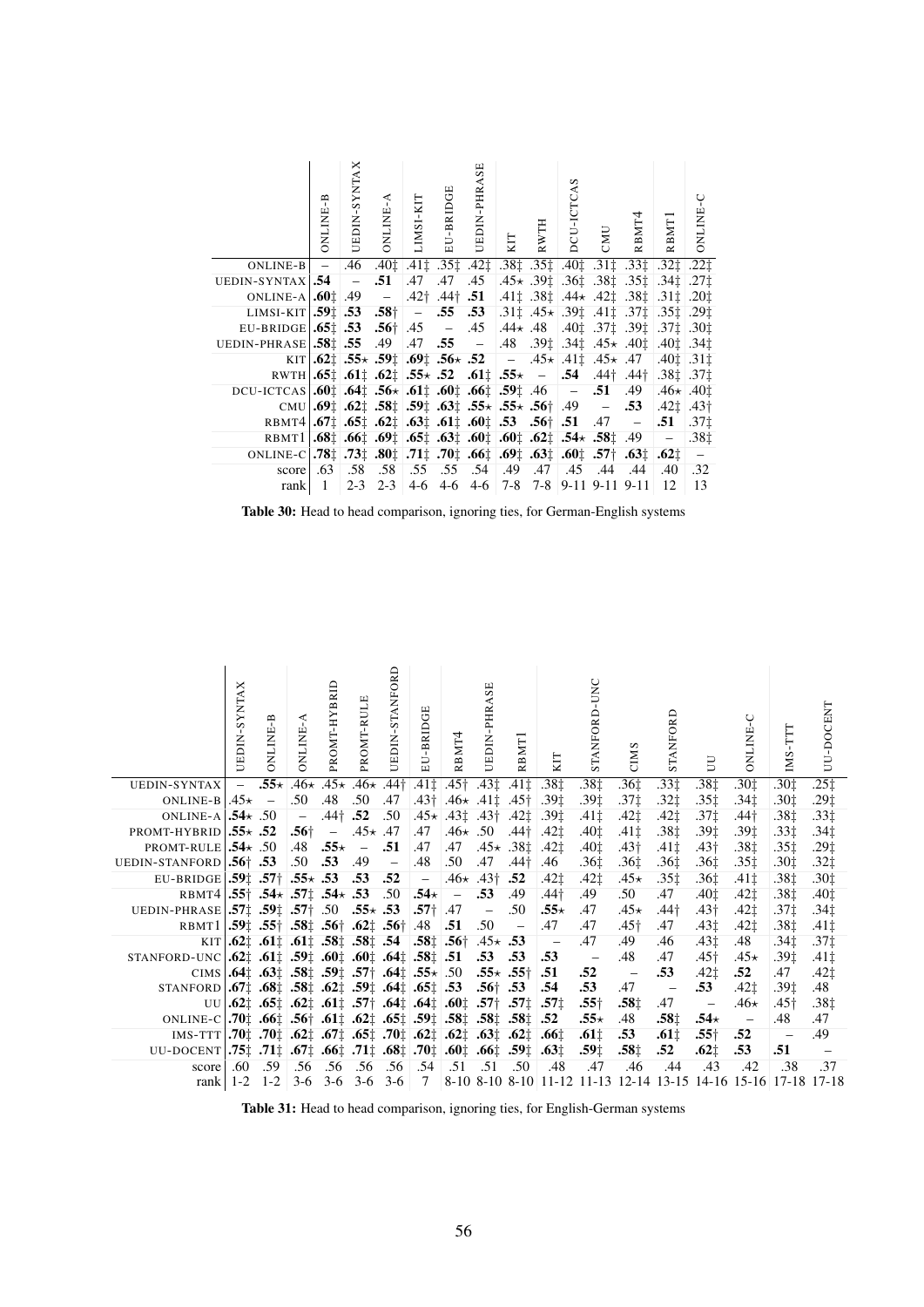|                                                                                                                                                                                                                                                                          | UEDIN-PHRASE | KIT | ONLINE-B | STANFORD      | <b>ONLINE-A</b> | RBMT1                                                                                                                                                                                                                                                        | RBMT4 | <b>DNLINE-C</b>  |
|--------------------------------------------------------------------------------------------------------------------------------------------------------------------------------------------------------------------------------------------------------------------------|--------------|-----|----------|---------------|-----------------|--------------------------------------------------------------------------------------------------------------------------------------------------------------------------------------------------------------------------------------------------------------|-------|------------------|
| <b>UEDIN-PHRASE</b>                                                                                                                                                                                                                                                      | Ξ,           |     |          |               |                 | $.48$ $.48$ $.45\pm 0.43\pm 0.28\pm 0.28\pm 0.19\pm 0.19\pm 0.19\pm 0.19\pm 0.19\pm 0.19\pm 0.19\pm 0.19\pm 0.19\pm 0.19\pm 0.19\pm 0.19\pm 0.19\pm 0.19\pm 0.19\pm 0.19\pm 0.19\pm 0.19\pm 0.19\pm 0.19\pm 0.19\pm 0.19\pm 0.19\pm 0.19\pm 0.19\pm 0.19\pm$ |       |                  |
|                                                                                                                                                                                                                                                                          | $KIT$ .52    |     |          |               |                 | $-$ .54 $\uparrow$ .48 .44 $\downarrow$ .31 $\uparrow$ .29 $\downarrow$ .21 $\downarrow$                                                                                                                                                                     |       |                  |
| ONLINE-B $.52$                                                                                                                                                                                                                                                           |              |     |          |               |                 | $.46^{\dagger}$ - .51 .47 .31 .30 .30 .24                                                                                                                                                                                                                    |       |                  |
| STANFORD $.551$ $.52$ $.49$ $ .46\uparrow$ $.34\downarrow$ $.30\downarrow$ $.23\downarrow$                                                                                                                                                                               |              |     |          |               |                 |                                                                                                                                                                                                                                                              |       |                  |
| ONLINE-A $ .57 \cdot 1.56 \cdot 1.53$ $.54 \cdot 1 - .32 \cdot 1.29 \cdot 1.21 \cdot 1.2$                                                                                                                                                                                |              |     |          |               |                 |                                                                                                                                                                                                                                                              |       |                  |
| RBMT1 .72 <sup><math>\uparrow</math></sup> .69 <sup><math>\uparrow</math></sup> .69 <sup><math>\uparrow</math></sup> .66 <sup><math>\uparrow</math></sup> .68 <sup><math>\uparrow</math></sup> .42 <sup><math>\uparrow</math></sup> .33 <sup><math>\uparrow</math></sup> |              |     |          |               |                 |                                                                                                                                                                                                                                                              |       |                  |
| $RBMT4$ , 72 <sup><math>\ddagger</math></sup> , 71 <sup><math>\ddagger</math></sup> , 70 <sup><math>\ddagger</math></sup> , 70 <sup><math>\ddagger</math></sup> , 71 <sup><math>\ddagger</math></sup> , 58 <sup><math>\ddagger</math></sup>                              |              |     |          |               |                 |                                                                                                                                                                                                                                                              |       | $.39+$           |
| 0NLINE-C $.81$ : 79: 76: 77: 77: 79: 61:                                                                                                                                                                                                                                 |              |     |          |               |                 |                                                                                                                                                                                                                                                              |       | $\equiv$         |
| score                                                                                                                                                                                                                                                                    | .63          |     |          |               |                 | .60 .59 .58 .57 .40                                                                                                                                                                                                                                          | .35   | $\overline{.25}$ |
| rank                                                                                                                                                                                                                                                                     | $\mathbf{1}$ |     |          | $2-4$ 2-4 2-4 | 5 <sup>5</sup>  | 6                                                                                                                                                                                                                                                            | 7     | 8                |

Table 32: Head to head comparison, ignoring ties, for French-English systems

|                                                                                                                                                            | <b>B-BNLINE</b> | <b>UEDIN-PHRASE</b> | KIT | MATRAN                   | S<br>Ë<br>MATRAN-RUI | ONLINE-                                                                                                       | UU-DOCENT | PROMT-HYBRIL | Ś | PROMT-RULE                                                                                   | RBMT <sup>1</sup> | RBMT4            | <b>PHILINE</b> |
|------------------------------------------------------------------------------------------------------------------------------------------------------------|-----------------|---------------------|-----|--------------------------|----------------------|---------------------------------------------------------------------------------------------------------------|-----------|--------------|---|----------------------------------------------------------------------------------------------|-------------------|------------------|----------------|
| ONLINE-B $-$ 46* 48 46* 50 41 <sup>+</sup> 39 <sup>+</sup> 39 <sup>+</sup> 37 <sup>+</sup> 38 <sup>+</sup> 37 <sup>+</sup> 37 <sup>+</sup> 35 <sup>+</sup> |                 |                     |     |                          |                      |                                                                                                               |           |              |   |                                                                                              |                   |                  | $.27+$         |
| UEDIN-PHRASE $.54 \times 10^{-15}$ - .50                                                                                                                   |                 |                     |     | .47                      | .46                  | $.46\star$ $.42\ddagger$ $.41\ddagger$ $.46\star$ $.42\ddagger$ $.35\ddagger$ $.34\ddagger$ $.33\ddagger$     |           |              |   |                                                                                              |                   |                  |                |
|                                                                                                                                                            |                 |                     |     | KIT $-.52$ $-.50$ $-.53$ | .51                  | .50                                                                                                           |           |              |   | $.43\ddagger$ .49 .41 $\ddagger$ .42 $\ddagger$ .35 $\ddagger$ .37 $\ddagger$ .29 $\ddagger$ |                   |                  |                |
| MATRAN $.54 \times .53$ .47 –                                                                                                                              |                 |                     |     |                          |                      | .49 .50                                                                                                       |           |              |   |                                                                                              |                   |                  |                |
| MATRAN-RULES 50 .54 .49 .51 - .53 .40 $\sharp$ .45 .46 .42 $\sharp$ .44 .40 $\sharp$ .40 $\sharp$ .34 $\sharp$                                             |                 |                     |     |                          |                      |                                                                                                               |           |              |   |                                                                                              |                   |                  |                |
| ONLINE-A $.59\pm 0.54 \times 0.50$ .47 - 44 44 .49 .47 .45 .42 .42 .37 .34 .34                                                                             |                 |                     |     |                          |                      |                                                                                                               |           |              |   |                                                                                              |                   |                  |                |
| UU-DOCENT 61: $58\frac{1}{4}$ 57: $57\frac{1}{4}$ 60: $56\frac{1}{4}$ - 43: 52 46* 39: 441 33:                                                             |                 |                     |     |                          |                      |                                                                                                               |           |              |   |                                                                                              |                   |                  |                |
| PROMT-HYBRID $ .61\pm .59\pm .51$ .57 $\pm .55\pm .51$ .57 $\pm .57\pm .57\pm .50$ .41 $\pm$ .46 $\star$ .44 $\pm$ .35 $\pm$                               |                 |                     |     |                          |                      |                                                                                                               |           |              |   |                                                                                              |                   |                  |                |
|                                                                                                                                                            |                 |                     |     |                          |                      | $U[A]$ , $63\pm 0.54$ , $59\pm 0.62\pm 0.54$ , $53$ $-0.48$ $-0.50$ $-0.49$ $-0.46$ , $-0.43\pm 0.34\pm 0.34$ |           |              |   |                                                                                              |                   |                  |                |
| PROMT-RULE $.62 \div .58 \div .58 \div .52$ $.58 \div .55 \times .54 \times .59 \div .51$ - .47                                                            |                 |                     |     |                          |                      |                                                                                                               |           |              |   |                                                                                              |                   | $-.391$ $.371$   |                |
|                                                                                                                                                            |                 |                     |     |                          |                      |                                                                                                               |           |              |   |                                                                                              |                   |                  |                |
| RBMT4 $.65\pm .66\pm .63\pm .66\pm .60\pm .63\pm .56\pm .56\pm .57\pm .61\pm .54\star = 1.45\star$                                                         |                 |                     |     |                          |                      |                                                                                                               |           |              |   |                                                                                              |                   |                  |                |
| ONLINE-C $.73\pm .67\pm .71\pm .67\pm .66\pm .66\pm .67\pm .65\pm .66\pm .63\pm .55\pm .55\pm .55\pm .5$                                                   |                 |                     |     |                          |                      |                                                                                                               |           |              |   |                                                                                              |                   |                  |                |
| score $.59$                                                                                                                                                |                 |                     |     |                          |                      | 48. 48. 49. 49. 49. 53. 54. 55. 55. 57.                                                                       |           |              |   |                                                                                              | .43               | .40 <sub>1</sub> | .34            |
| rank                                                                                                                                                       | $\mathbf{1}$    |                     |     |                          |                      | $2-4$ $2-5$ $2-5$ $4-6$ $4-6$ $7-9$ $7-10$ $7-10$ $8-10$                                                      |           |              |   |                                                                                              | - 11              | 12               | 13             |

Table 33: Head to head comparison, ignoring ties, for English-French systems

|                                                                                                                                                                                                                                                                                                                       | ONLINE-B | $\begin{array}{ll} & \text{ONLINE-A} \\ \end{array}$ | UEDIN-SYNTAX | CMU                                                                                                      | UEDIN-PHRASE | <b>AFRL</b> | IIT-BOMBAY | DCU-LINGO24                                                              | IIIT-HYDERABAD           |
|-----------------------------------------------------------------------------------------------------------------------------------------------------------------------------------------------------------------------------------------------------------------------------------------------------------------------|----------|------------------------------------------------------|--------------|----------------------------------------------------------------------------------------------------------|--------------|-------------|------------|--------------------------------------------------------------------------|--------------------------|
| ONLINE-B                                                                                                                                                                                                                                                                                                              |          |                                                      |              | $ .36\ddagger$ $.33\ddagger$ $.37\ddagger$ $.31\ddagger$ $.21\ddagger$ $.20\ddagger$ $.14\ddagger$ $.00$ |              |             |            |                                                                          |                          |
| ONLINE-A $\begin{bmatrix} .64 \end{bmatrix}$ = .48 .47 $\star$ .44\; .31\; .30\; .24\; .12\; .12\;                                                                                                                                                                                                                    |          |                                                      |              |                                                                                                          |              |             |            |                                                                          |                          |
| UEDIN-SYNTAX $.67 \pm .52$ - .47                                                                                                                                                                                                                                                                                      |          |                                                      |              |                                                                                                          |              |             |            | $.46\dagger$ .33 $\ddagger$ .29 $\ddagger$ .24 $\ddagger$ .12 $\ddagger$ |                          |
| CMU $.63\pm .53 \times .53 = .47 \times .37\pm .31\pm .26\pm .11\pm$                                                                                                                                                                                                                                                  |          |                                                      |              |                                                                                                          |              |             |            |                                                                          |                          |
| UEDIN-PHRASE .69 <sup><math>\pm</math></sup> .56 <sup><math>\pm</math></sup> .54 <sup><math>\pm</math></sup> .53 - .40 <sup><math>\pm</math></sup> .33 $\pm$ .25 $\pm$ .11 $\pm$                                                                                                                                      |          |                                                      |              |                                                                                                          |              |             |            |                                                                          |                          |
| AFRL $.79\pm .69\pm .67\pm .63\pm .60\pm$ $-$ .53 .40 $\pm$ .16 $\pm$                                                                                                                                                                                                                                                 |          |                                                      |              |                                                                                                          |              |             |            |                                                                          |                          |
| IIT-BOMBAY   .80 <sup><math>\uparrow</math></sup> 1.70 <sup><math>\uparrow</math></sup> 1.70 <sup><math>\uparrow</math></sup> 1.69 <sup><math>\uparrow</math></sup> 1.67 <sup><math>\uparrow</math></sup> 1.47 - 1.44 <sup><math>\uparrow</math></sup> 1.19 <sup><math>\uparrow</math></sup>                          |          |                                                      |              |                                                                                                          |              |             |            |                                                                          |                          |
| DCU-LING024 .86 <sup><math>\ddagger</math></sup> .76 <sup><math>\ddagger</math></sup> .76 <sup><math>\ddagger</math></sup> .74 <sup><math>\ddagger</math></sup> .75 <sup><math>\ddagger</math></sup> .60 <sup><math>\ddagger</math></sup> .56 <sup><math>\ddagger</math></sup> - .19 <sup><math>\ddagger</math></sup> |          |                                                      |              |                                                                                                          |              |             |            |                                                                          |                          |
| 11%. 11%. 14%. 19%. 189. 189. 189. 189. 194. 04. 11T-HYDERABAD                                                                                                                                                                                                                                                        |          |                                                      |              |                                                                                                          |              |             |            |                                                                          | $\overline{\phantom{a}}$ |
| score 75 .62 .61 .60 .57 .44 .41 .34                                                                                                                                                                                                                                                                                  |          |                                                      |              |                                                                                                          |              |             |            |                                                                          | .13                      |
|                                                                                                                                                                                                                                                                                                                       |          |                                                      |              | rank 1 2-3 2-4 3-4 5 6-7 6-7 8                                                                           |              |             |            |                                                                          | 9                        |

Table 34: Head to head comparison, ignoring ties, for Hindi-English systems